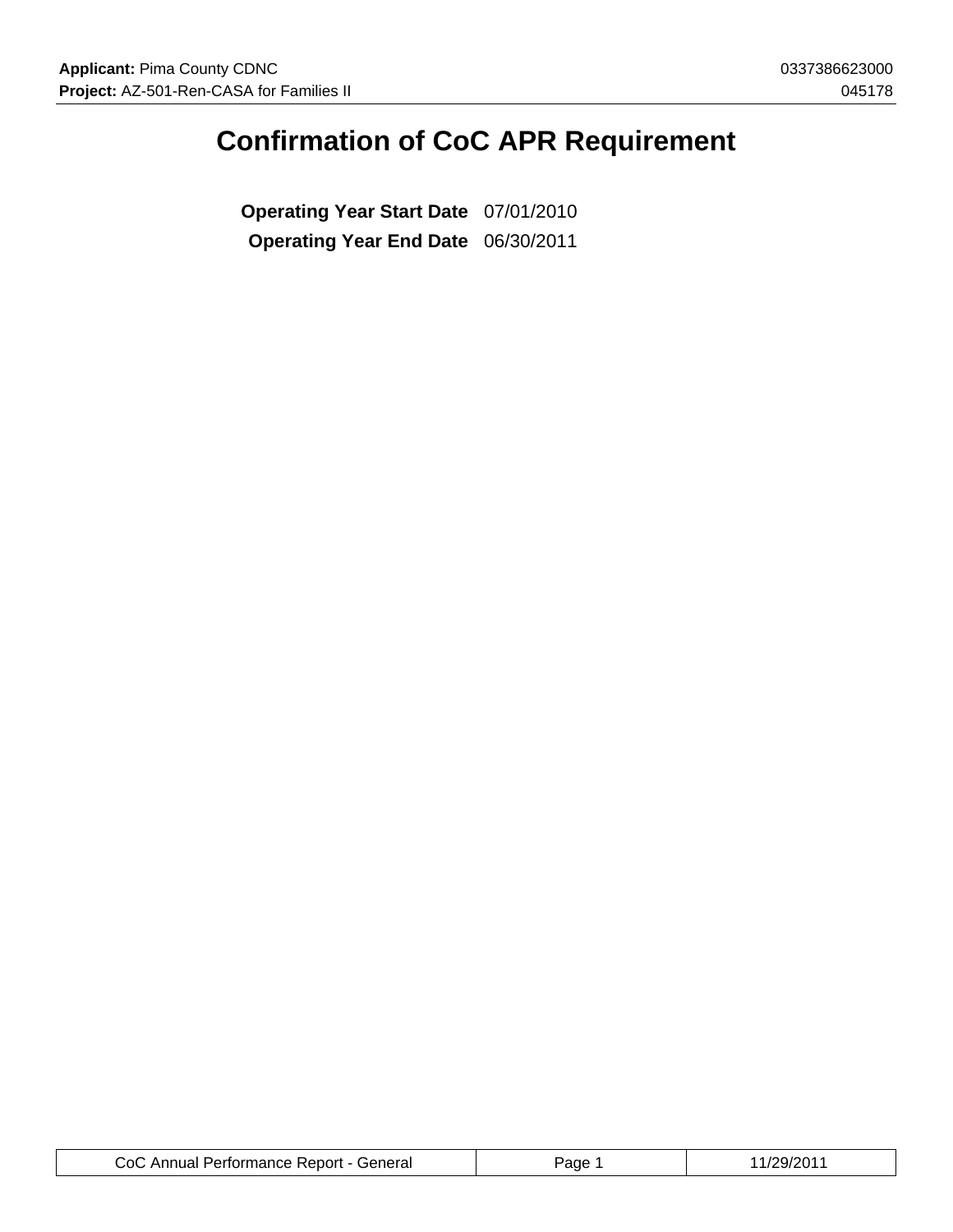# **Q1. Contact Information**

### **Instructions:**

The project information (project name, grantee and grant number) required for reporting within the APR must exactly match the grant information you submitted and received from HUD when your grant was awarded.

|                                                       | Project Name: CASA for Familes II                       |  |
|-------------------------------------------------------|---------------------------------------------------------|--|
|                                                       | Project Sponsor: Primavera Foundation Inc.              |  |
|                                                       | <b>Grantee: Pima County CDNC</b>                        |  |
|                                                       | Grant Number: AZ0026B9T010802                           |  |
| <b>Prefix:</b>                                        | Ms.                                                     |  |
| First Name: Peggy                                     |                                                         |  |
| <b>Middle Name:</b>                                   |                                                         |  |
| <b>Last Name: Hutchison</b>                           |                                                         |  |
| Suffix:                                               |                                                         |  |
|                                                       | <b>Title:</b> Executive Director                        |  |
| <b>Street Address 1: 702 S. 6th Ave.</b>              |                                                         |  |
| <b>Street Address 2:</b>                              |                                                         |  |
|                                                       | City: South Tucson                                      |  |
|                                                       | <b>State: Arizona</b>                                   |  |
| <b>Zip Code: 85713</b><br>Format: 12345 or 12345-1234 |                                                         |  |
|                                                       | <b>E-mail Address:</b> phutchison@primavera.org         |  |
|                                                       | <b>Confirm E-mail Address:</b> phutchison@primavera.org |  |
| Phone Number: 520-623-5111<br>Format: 123-456-7890    |                                                         |  |
| Extension: 111                                        |                                                         |  |
| Format: 123-456-7890                                  | <b>Fax Number: 520-623-6434</b>                         |  |

| CoC Annual Performance Report - General | Page 2 | 11/29/2011 |
|-----------------------------------------|--------|------------|
|-----------------------------------------|--------|------------|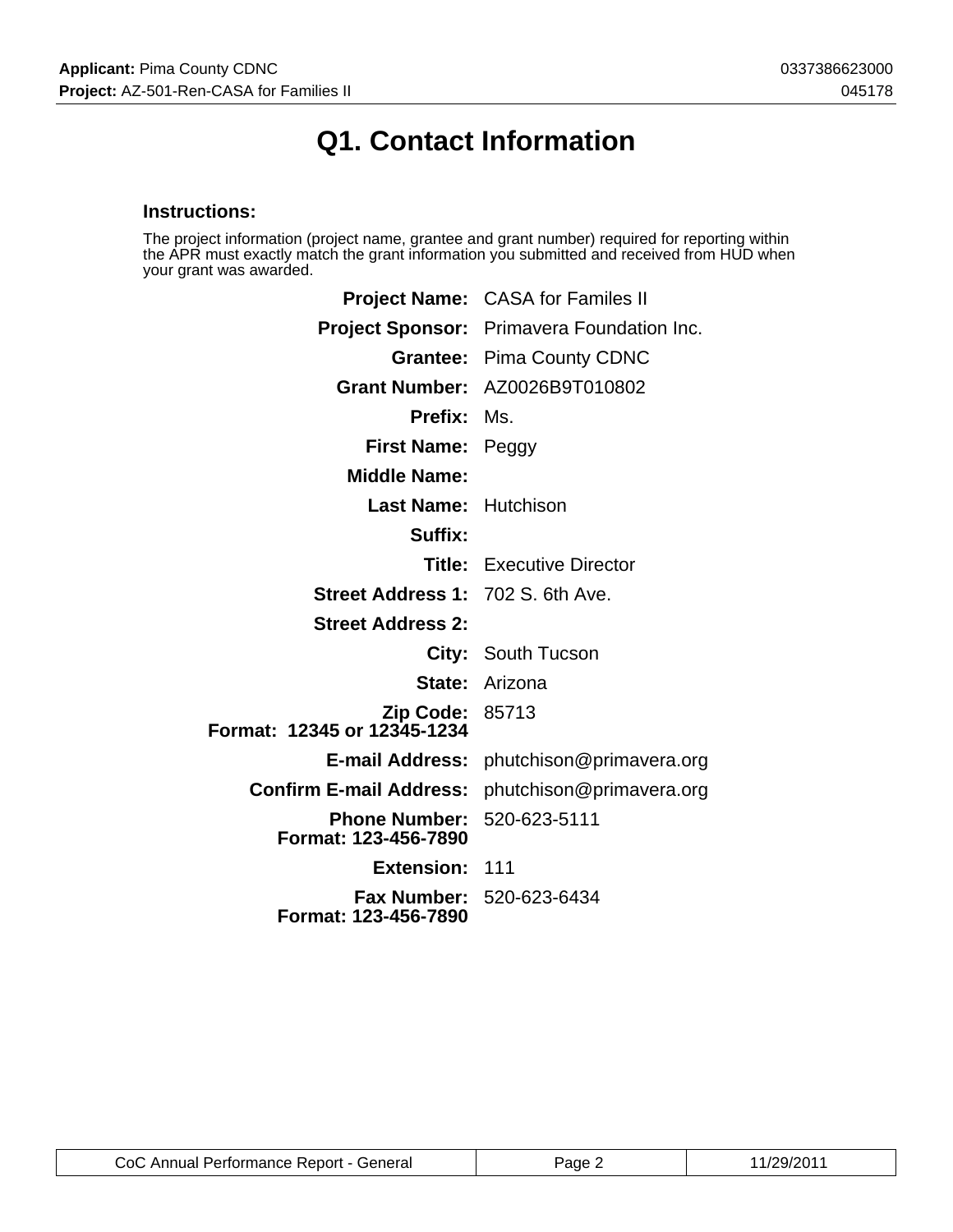# **Q3. Project Information**

**Carefully select the answers to the questions on this form as they determine what questions you are required to answer for the APR. Selecting the incorrect answer will give you incorrect questions to complete. Refer to the CoC APR Guidebook at www.hudhre.info for details on answering this and all questions in the APR.**

#### **Instructions:**

After answering questions click "Save" and review the form. New questions may appear depending on the answers you give. Target subpopulation is only required if you identified a target population in Exhibit 2 of your grant application. (Target subpopulation does not mean who you served ¿ rather it means who you were funded to serve.)

 Grants approved for an extension will now only submit one APR for the grant operating year, including the extension period. If you answer "Yes" to "Is this an APR for a grant that received a HUD-approved grant extension?" you will need to select "Save" on the bottom of the screen and two new fields will become visible where you will identify the time period for your extension. The extension start date should be the day after the date the grant would have ended if HUD had not approved an extension (e.g., if the grant had a one-year term ending 01/31/2010, the extension operating start date should be 02/01/2010). The extension end date should match the grant expiration date in LOCCS.

 At the end of question 3, you may be asked "Is this APR fulfilling the reporting obligation associated with a 20-year use requirement?" Projects that received funding for acquisition, new construction and rehabilitation (e.g. hard costs) are required to maintain the facility as a homeless program for a 20 year period, which is documented by submitting an APR each year.

Select "Yes" if this APR is fulfilling the reporting obligation associated with the 20-year use requirement under either of these conditions:

1) The original grant was only for hard costs (acquisition, new construction, rehabilitation), or 2) The original grant was for hard costs and soft costs (leasing, operations or supportive services) and the grantee declined to renew the soft costs at some point.

 Select "No" if this project is currently receiving SHP, S+C or SRO funding to support leasing, operations, or supportive services in this property, as the project is required to submit an APR to fulfill the reporting obligations associated with the current grant.

 If the answer to "Is this a final APR?" is "Yes," the grantee will be required to answer two additional questions related to the closeout of the grant. In the first question, the grantee will indicate whether it has completed its final draw in LOCCS. In the second question, the grantee will indicate whether or not it plans on renewing this project.

#### **Type of Grant** SHP

**Component Type** TH **Content depends on "Type of Grant" selection Click save to update form.**

**Identify if this project is operated by a victim** No VAWA Provider(s) **service provider as defined by the Violence Against Women and Department of Justice Re-authorization Act of 2005 (VAWA). Click save to update form.**

| CoC Annual Performance Report - General | Page 3 | 11/29/2011 |
|-----------------------------------------|--------|------------|
|-----------------------------------------|--------|------------|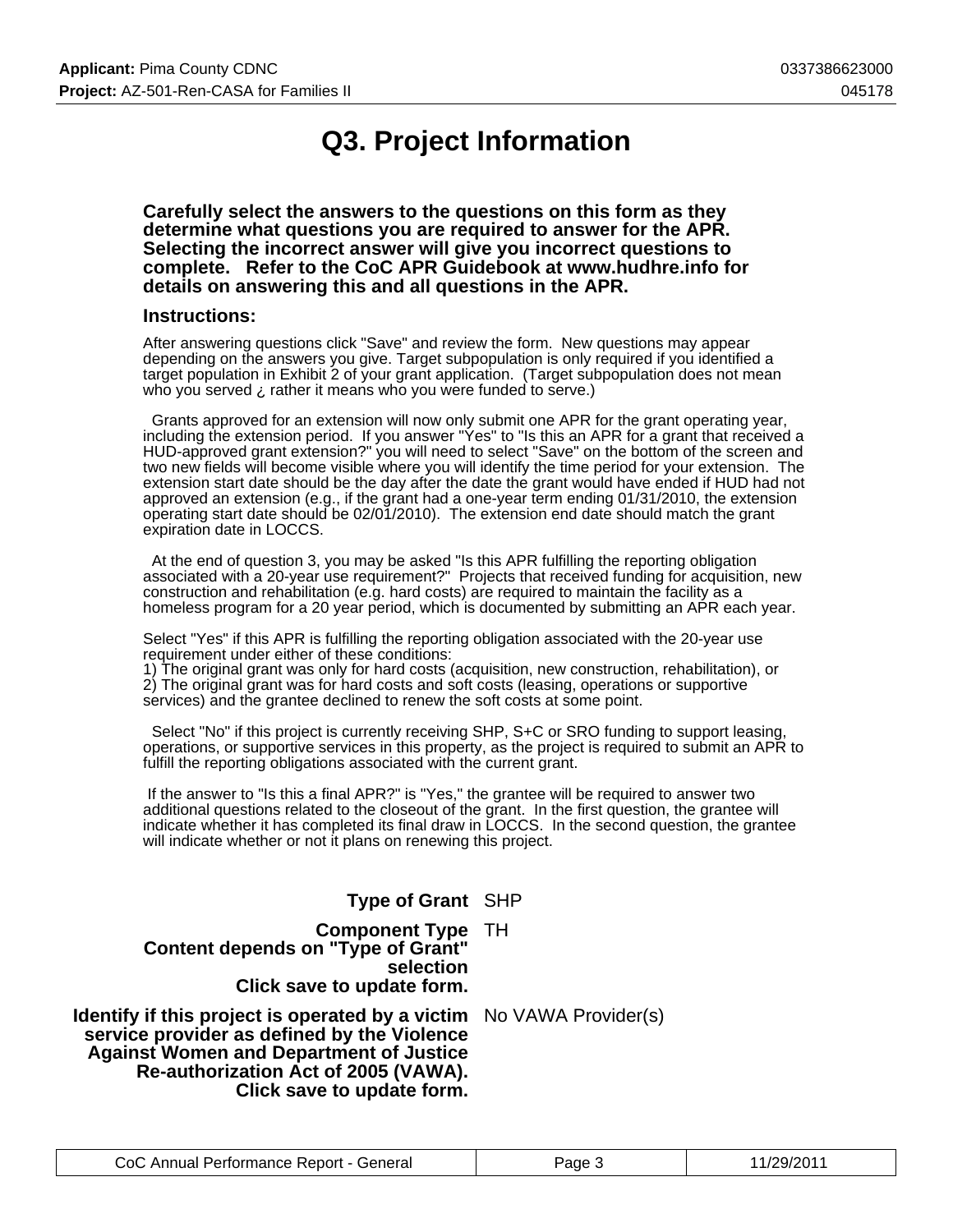| Was this project funded under a special No<br>initiative?                                                                   |                                                     |
|-----------------------------------------------------------------------------------------------------------------------------|-----------------------------------------------------|
| <b>Target Subpopulation</b>                                                                                                 |                                                     |
|                                                                                                                             | CoC Number and Name AZ-501 - Tucson/Pima County CoC |
| <b>Amount of Contract or Award \$434,713</b>                                                                                |                                                     |
| <b>Operating Year Covered by this APR 1</b>                                                                                 |                                                     |
| Is this an APR for a grant that received a<br><b>HUD-approved grant extension?</b><br>Click save to update form.            | No.                                                 |
| <b>Is this a final APR?</b> Yes<br>Click save to update form.                                                               |                                                     |
| <b>Is this a corrected APR?</b> No                                                                                          |                                                     |
| Is this APR fulfilling the reporting obligation<br>associated with a 20-year use requirement?<br>Click save to update form. | No.                                                 |
| Have you completed your final draw in<br>LOCCS?                                                                             | Yes                                                 |
| Have you renewed this project? Yes                                                                                          |                                                     |

| CoC Annual Performance Report - General | $P$ aqe | 11/29/2011 |
|-----------------------------------------|---------|------------|
|-----------------------------------------|---------|------------|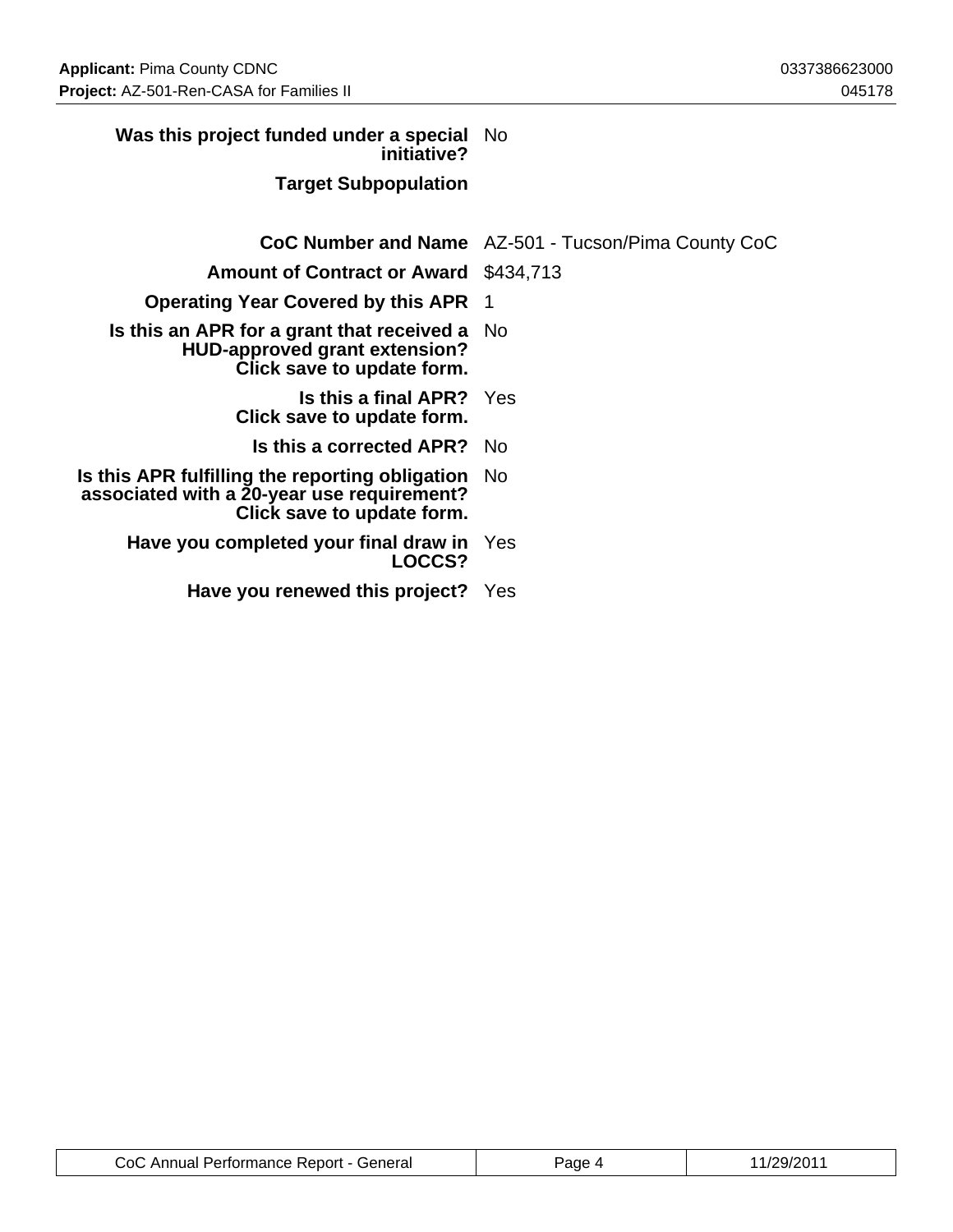# **Q4. Site Information**

#### **Instructions:**

The site information address is the address of the principal program service site. If this is a program with multiple sites (e.g. mobile outreach program, scattered-site housing program, etc.) enter the program's administrative office address.

|                                                       | <b>Street/PO Box: 2797 E Ajo Way</b> |
|-------------------------------------------------------|--------------------------------------|
|                                                       | <b>City: Tucson</b>                  |
|                                                       | <b>State: Arizona</b>                |
| <b>Zip Code: 85713</b><br>Format: 12345 or 12345-1234 |                                      |

**Identify the program site configuration type:** Multiple Sites

**Identify the site type for the principal service** Residential: Special Needs and Non Special **site:** Needs

**Identify the housing type for the principal** Single Apartment (non-SRO) Units **service site:**

**Explain any changes made in this section from the information provided in the original application: Maximum Characters: 2000**

| CoC Annual Performance Report - General | Page 5 | 11/29/2011 |
|-----------------------------------------|--------|------------|
|-----------------------------------------|--------|------------|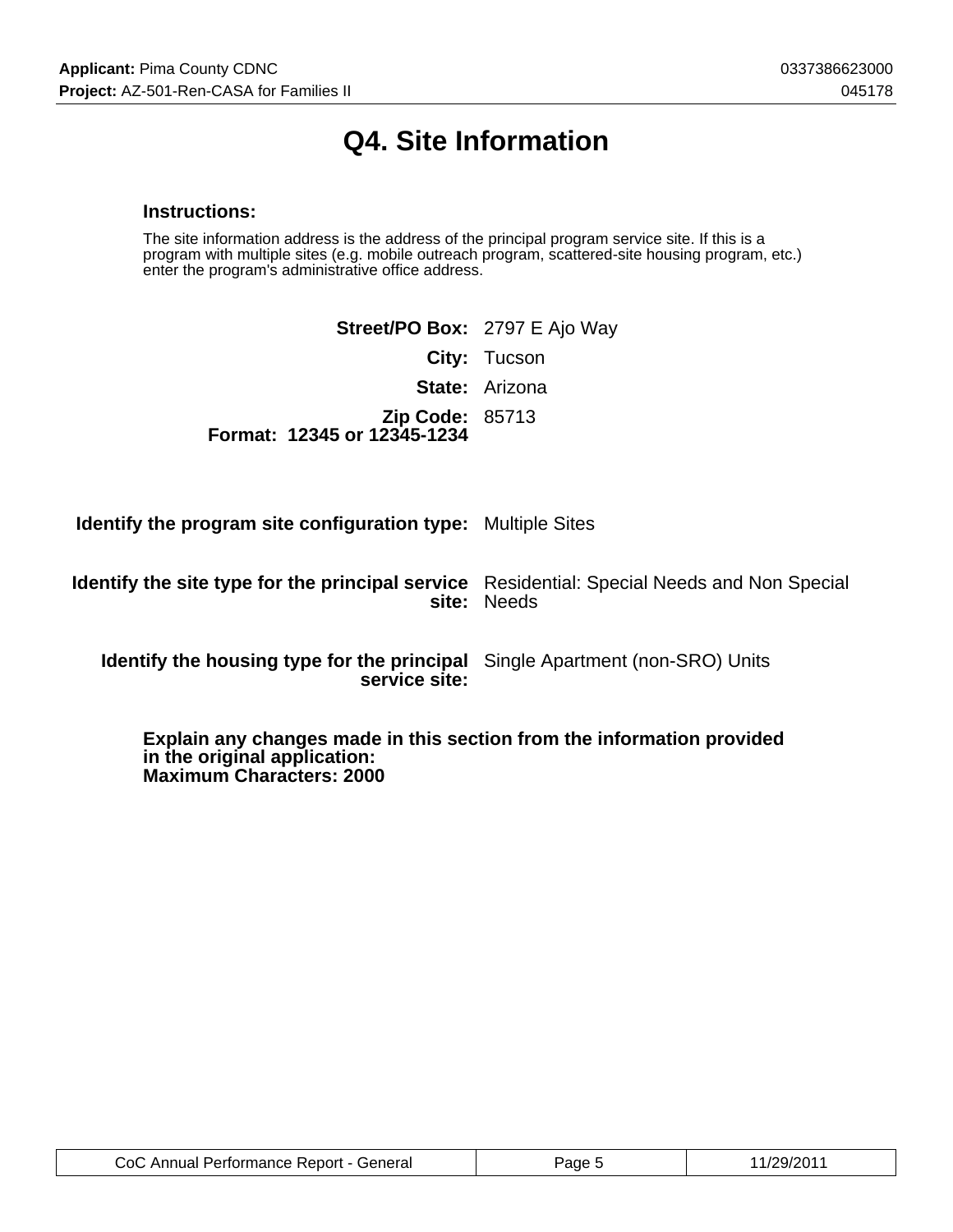# **Q5. Bed and Unit Inventory**

#### **Instructions:**

The Proposed Bed and Unit Inventory should match your Exhibit 2 information. The Actual Bed and Unit Inventory is the numberof beds/units reliably ready for occupancy starting on or before the last day of the project's operating year. If some or all of the beds are not designated exclusively for one type of household then report beds in each type based on the average use of those beds. Projects that only have units (no fixed number of beds - e.g. apartment units) should estimate the number of beds. For PHOnly - The Chronically Homeless beds are those that were identified in your grant application as a subset of the total beds designated for persons who are chronically homeless. The number of actual chronically homeless beds represents those beds that are reliably ready for occupancy starting on or before the last day of the project's operating year. A bed may be used by a chronically homeless person regardless of the number of chronically homeless beds designated in your grant application - thisnumber is reflective only of those beds specifically set aside or targeted for chronically homeless persons in your grant application. Projects that do not have a fixed number of units may record either the number of facilities operated (e.g. 1 unit = 1facility) or may use the number of bedrooms (e.g. 5 units = 5 bedrooms) as is appropriate for the type of facility.

#### **Proposed Bed and Unit InventoryTotal Number of Year Round Beds/Units from Application**

|                             | <b>Beds</b> | Units |
|-----------------------------|-------------|-------|
| Households Without Children |             |       |
| Households With Children    | 161         | 59    |
| Total                       | 161         | 59    |

#### **Actual Bed and Unit InventoryTotal Current Number of Year Round Beds/Units**

|                             | <b>Beds</b> | <b>Units</b> |
|-----------------------------|-------------|--------------|
| Households Without Children |             |              |
| Households With Children    | 196         | 53           |
| Total                       | 196         | 53           |

| `eneral<br>∴∩⊑<br>′erīormance<br>Rebon<br>\I II IL |  |
|----------------------------------------------------|--|
|                                                    |  |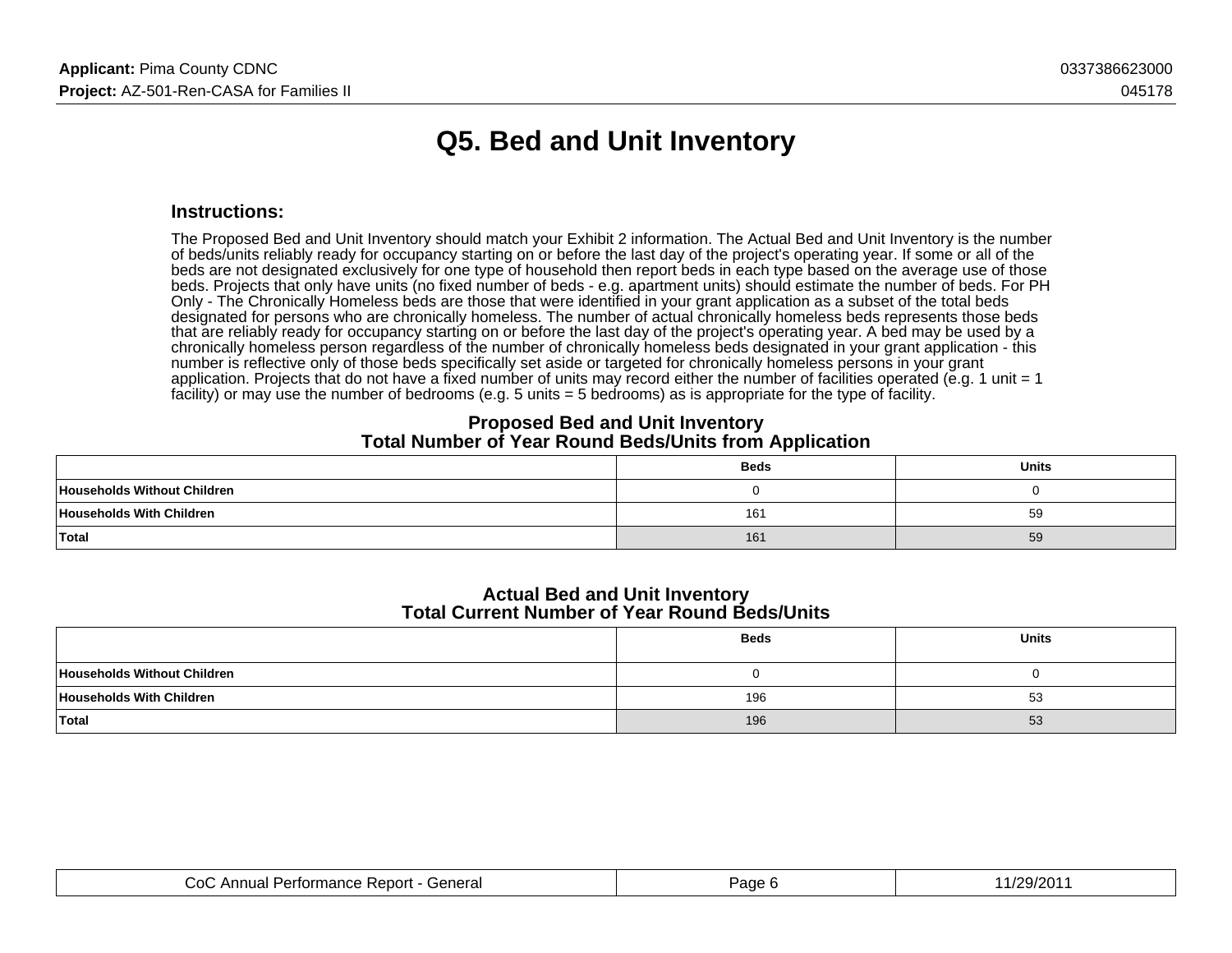### **Explanation of Changes**

Explain any difference in the actual inventory from the information provided in the application.Maximum Characters: 2000

Since the original application for SHP CASA II for Families, the program has continued to use the sameunit inventory of 59 units and 161 beds.

 However, when using HUD HDX/HIC data, our sponsors who conduct transitional supportive housingindicate an inventory of 53 units and 196 beds. In addition, there seems to be a challenge in HMISreporting data to accurately report these beds within the units.

 As the name implies, the CASA II for Families is a transitional housing program for adults with children. Compared with last year's APR, more children were served during this fiscal year. This program is servinglarger families with more children during the 2010/2011 fiscal year, thus requiring more beds and fewerfamily units. Sponsor anecdotal feedback indicates there may be a family within a family in a unit; for example - a parent with children, one of which has also has a child(ren). Thus, unit size within the familyprogram have a variance to the number of beds to meet the needs of the family size.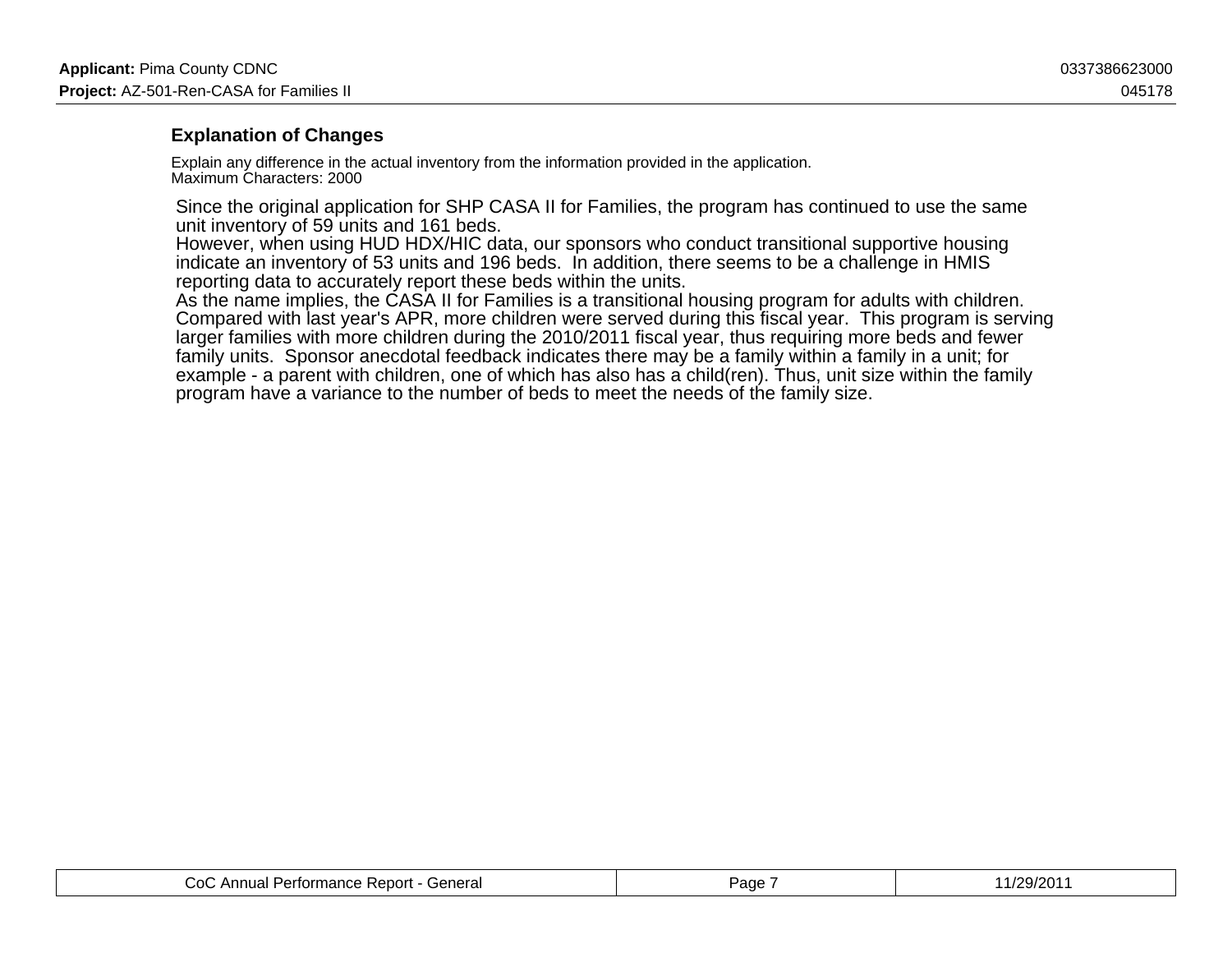# **Q6. HMIS Bed Participation**

#### **Instructions:**

Of the total actual beds reported in Q5, indicate the total number of beds for each household type that are covered in the HMIS.

A bed is considered covered in HMIS if:

1) the project is making all reasonable efforts to record all universal and applicable programspecific data elements on all clients served by that bed; and

2) discloses these data elements through agreed upon means to the HMIS Lead Organization at least once annually.

The HMIS bed coverage rates are automatically calculated when you click save. The HMIS bed coverage rate is calculated by dividing the total in question 6 by the total in question 5. ( $Q6/Q5 =$ % covered.)

### **HMIS Bed Participation**

| The total number of year-round beds in HMIS 0 |  |
|-----------------------------------------------|--|
| for households without children:              |  |

- **The total number of year-round beds in HMIS** 196 **for households with children:**
- **HMIS bed coverage rate for year-round beds** 0% **for households without children:**
- **HMIS bed coverage rate for year-round beds** 100% **for households with children:**
	- **Total HMIS bed coverage rate for all year-**100% **round beds:**

**Click Save to autocalculate the HMIS participation rates.**

| CoC Annual Performance Report - General | Page 8 | 11/29/2011 |
|-----------------------------------------|--------|------------|
|-----------------------------------------|--------|------------|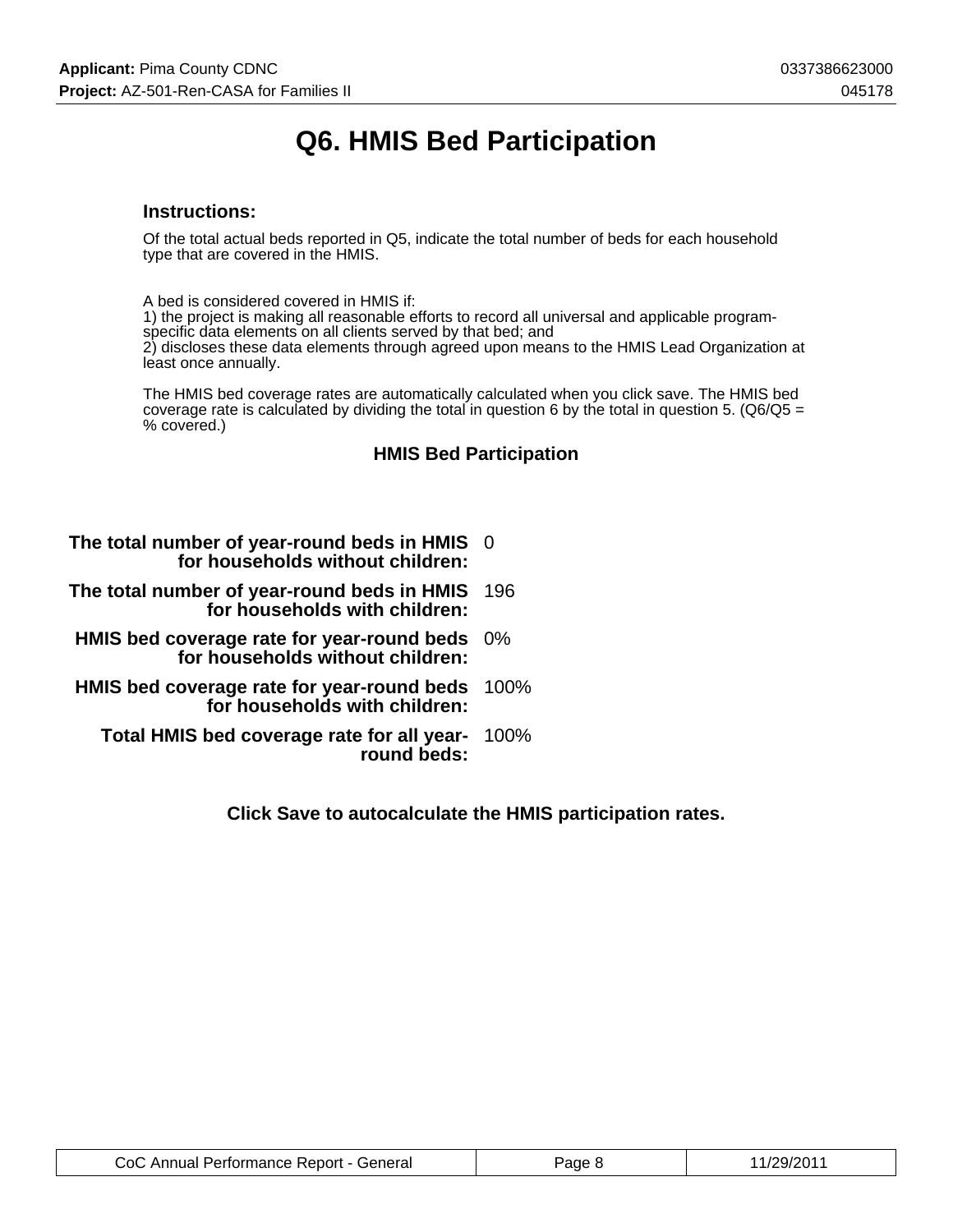# **Q7. Data Quality**

#### **Instructions:**

Report the number of clients served in this operating year, as well as counts of the number of adults, unaccompanied children, and Leavers. Then report the number of clients with "Don't Know" or "Refused" recorded for each of the required HMIS data elements in the table below. Similarly, report the number of clients with missing data for each of the required data elements.

Data quality is based on the latest enrollment for each client in an operating year.

DV providers should report data quality based on data recorded in their comparable databases. If multiple databases are used across a grant, data should be merged for reporting purposes.

#### **Definitions:**

Clients = persons served - The term person (or client) served refers to all adults and children served by the program during the operating year. This includes all persons for whom a program entry date has been entered into HMIS. This does not include caregivers who live with a disabled adult and children who are not in the care of a parent or guardian or not residing with them.

Adults - Adults are any persons 18 years of age or older. A person's age is based on the program entry date closest to the end of the operating year. If a person entered the program prior to the start of the operating year, the person's age should be based on the first day of the operating year.

Unaccompanied Children - An Unaccompanied Child is a person under 18 in a household by himself/herself.

Leavers - The term "Leavers" refers to clients who exited and were not in the program on the last day of the operating year.

**Total number of Clients:** 356

**Total number of Adults:** 126

**Total number of Unaccompanied Children:** 10

**Total number of Leavers:** 166

| <b>THING OF OUTIFICATION</b> Database Data Quality |                                 |                        |  |  |  |
|----------------------------------------------------|---------------------------------|------------------------|--|--|--|
| <b>Data Element</b>                                | <b>Don't Know</b><br>or Refused | <b>Missing</b><br>Data |  |  |  |
|                                                    |                                 |                        |  |  |  |
| <b>First Name</b>                                  |                                 |                        |  |  |  |
| <b>Last Name</b>                                   |                                 |                        |  |  |  |
| <b>SSN</b>                                         | 5                               |                        |  |  |  |
| Date of Birth                                      |                                 |                        |  |  |  |
| Race                                               | 5                               |                        |  |  |  |
| Ethnicity                                          |                                 |                        |  |  |  |
| Gender                                             |                                 |                        |  |  |  |
|                                                    |                                 |                        |  |  |  |

### **HMIS or Comparable Database Data Quality**

| CoC<br>General<br>----<br>nance Report<br>еноні<br>- Annuar I | ade | 12C<br> |
|---------------------------------------------------------------|-----|---------|
|---------------------------------------------------------------|-----|---------|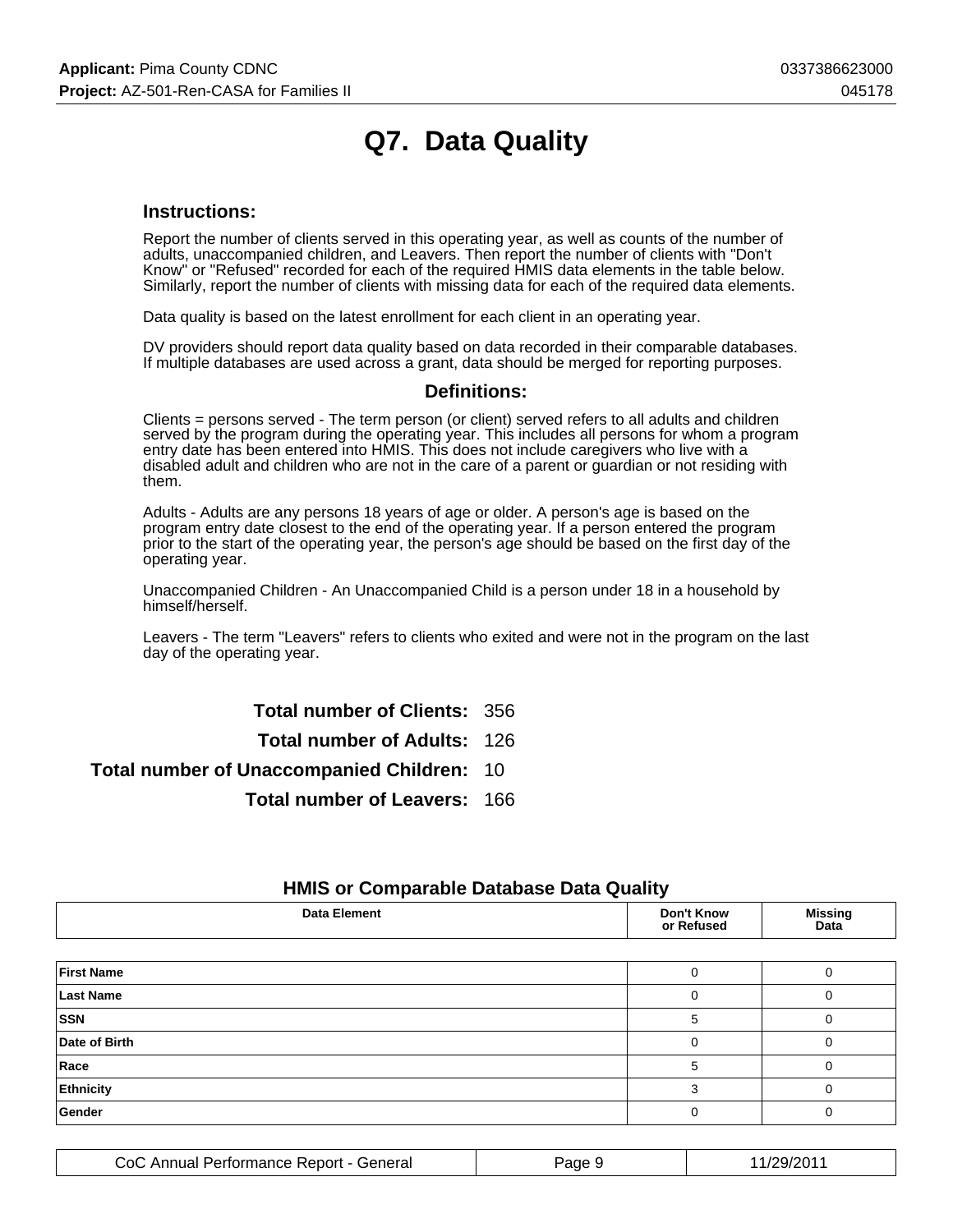| <b>Veteran Status</b>                      |          | $\Omega$    |
|--------------------------------------------|----------|-------------|
| <b>Disabling Condition</b>                 | $\Omega$ | 0           |
| <b>Residence Prior to Entry</b>            | $\Omega$ | $\Omega$    |
| Zip of Last Permanent Address              | 5        | $\Omega$    |
| <b>Housing Status (at entry)</b>           | 0        | 0           |
| Income (at entry)                          | 2        | 0           |
| Income (at exit)                           | 3        | 0           |
| Non-Cash Benefits (at entry)               | 17       | 0           |
| Non-Cash Benefits (at exit)                | 6        | $\Omega$    |
| <b>Physical Disability (at entry)</b>      | 0        | 0           |
| Developmental Disability (at entry)        | 0        | 0           |
| <b>Chronic Health Condition (at entry)</b> | $\Omega$ | $\Omega$    |
| <b>HIV/AIDS (at entry)</b>                 | 0        | 0           |
| Mental Health (at entry)                   | 4        | $\mathbf 0$ |
| <b>Substance Abuse (at entry)</b>          | $\Omega$ | $\Omega$    |
| Domestic Violence (at entry)               |          | 0           |
| <b>Destination</b>                         | 16       | $\Omega$    |

| CoC Annual Performance Report - General | <sup>o</sup> age 10 | 11/29/2011 |
|-----------------------------------------|---------------------|------------|
|-----------------------------------------|---------------------|------------|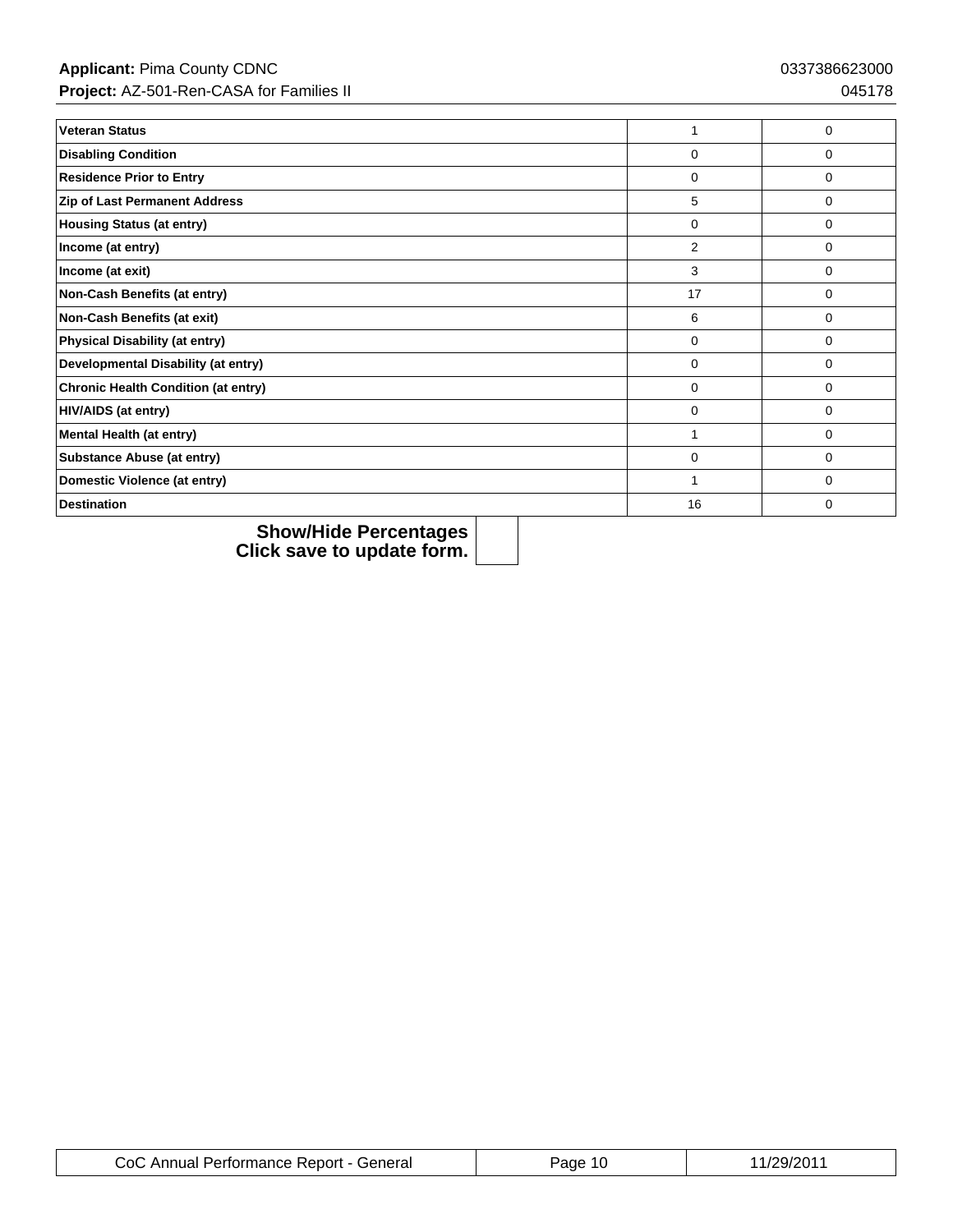## **Q8. Persons Served**

#### **Instructions:**

Q8 reports on the full universe of non-victim service provider clients served and all future questions will refer back to the answers here. Report the unduplicated count of all people served during the operating year. Each person should be counted in the household type associated with his or her last stay of the operating year.

The household types include:

a) Households without Children  $\lambda$  include single adult persons, or adults with adult companions that have never had a child in their household.

b) Households with Children and Adults ¿ include any household with at least one adult and one child present regardless of whether the child(ren) is present for the full program stay. (Rule ¿ If ever a child in the household, always a household with children).

c) Households with only Children ¿ include any household where all persons are younger than age 18. (Age is determined based on: entry date closest to the end of the operating year or if they were in the program during the previous operating year then age is based on the first day of the operating year.)

d) Unknown Household Type - includes households that cannot be classified in cases when one or more persons are missing dates of birth. Note that in instances when the household already contains at least one known adult and one known child, the household type can be determined and categorized as a Household with Children and Adults.

|                            | <b>Total</b> | Without<br><b>Children</b> | <b>With Children</b><br>and Adults | <b>With Only</b><br>Children | <b>Unknown</b><br><b>Household</b><br><b>Type</b> |
|----------------------------|--------------|----------------------------|------------------------------------|------------------------------|---------------------------------------------------|
| <b>Adults</b>              | 126          |                            | 126                                |                              |                                                   |
| <b>Children</b>            | 230          |                            | 220                                | 10                           |                                                   |
| Don't Know/Refused         |              |                            |                                    |                              |                                                   |
| <b>Information Missing</b> |              |                            |                                    |                              |                                                   |
| <b>Total</b>               | 356          |                            | 346                                | 10                           |                                                   |

#### **Number of Persons in Households Served During the Operating Year**

#### **Average Number of Persons Served Each Night**

|                                     | Total | Without<br><b>Children</b> | <b>With Children</b><br>and Adults | <b>With Only</b><br><b>Children</b> | <b>Unknown</b><br><b>Household</b><br><b>Type</b> |
|-------------------------------------|-------|----------------------------|------------------------------------|-------------------------------------|---------------------------------------------------|
| <b>Average Number</b><br>of Persons | 186   |                            | 184                                |                                     |                                                   |

#### **Point-in-Time Count of Persons Served on the Last Wednesday in**

|         | <b>Total</b> | Without<br><b>Children</b> | <b>With Children</b><br>and Adults | <b>With Only</b><br>Children | <b>Unknown</b><br>Household<br><b>Type</b> |
|---------|--------------|----------------------------|------------------------------------|------------------------------|--------------------------------------------|
| January | 179          |                            | 179                                |                              |                                            |
| April   | 191          |                            | 185                                |                              |                                            |
| July    | 173          |                            | 173                                |                              |                                            |

| CoC Annual Performance Report - General | Page 11 | 11/29/2011 |
|-----------------------------------------|---------|------------|
|-----------------------------------------|---------|------------|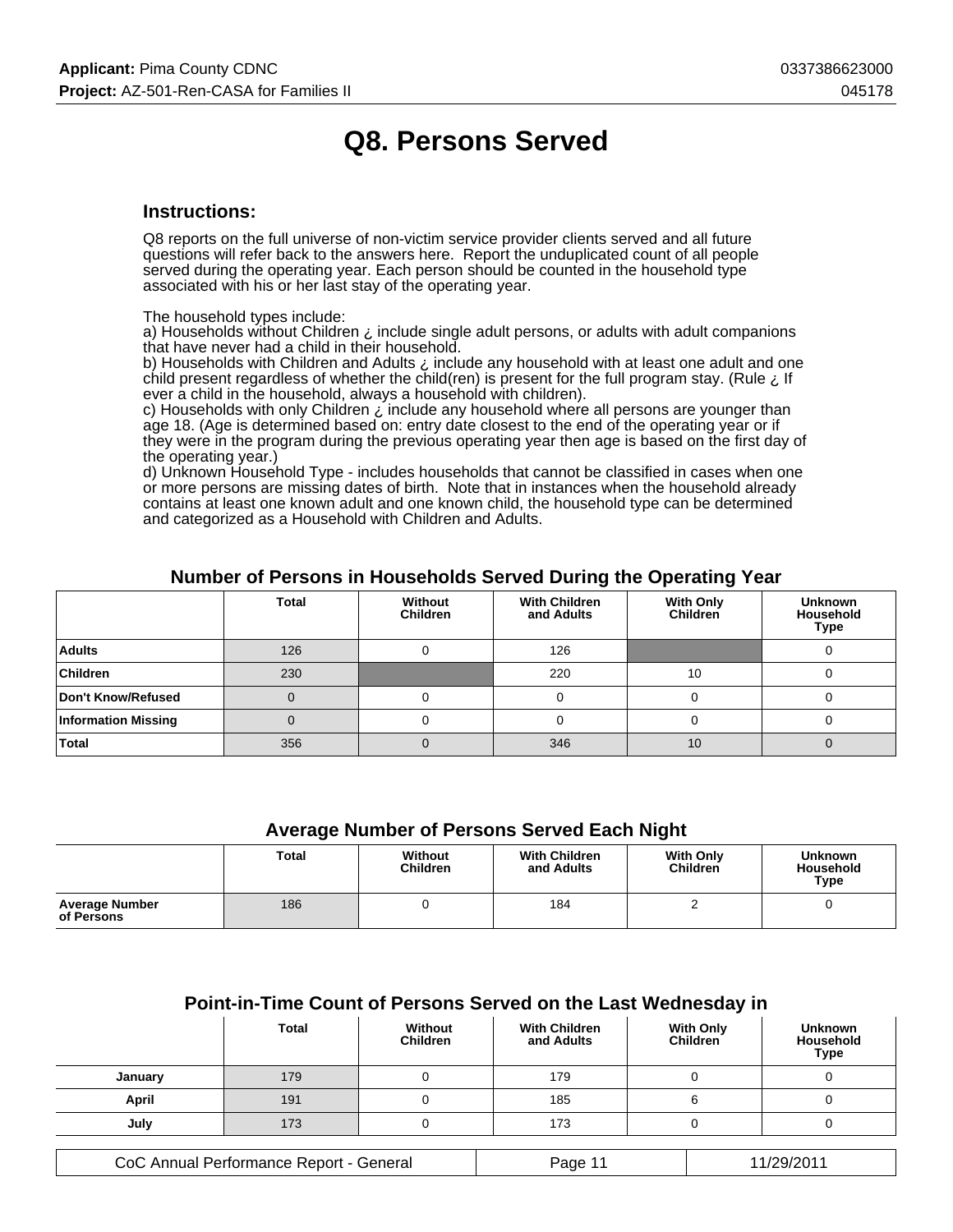**Applicant:** Pima County CDNC 0337386623000 **Project:** AZ-501-Ren-CASA for Families II **Department of the CASA for Families II** 045178

|         | <b>Total</b> | Without<br><b>Children</b> | <b>With Children</b><br>and Adults | <b>With Only</b><br><b>Children</b> | <b>Unknown</b><br><b>Household</b><br>Type |
|---------|--------------|----------------------------|------------------------------------|-------------------------------------|--------------------------------------------|
| October | 183          |                            | 183                                |                                     |                                            |

| CoC Annual Performance Report - General | Page 12 | 11/29/2011 |
|-----------------------------------------|---------|------------|
|-----------------------------------------|---------|------------|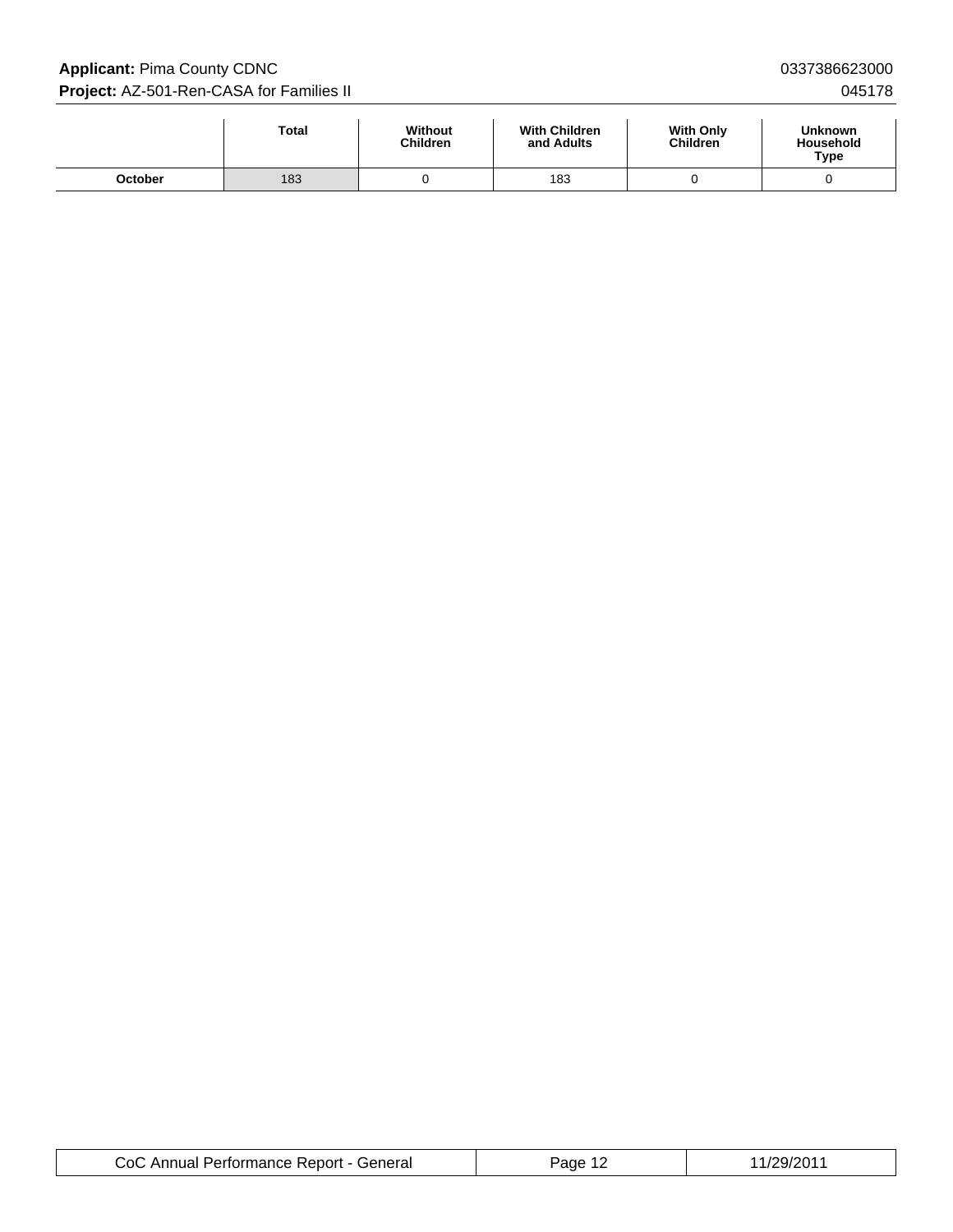# **Q9. Households Served**

#### **Instructions:**

Report the unduplicated number of households served by household type. The type of household is determined based on the type of persons in the household, considering all program stays within the operating year.

a) Households without Children  $\zeta$  include single adult persons, or adults with adult companions that have never had a child in their household.

b) Households with Children and Adults ¿ include a person in any household with at least one adult and one child present regardless of whether the child(ren) is present for the full program stay. (Rule ¿ If ever a child in the household, always a household with children). c) Households with only Children ¿ include a person in any household where all persons are

younger than age 18. (Age is determined based on: entry date closest to the end of the operating year or if they were in the program during the previous operating year then age is based on the first day of the operating year.)

d) Unknown Household Type - include households that cannot be classified in cases when one or more persons are missing dates of birth. Note that in instances when the household already contains at least one known adult and one known child, the household type can be determined and categorized as a Household with Children and Adults.

#### **Number of Households Served During the Operating Year**

|                   | Total | Without<br><b>Children</b> | <b>With Children</b><br>and Adults | <b>With Only</b><br><b>Children</b> | <b>Unknown</b><br><b>Household Type</b> |
|-------------------|-------|----------------------------|------------------------------------|-------------------------------------|-----------------------------------------|
| <b>Households</b> | 101   |                            | 99                                 |                                     |                                         |

### **Point-in-Time Count of Households Served on the Last Wednesday in**

|         | <b>Total</b> | Without<br><b>Children</b> | <b>With Children</b><br>and Adults | <b>With Only</b><br><b>Children</b> | <b>Unknown</b><br><b>Household Type</b> |
|---------|--------------|----------------------------|------------------------------------|-------------------------------------|-----------------------------------------|
| January | 49           |                            | 49                                 |                                     |                                         |
| April   | 52           |                            | 51                                 |                                     |                                         |
| July    | 49           |                            | 49                                 |                                     |                                         |
| October | 51           |                            | 51                                 |                                     |                                         |

| CoC Annual Performance Report - General | Page 13 | 11/29/2011 |
|-----------------------------------------|---------|------------|
|-----------------------------------------|---------|------------|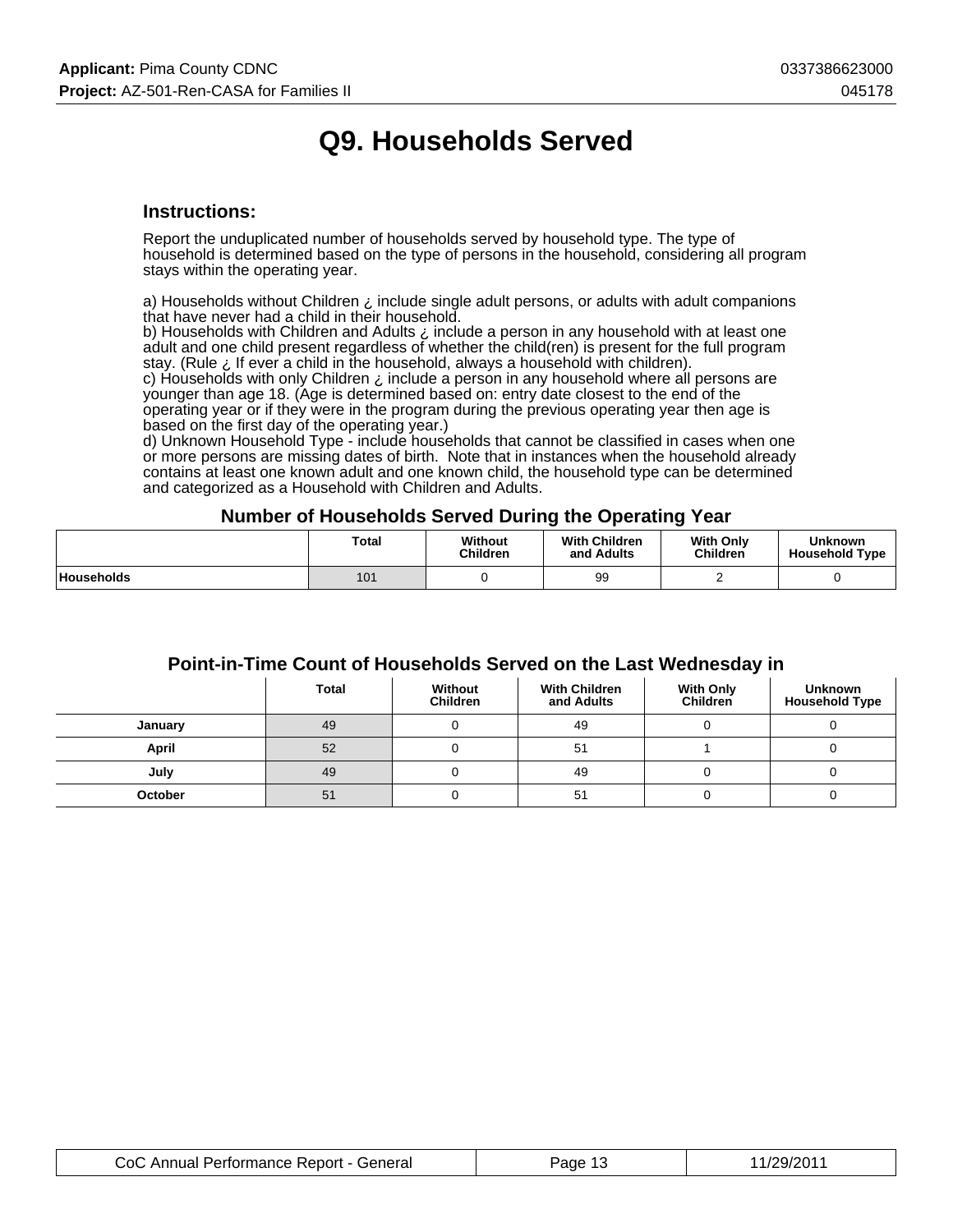# **Q10 and Q11. Utilization Rates**

#### **Instructions:**

This table automatically calculates based on the entries in Q5, Q8 and Q9. The only way to correct a mistake identified when reviewing this table is to review and correct the source data for inventory (Q5), persons (Q8) or households (Q9) served.

#### **Bed Utilization Rate**

| zation rate<br>.<br>Aver<br>⊲aııv<br>иш<br>rau<br>∵vear: ⊾<br>during<br>operating<br>τne<br>. . | 95% |
|-------------------------------------------------------------------------------------------------|-----|
|-------------------------------------------------------------------------------------------------|-----|

|     | Point-in-Time bed utilization rate<br>on the last Wednesday in: |
|-----|-----------------------------------------------------------------|
| 91% | <b>January</b>                                                  |
| 97% | <b>April</b>                                                    |
| 88% | July                                                            |
| 93% | October                                                         |

### **Unit Utilization Rate**

| Point-in-Time unit utilization rate<br>on the last Wednesday in: |     |
|------------------------------------------------------------------|-----|
| January                                                          | 92% |
| April                                                            | 98% |
| July <sup>1</sup>                                                | 92% |
| October                                                          | 96% |

| CoC Annual Performance Report - General | Page 14 | 11/29/2011 |
|-----------------------------------------|---------|------------|
|-----------------------------------------|---------|------------|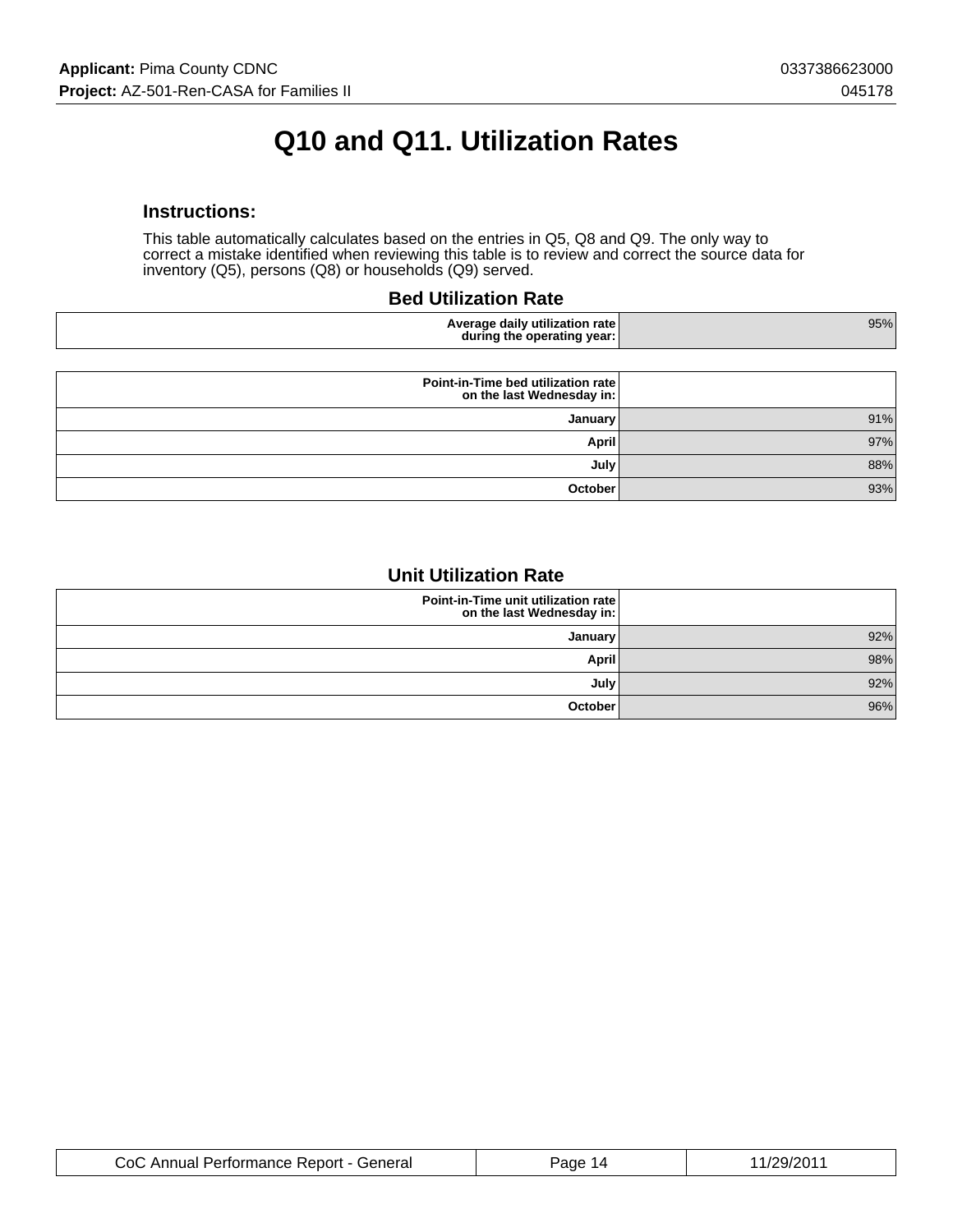# **Q15a1. Gender - Adults**

### **Instructions:**

Report the number of adults in each gender response category, recorded by the type of household in which each adult was last served.

| Number of Addits in Households |              |                            |                                    |                                         |  |  |
|--------------------------------|--------------|----------------------------|------------------------------------|-----------------------------------------|--|--|
|                                | <b>Total</b> | Without<br><b>Children</b> | <b>With Children</b><br>and Adults | <b>Unknown</b><br><b>Household Type</b> |  |  |
| <b>Male</b>                    | 26           |                            | 26                                 |                                         |  |  |
| Female                         | 100          |                            | 100                                |                                         |  |  |
| Transgendered                  |              |                            |                                    |                                         |  |  |
| Other                          |              |                            |                                    |                                         |  |  |
| Don't Know/Refused             |              |                            |                                    |                                         |  |  |
| <b>Information Missing</b>     |              |                            |                                    |                                         |  |  |
| Subtotal                       | 126          |                            | 126                                |                                         |  |  |

#### **Gender of Adults Number of Adults in Households**

| CoC Annual Performance Report - General | Paoe 15 | 11/29/201' |
|-----------------------------------------|---------|------------|
|-----------------------------------------|---------|------------|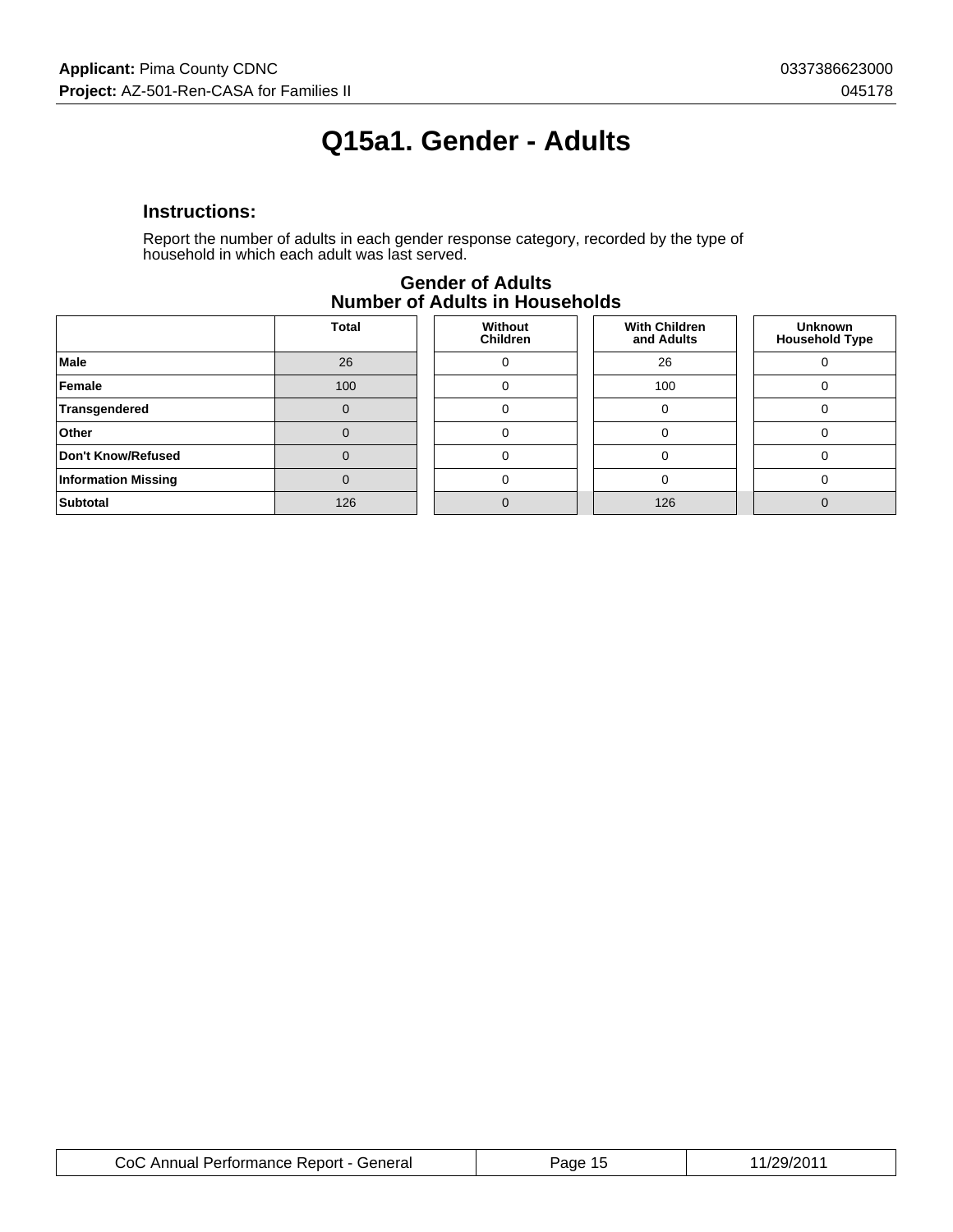# **Q15a2. Gender - Children**

### **Instructions:**

Report the number of children in each gender response category, recorded by the type of household in which each child was last served.

|                            | <b>Total</b> | <b>With Children</b><br>and Adults | <b>With Only</b><br>Children | <b>Unknown</b><br><b>Household Type</b> |  |
|----------------------------|--------------|------------------------------------|------------------------------|-----------------------------------------|--|
| Male                       | 106          | 105                                |                              |                                         |  |
| Female                     | 124          | 115                                | 9                            |                                         |  |
| Transgendered              |              | 0                                  |                              | $\Omega$                                |  |
| Other                      |              | 0                                  |                              | ∩                                       |  |
| Don't Know/Refused         |              | 0                                  |                              |                                         |  |
| <b>Information Missing</b> |              | 0                                  |                              |                                         |  |
| <b>Subtotal</b>            | 230          | 220                                | 10                           | $\Omega$                                |  |
|                            |              |                                    |                              |                                         |  |

#### **Gender of Children Number of Children in Households**

| CoC Annual Performance Report - General | Page 16 | 11/29/2011 |
|-----------------------------------------|---------|------------|
|-----------------------------------------|---------|------------|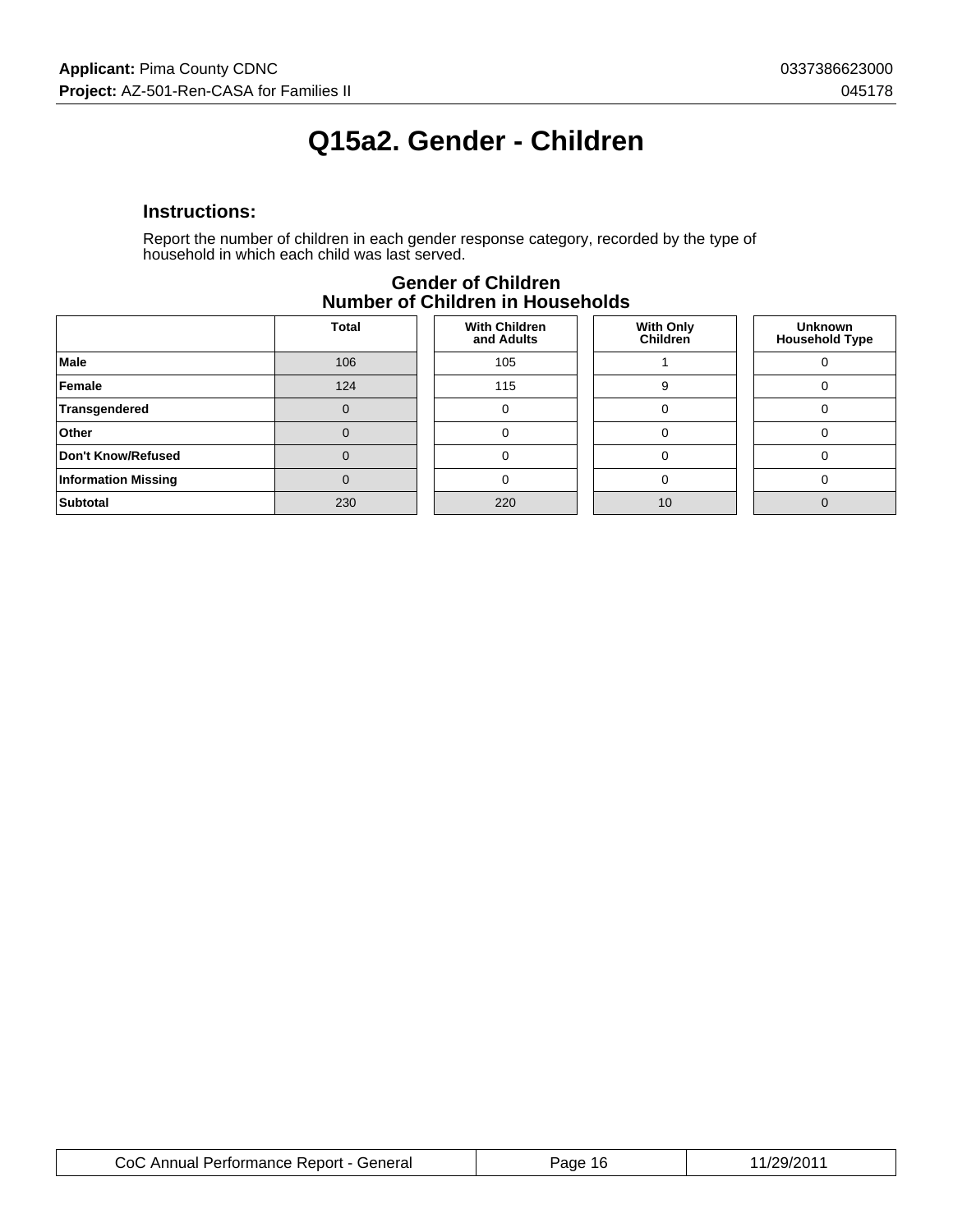# **Q15a3. Gender - Missing Age**

#### **Instructions:**

Report the number of persons missing age data in each gender response category, recorded by the type of household in which each person was last served.

#### **Gender of Persons Missing Age Information Number of Persons in Households**

|                            | Without<br><b>Children</b> | <b>With Children</b><br>and Adults | <b>With Only</b><br>Children | <b>Unknown</b><br><b>Household Type</b> |
|----------------------------|----------------------------|------------------------------------|------------------------------|-----------------------------------------|
| Male                       |                            |                                    |                              |                                         |
| Female                     |                            |                                    |                              |                                         |
| Transgendered              |                            |                                    |                              |                                         |
| Other                      |                            |                                    |                              |                                         |
| Don't Know/Refused         |                            |                                    |                              |                                         |
| <b>Information Missing</b> |                            |                                    |                              |                                         |
| Subtotal                   |                            |                                    |                              |                                         |

| CoC Annual Performance Report - General | Page 1 | 11/29/2011 |
|-----------------------------------------|--------|------------|
|-----------------------------------------|--------|------------|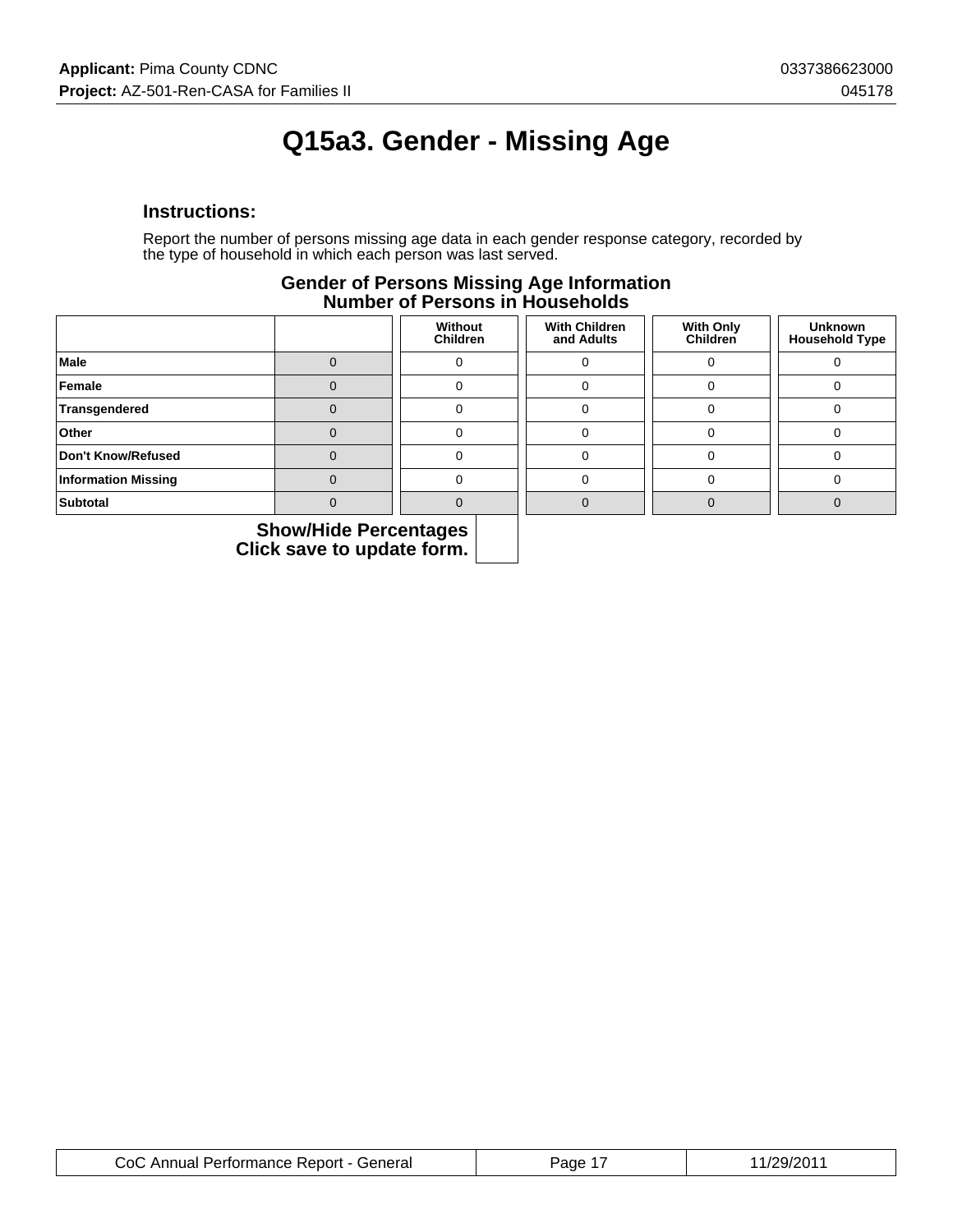# **Q16. Age**

### **Instructions:**

Report the number of persons in each age category. Age should be calculated based on age at program entry (of the last program stay during the operating year) or age on the first date of the operating year, whichever is later.

|                            | Total          | Without<br><b>Children</b> | <b>With Children</b><br>and Adults | <b>With Only</b><br>Children | <b>Unknown</b><br><b>Household Type</b> |
|----------------------------|----------------|----------------------------|------------------------------------|------------------------------|-----------------------------------------|
| Under 5                    | 75             |                            | 72                                 | 3                            | 0                                       |
| $5 - 12$                   | 105            |                            | 102                                | 3                            | 0                                       |
| $13 - 17$                  | 50             |                            | 46                                 | 4                            | 0                                       |
| $18 - 24$                  | 24             | 0                          | 24                                 |                              | 0                                       |
| $25 - 34$                  | 52             | 0                          | 52                                 |                              | 0                                       |
| $35 - 44$                  | 41             | 0                          | 41                                 |                              | 0                                       |
| 45 - 54                    | $\overline{7}$ | 0                          | $\overline{7}$                     |                              | 0                                       |
| $55 - 61$                  |                | 0                          |                                    |                              | 0                                       |
| 62+                        |                | $\mathbf 0$                |                                    |                              | $\mathbf 0$                             |
| Don't Know/Refused         | $\overline{0}$ | 0                          | $\Omega$                           | 0                            | 0                                       |
| <b>Information Missing</b> | $\overline{0}$ | $\mathbf 0$                | $\Omega$                           | $\mathbf 0$                  | 0                                       |
| <b>Total</b>               | 356            | $\mathbf 0$                | 346                                | 10                           | $\mathbf 0$                             |

**Age Number of Persons in Households**

| CoC Annual Performance Report - General | Page 18 | 11/29/2011 |
|-----------------------------------------|---------|------------|
|-----------------------------------------|---------|------------|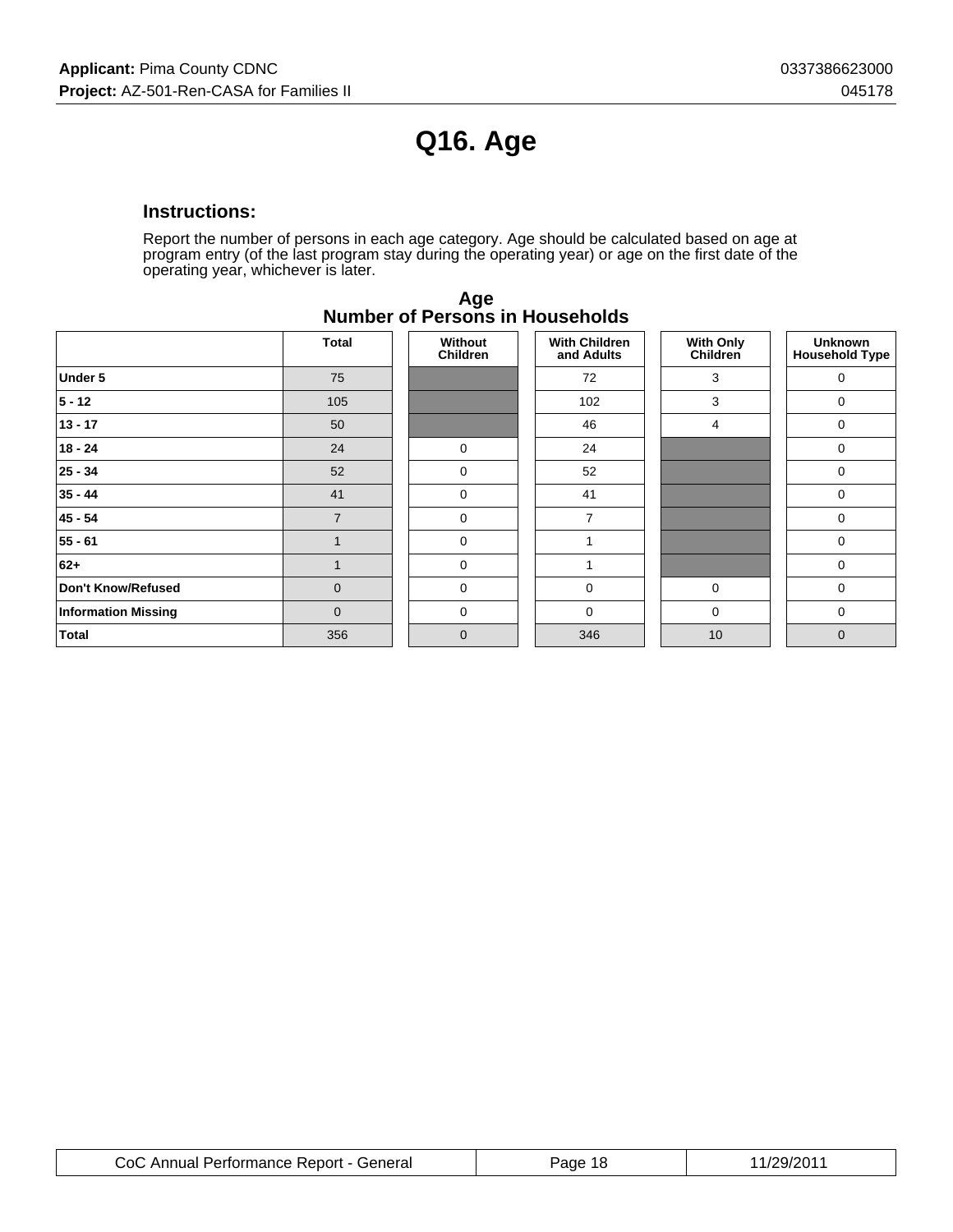# **Q17a. Ethnicity/Race - Ethnicity**

#### **Instructions:**

Report the number of persons in each ethnicity category, recorded by the type of household in which each person was last served.

|                            | <b>Total</b> | Without<br><b>Children</b> | <b>With Children</b><br>and Adults | <b>With Only</b><br><b>Children</b> | <b>Unknown</b><br><b>Household Type</b> |
|----------------------------|--------------|----------------------------|------------------------------------|-------------------------------------|-----------------------------------------|
| Non-Hispanic/Non-Latino    | 189          |                            | 183                                |                                     |                                         |
| Hispanic/Latino            | 164          |                            | 160                                |                                     |                                         |
| Don't Know/Refused         |              |                            |                                    |                                     |                                         |
| <b>Information Missing</b> |              |                            |                                    |                                     |                                         |
| <b>Total</b>               | 356          |                            | 346                                | 10                                  |                                         |

#### **Ethnicity Number of Persons in Households**

| CoC Annual Performance Report - General | Page 19 | 11/29/201' |
|-----------------------------------------|---------|------------|
|-----------------------------------------|---------|------------|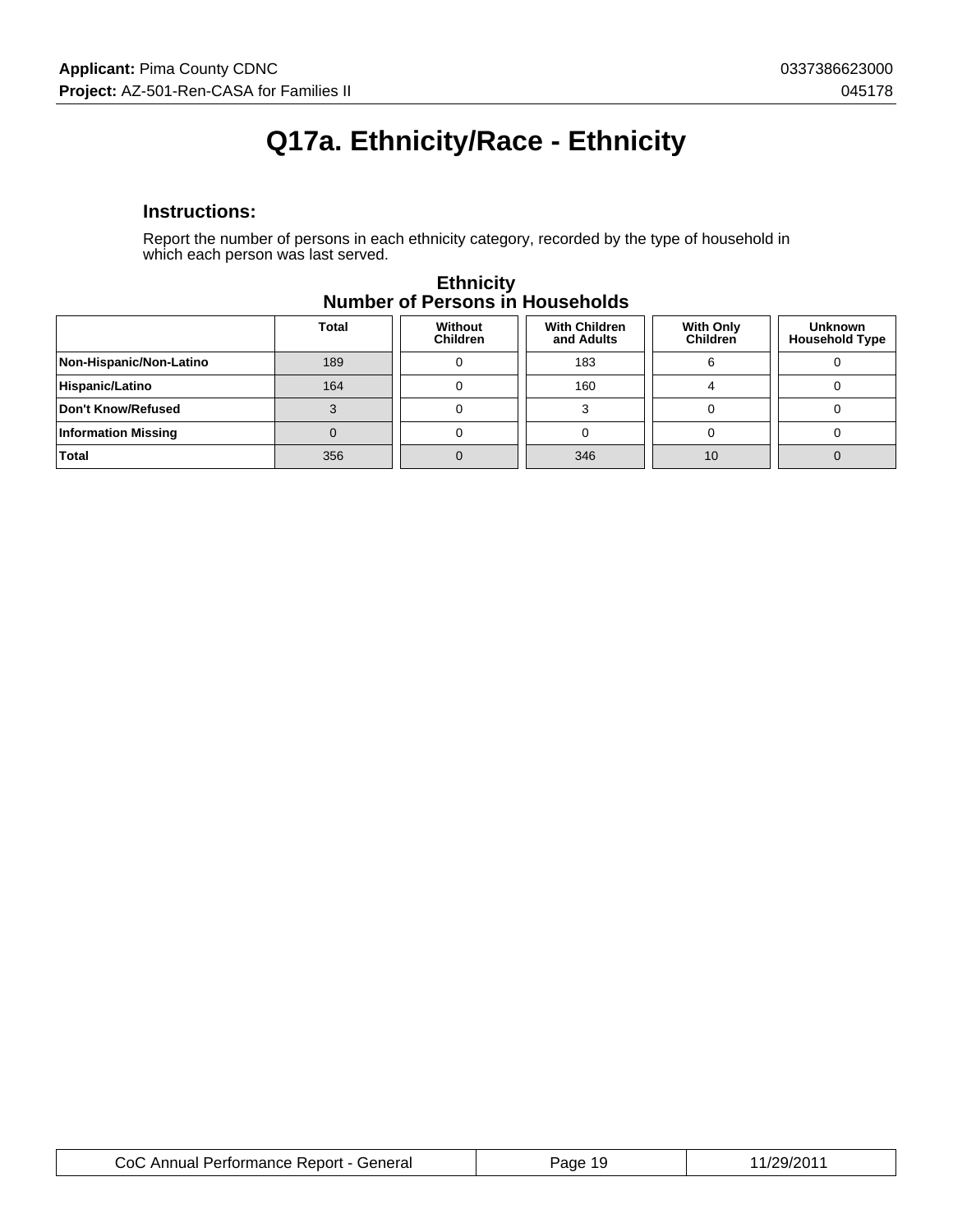# **Q17b. Ethnicity/Race - Race**

### **Instructions:**

Report the number of persons in each race category, recorded by the type of household in which each person was last served.

|                                                     | Total    | Without<br><b>Children</b> | <b>With Children</b><br>and Adults | <b>With Only</b><br>Children | <b>Unknown</b><br><b>Household Type</b> |
|-----------------------------------------------------|----------|----------------------------|------------------------------------|------------------------------|-----------------------------------------|
| White                                               | 253      | 0                          | 249                                |                              |                                         |
| <b>Black or African-American</b>                    | 42       | $\Omega$                   | 42                                 | 0                            |                                         |
| Asian                                               | 14       | 0                          | 14                                 | 0                            |                                         |
| American Indian or Alaska<br><b>Native</b>          | 19       | $\Omega$                   | 13                                 | 6                            |                                         |
| Native Hawaiian or Other Pacific<br><b>Islander</b> | $\Omega$ | $\Omega$                   |                                    | 0                            |                                         |
| <b>Multiple Races</b>                               | 23       | $\Omega$                   | 23                                 | 0                            | $\Omega$                                |
| Don¿t Know/Refused                                  | 5        | $\Omega$                   | 5                                  | $\Omega$                     | $\Omega$                                |
| <b>Information Missing</b>                          | $\Omega$ | $\Omega$                   | $\Omega$                           | $\Omega$                     |                                         |
| <b>Total</b>                                        | 356      | $\Omega$                   | 346                                | 10                           |                                         |

| Race                                   |
|----------------------------------------|
| <b>Number of Persons in Households</b> |

| CoC Annual Performance Report - General | or<br>ane. | /29/201 |
|-----------------------------------------|------------|---------|
|-----------------------------------------|------------|---------|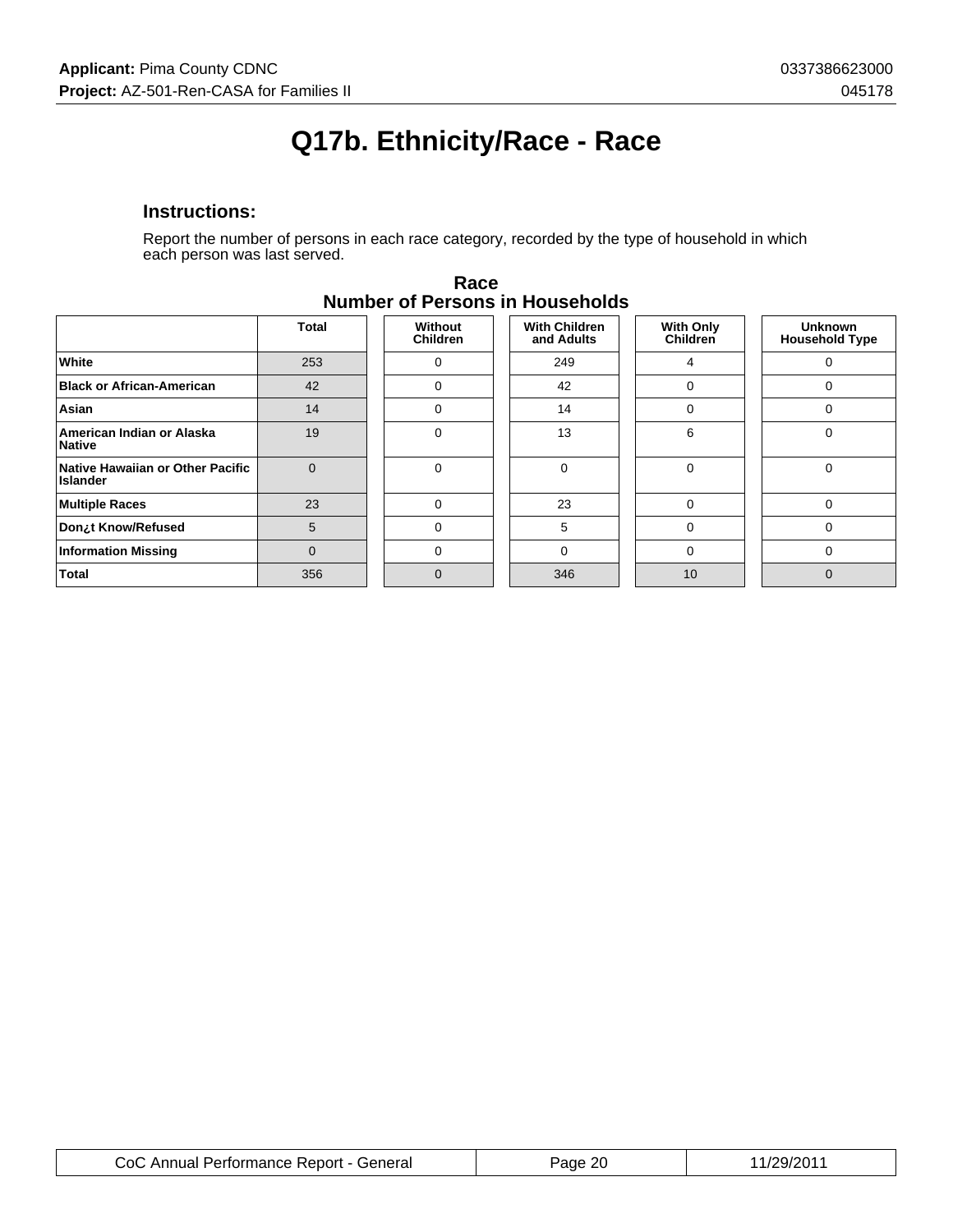### **Q18a. Physical and Mental Health Conditions at Entry**

#### **Instructions:**

Report the number of persons (including both adults and children), with each condition, reported separately for persons in different household types. An individual may have more than one condition identified and therefore may be reported in more than one row of the table.

|                                                | <b>Total</b><br><b>Persons</b> | Without<br><b>Children</b> | <b>With Children</b><br>and Adults | <b>With Only</b><br>Children | <b>Unknown</b><br>Household<br>Type |
|------------------------------------------------|--------------------------------|----------------------------|------------------------------------|------------------------------|-------------------------------------|
| <b>Mental Illness</b>                          | 8                              |                            | 8                                  | 0                            |                                     |
| <b>Alcohol Abuse</b>                           | $\Omega$                       | 0                          |                                    | $\Omega$                     | O                                   |
| <b>Drug Abuse</b>                              | $\overline{4}$                 |                            | 4                                  | $\Omega$                     |                                     |
| <b>Chronic Health</b><br><b>Condition</b>      |                                | 0                          |                                    | $\Omega$                     | U                                   |
| <b>HIV/AIDS and Related</b><br><b>Diseases</b> | $\Omega$                       |                            |                                    | 0                            |                                     |
| Developmental<br><b>Disability</b>             | $\mathcal{P}$                  |                            |                                    | $\Omega$                     |                                     |
| <b>Physical Disability</b>                     | ⌒                              |                            |                                    | $\Omega$                     |                                     |

### **Known Physical and Mental Health Conditions at Entry Number of Persons in Households**

| CoC Annual Performance Report - General | Page 21 | 11/29/2011 |
|-----------------------------------------|---------|------------|
|-----------------------------------------|---------|------------|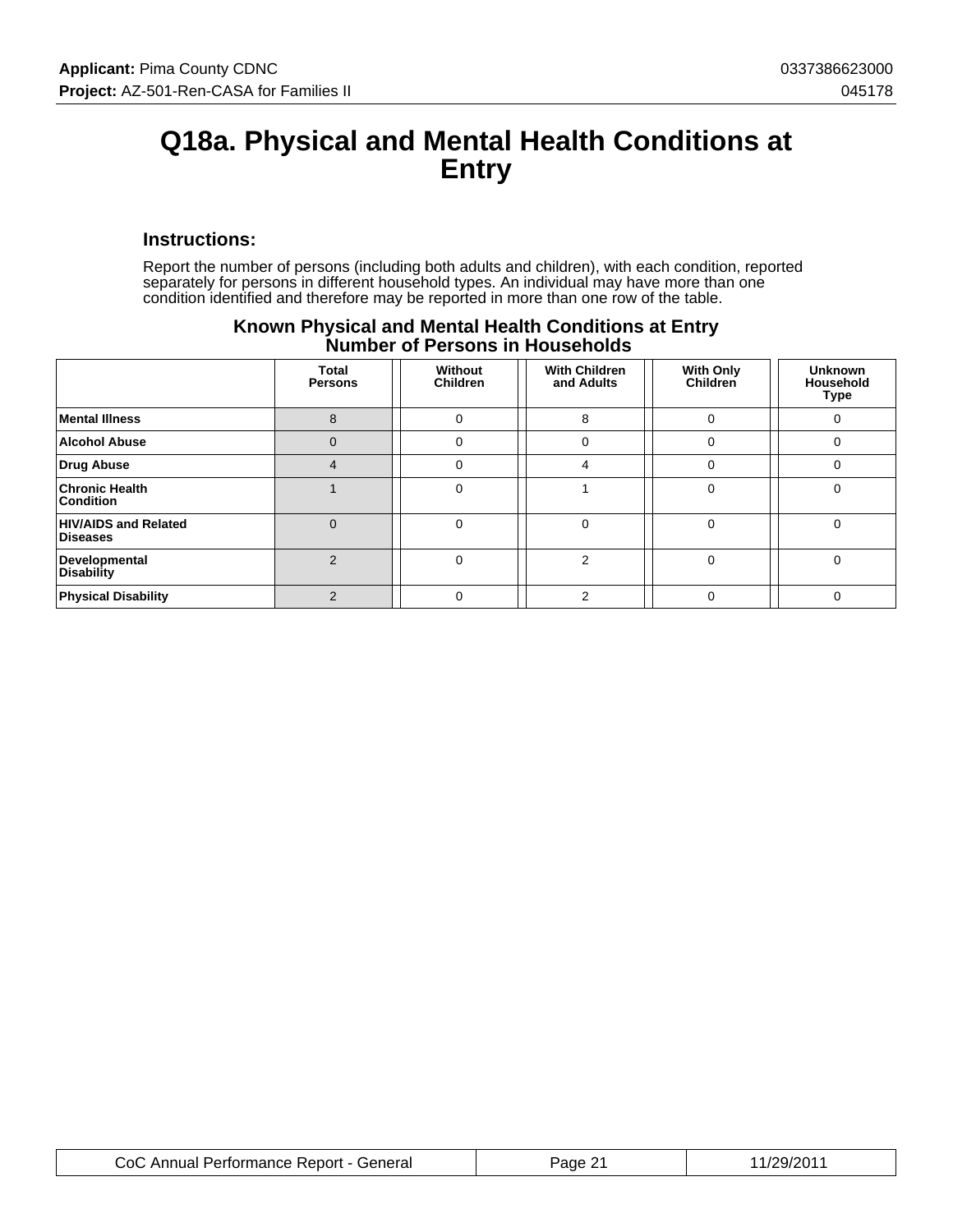### **Q18b. Number of Physical and Mental Health Known Conditions at Entry**

#### **Instructions:**

 Report the number of conditions each person had reported separately for persons in different household types.

|                               | Total<br><b>Persons</b> | Without<br><b>Children</b> | <b>With Children</b><br>and Adults | <b>With Only</b><br>Children | <b>Unknown</b><br>Household<br>Type |
|-------------------------------|-------------------------|----------------------------|------------------------------------|------------------------------|-------------------------------------|
| <b>None</b>                   | 339                     | 0                          | 329                                | 10                           | 0                                   |
| 1 Condition                   | 15                      | 0                          | 15                                 | $\Omega$                     |                                     |
| 2 Conditions                  |                         | 0                          |                                    | $\Omega$                     |                                     |
| 3+ Conditions                 | $\mathbf 0$             | 0                          | 0                                  | $\mathbf 0$                  | 0                                   |
| <b>Condition Unknown</b>      | $\Omega$                | 0                          | $\Omega$                           | $\Omega$                     |                                     |
| Don't Know /<br>Refused       |                         |                            |                                    | $\Omega$                     |                                     |
| Information<br><b>Missing</b> | $\Omega$                | 0                          | $\Omega$                           | $\Omega$                     |                                     |
| <b>Total</b>                  | 356                     | 0                          | 346                                | 10                           | 0                                   |

### **Number of Known Conditions Number of Persons in Households**

| CoC Annual Performance Report - General | nr.<br>Page | 1/29/201 |
|-----------------------------------------|-------------|----------|
|-----------------------------------------|-------------|----------|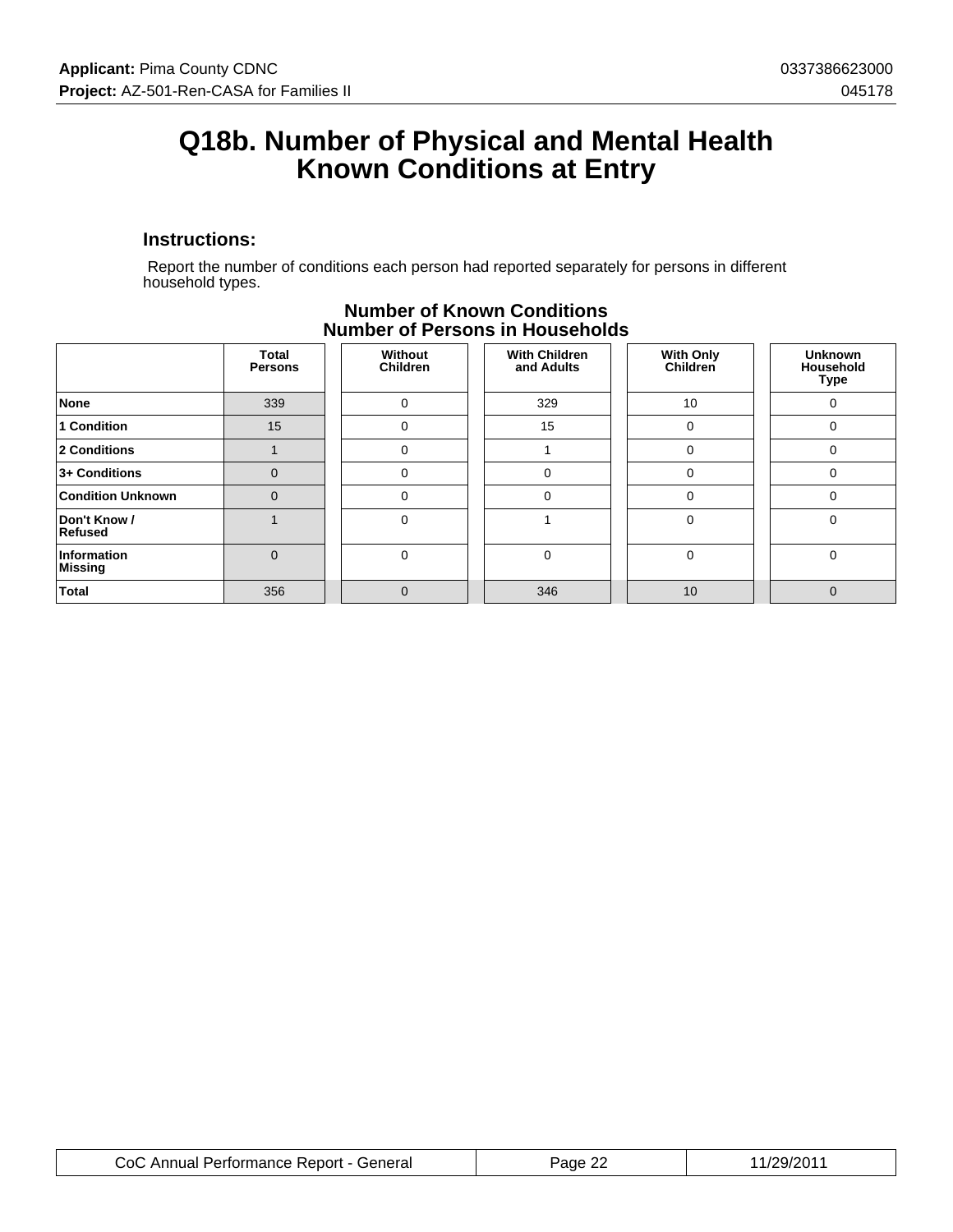# **Q19. Domestic Violence Experience**

#### **Instructions:**

19a. Report the number of adults and unaccompanied children who indicated a past domestic violence experience, based on the assessment at last program entry. Click "Save" to update the screen after entering this response.

 19b. If any persons are recorded as having a past domestic violence experience, an additional table will show. Report the number of persons who experienced domestic violence within each of the specified timeframes, based on their most recent experience.

#### **19a. Past Domestic Violence Experience Number of Adults and Unaccompanied Children in Households**

Click save to update form.

|                            | <b>Total</b> | Without<br><b>Children</b> | <b>With Children</b><br>and Adults | <b>With Only</b><br>Children | <b>Unknown</b><br>Household<br>Type |
|----------------------------|--------------|----------------------------|------------------------------------|------------------------------|-------------------------------------|
| <b>Yes</b>                 | 45           |                            | 45                                 |                              |                                     |
| No.                        | 80           |                            | 80                                 |                              |                                     |
| Don't Know/Refused         |              |                            |                                    |                              |                                     |
| <b>Information Missing</b> |              |                            |                                    |                              |                                     |
| <b>Total</b>               | 126          |                            | 126                                |                              |                                     |

#### **19b. When Past Domestic Violence Experience Occurred Number of Adults and Unaccompanied Children in Households**

|                            | <b>Total</b> | Without<br><b>Children</b> | <b>With Children</b><br>and Adults | <b>With Only</b><br><b>Children</b> | <b>Unknown</b><br><b>Household</b><br><b>Type</b> |
|----------------------------|--------------|----------------------------|------------------------------------|-------------------------------------|---------------------------------------------------|
| Within the past 3 Months   | 13           |                            | 13                                 |                                     |                                                   |
| 3 to 6 Months Ago          |              |                            |                                    |                                     |                                                   |
| $6$ to 12 Months Ago       |              |                            |                                    |                                     |                                                   |
| More than a Year Ago       | 19           |                            | 19                                 |                                     |                                                   |
| Don't Know/Refused         |              |                            |                                    |                                     |                                                   |
| <b>Information Missing</b> |              |                            |                                    |                                     |                                                   |

| CoC Annual Performance Report - General | Page 2J | 11/29/201 |
|-----------------------------------------|---------|-----------|
|-----------------------------------------|---------|-----------|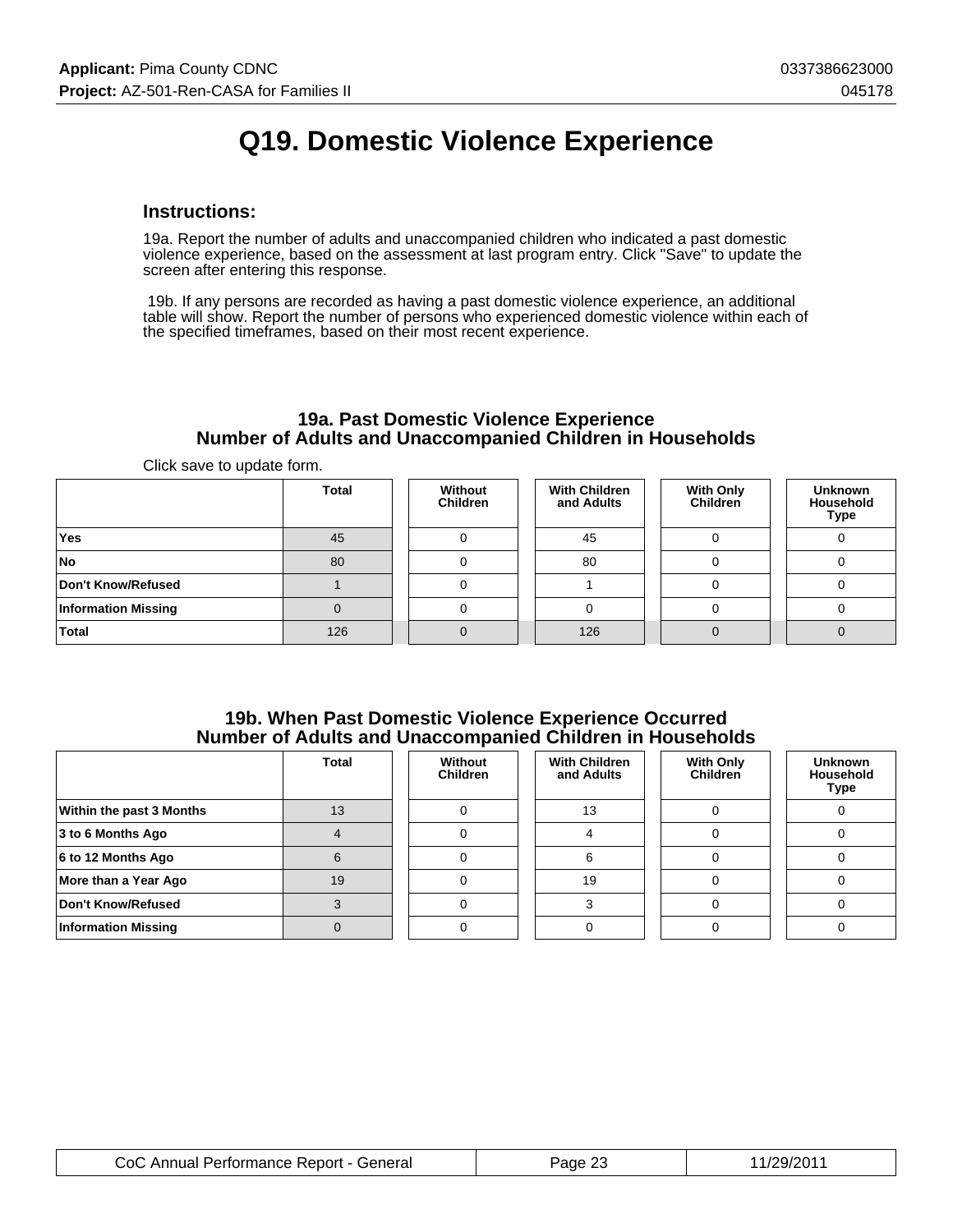### **Q20a1. Residence Prior to Program Entry - Homeless Situations**

#### **Instructions:**

This is one of three tables on prior residence: homeless living situations, institutional settings, and other locations. Report the number of adults and unaccompanied children who stayed in each of the homeless living situations listed below on the night before their most recent program entry.

| <u>namber of Addite and Onavoumpanied Onlighen in Housenolds</u> |       |                            |                                    |                                     |                                            |
|------------------------------------------------------------------|-------|----------------------------|------------------------------------|-------------------------------------|--------------------------------------------|
|                                                                  | Total | Without<br><b>Children</b> | <b>With Children</b><br>and Adults | <b>With Only</b><br><b>Children</b> | <b>Unknown</b><br><b>Household</b><br>Type |
| <b>Emergency shelter</b>                                         | 47    |                            | 47                                 |                                     |                                            |
| <b>Transitional housing for homeless persons</b>                 |       |                            |                                    |                                     |                                            |
| Place not meant for human habitation                             |       |                            |                                    |                                     |                                            |
| Safe Haven                                                       |       |                            |                                    |                                     |                                            |
| Subtotal                                                         | 52    |                            | 52                                 |                                     |                                            |

### **Residence Prior to Program Entry - Homeless Situations Number of Adults and Unaccompanied Children in Households**

| CoC Annual Performance Report - General | Page 2 | 11/29/201 |
|-----------------------------------------|--------|-----------|
|-----------------------------------------|--------|-----------|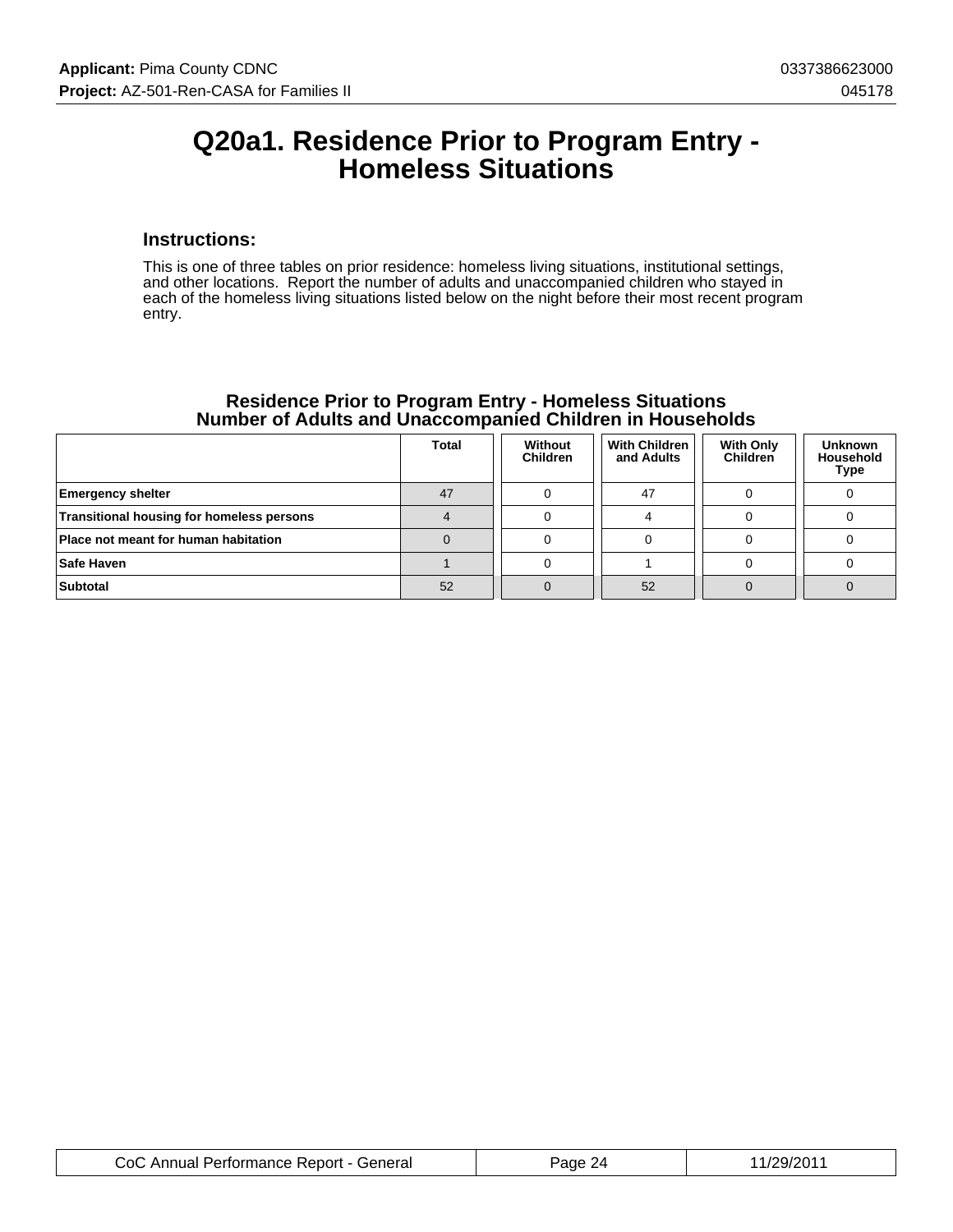### **Q20a2. Residence Prior to Program Entry - Institutional Settings**

#### **Instructions:**

This is one of three tables on prior residence: homeless living situations, institutional settings, and other locations. Report the number of adults and unaccompanied children who stayed in each of the institutional settings listed below on the night before their most recent program entry.

#### **Residence Prior to Program Entry - Institutional Settings Number of Adults and Unaccompanied Children in Households**

|                                               | <b>Total</b> | Without<br><b>Children</b> | <b>With Children</b><br>and Adults | <b>With Only</b><br><b>Children</b> | <b>Unknown</b><br><b>Household</b><br><b>Type</b> |
|-----------------------------------------------|--------------|----------------------------|------------------------------------|-------------------------------------|---------------------------------------------------|
| <b>Psychiatric facility</b>                   |              |                            |                                    |                                     |                                                   |
| Substance abuse or detox center               |              |                            |                                    |                                     |                                                   |
| Hospital (non-psychiatric)                    |              |                            |                                    |                                     |                                                   |
| Jail, prison, or juvenile detention           |              |                            |                                    |                                     |                                                   |
| Foster care home or foster care<br>group home |              |                            |                                    |                                     |                                                   |
| <b>Subtotal</b>                               |              |                            |                                    |                                     |                                                   |

| CoC Annual Performance Report - General | Page 25 | 11/29/2011 |
|-----------------------------------------|---------|------------|
|-----------------------------------------|---------|------------|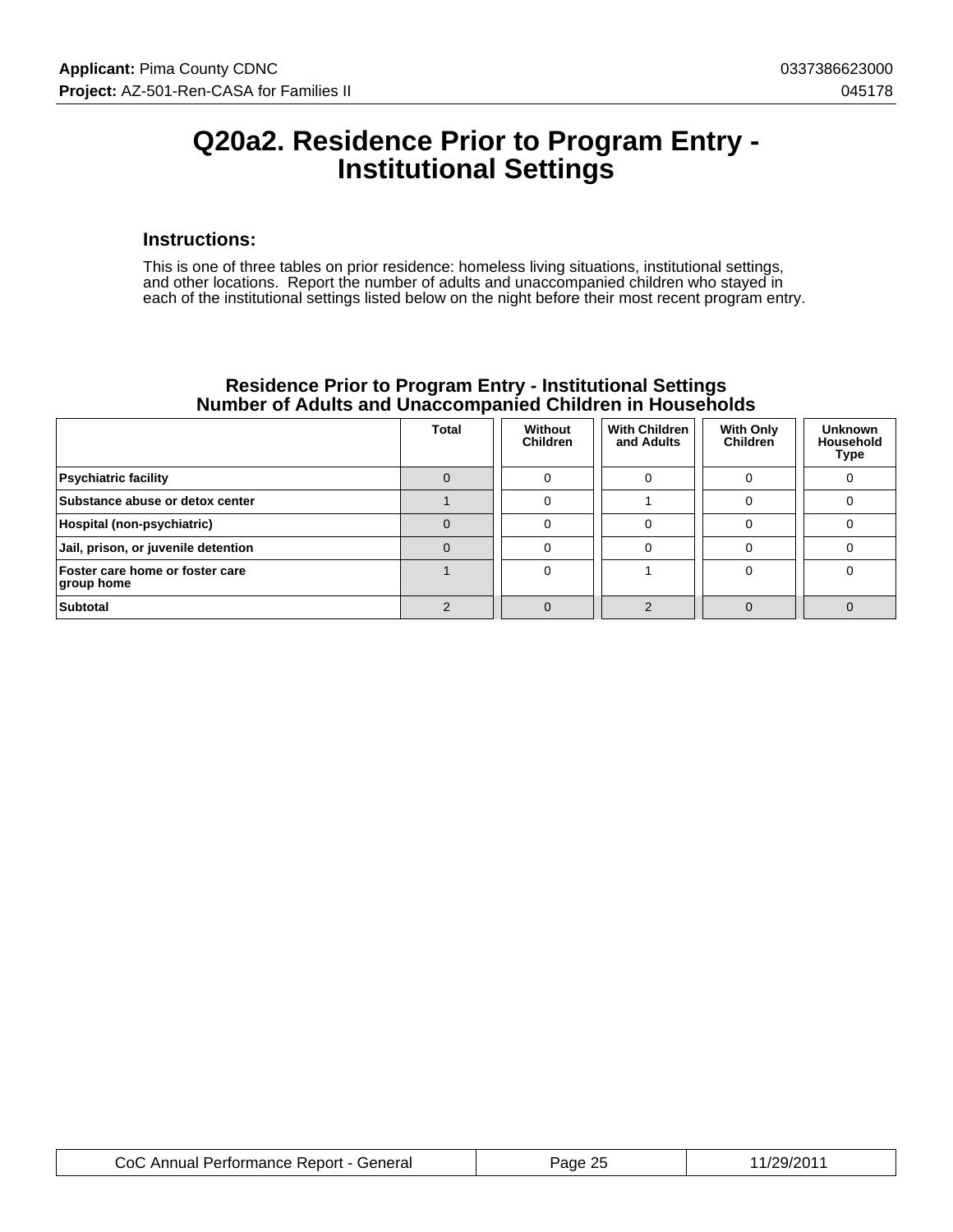### **Q20a3. Residence Prior to Program Entry - Other Locations**

#### **Instructions:**

This is one of three tables on prior residence: homeless living situations, institutional settings, and other locations. Report the number of adults and unaccompanied children who stayed in each of the other locations listed below on the night before their most recent program entry.

The total row at the bottom of the screen aggregates the subtotal from screens 20a1, 20a1, and 20a3 and represents the total number of adults and unaccompanied children served according to household types.

|                                      | <b>Total</b> | Without<br><b>Children</b> | <b>With Children</b><br>and Adults | <b>With Only</b><br>Children | <b>Unknown</b><br><b>Household</b><br>Type |
|--------------------------------------|--------------|----------------------------|------------------------------------|------------------------------|--------------------------------------------|
| PSH for homeless persons             | $\mathbf{0}$ | $\Omega$                   | 0                                  | 0                            | 0                                          |
| Owned by client, no subsidy          | $\mathbf{0}$ | $\Omega$                   | 0                                  | $\Omega$                     | $\mathbf 0$                                |
| Owned by client, with subsidy        | $\mathbf{0}$ | $\Omega$                   | 0                                  | $\Omega$                     | $\mathbf 0$                                |
| Rental by client, no subsidy         | 21           | $\Omega$                   | 21                                 | 0                            | 0                                          |
| Rental by client, with VASH subsidy  | $\mathbf{0}$ | $\Omega$                   | $\Omega$                           | 0                            | 0                                          |
| Rental by client, with other subsidy | $\mathbf{0}$ | $\Omega$                   | $\mathbf 0$                        | 0                            | $\mathbf 0$                                |
| Hotel/Motel, paid by client          | 5            | $\Omega$                   | 5                                  | 0                            | $\mathbf 0$                                |
| Staying or living with family        | 37           | $\Omega$                   | 37                                 | $\Omega$                     | $\mathbf 0$                                |
| Staying or living with friend(s)     | 9            | $\Omega$                   | 9                                  | 0                            | $\mathbf 0$                                |
| Other                                | $\mathbf{0}$ | $\Omega$                   | 0                                  | 0                            | 0                                          |
| Don't Know/Refused                   | $\Omega$     | $\Omega$                   | $\Omega$                           | 0                            | $\Omega$                                   |
| <b>Information Missing</b>           | $\mathbf{0}$ | 0                          | 0                                  | 0                            | 0                                          |
| <b>Subtotal</b>                      | 72           | $\mathbf{0}$               | 72                                 | $\mathbf{0}$                 | $\mathbf{0}$                               |
|                                      |              |                            |                                    |                              |                                            |
| *Total - 20a1, 20a2 and 20a3         | 126          | $\Omega$                   | 126                                | $\overline{0}$               | $\overline{0}$                             |

#### **Residence Prior to Program Entry - Other Locations Number of Adults and Unaccompanied Children in Households**

| CoC Annual Performance Report - General | <sup>2</sup> age 26 | 11/29/201 |
|-----------------------------------------|---------------------|-----------|
|-----------------------------------------|---------------------|-----------|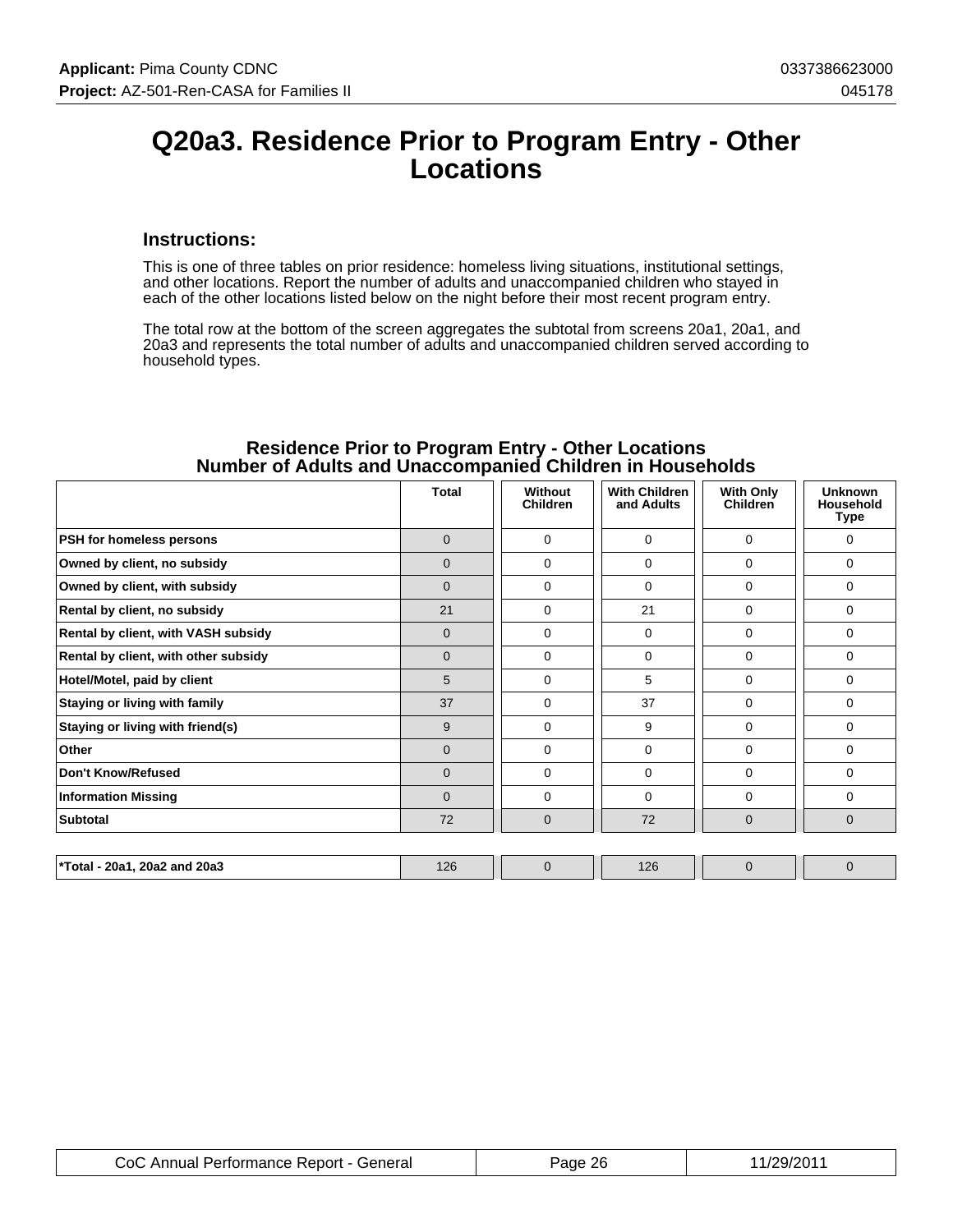# **Q21. Veteran Status**

### **Instructions:**

Report the number of adults in each veteran status category.

#### **Veteran Status Number of Adults in Household**

|                            | <b>Total</b> | Without<br><b>Children</b> | <b>With Children</b><br>and Adults | <b>Unknown</b><br>Household<br><b>Type</b> |
|----------------------------|--------------|----------------------------|------------------------------------|--------------------------------------------|
| Veteran                    |              |                            |                                    |                                            |
| Not a Veteran              | 124          |                            | 124                                |                                            |
| Don't Know/Refused         |              |                            |                                    |                                            |
| <b>Information Missing</b> |              |                            |                                    |                                            |
| Total                      | 126          |                            | 126                                |                                            |

| CoC Annual Performance Report - General | Page 2 | 11/29/2011 |
|-----------------------------------------|--------|------------|
|-----------------------------------------|--------|------------|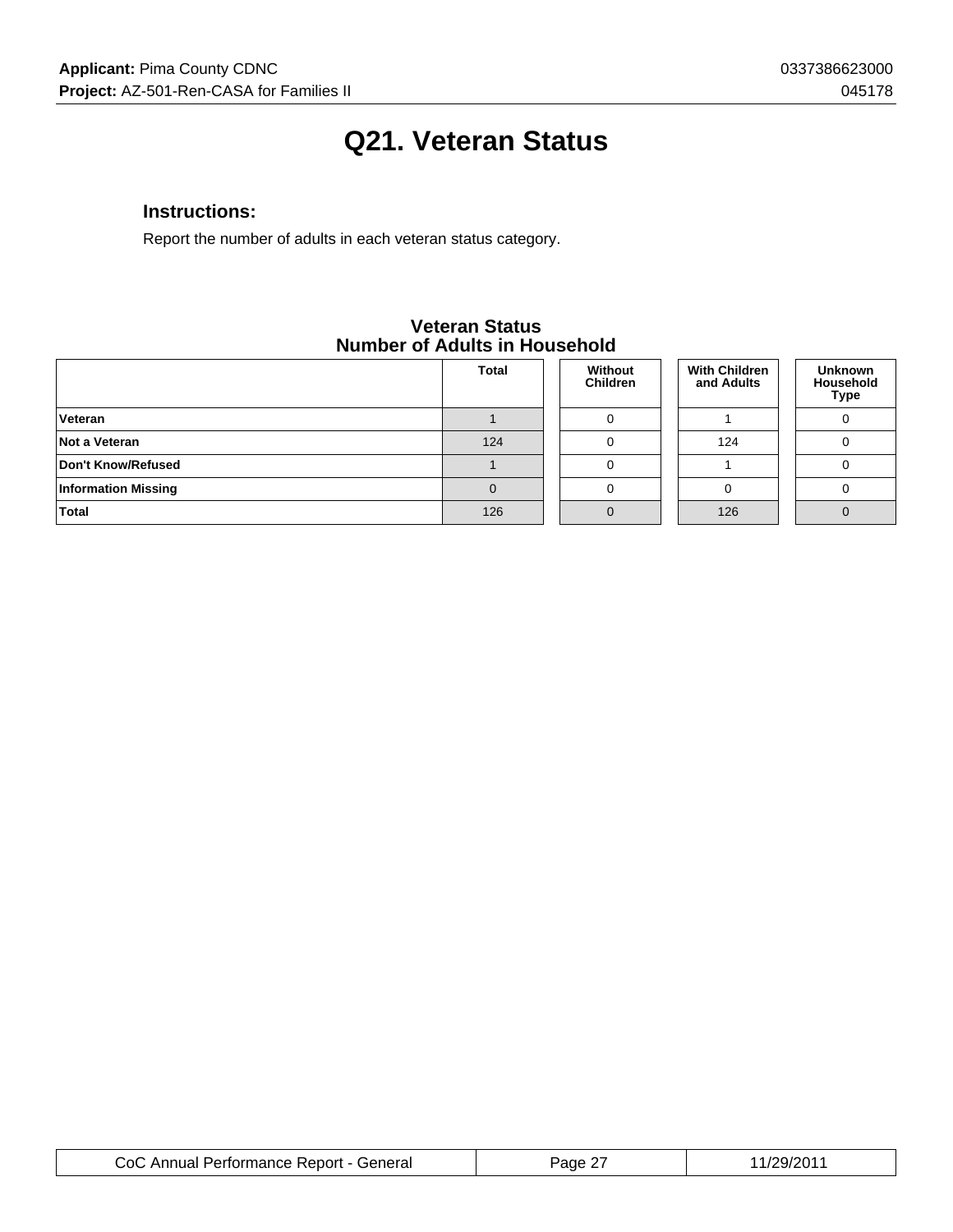### **Q22a1. Physical and Mental Health Types of Condition - Leavers**

#### **Instructions:**

Report the number of Leavers with each condition, based on the disability data recorded nearest the exit date of their last program stay. Disability at entry or an annual assessment can be used if the client is missing disability data at exit. An individual may have more than one condition identified and therefore may be reported in more than one row of the table. Results must be reported separately for adults, children, and persons of unknown age.

Leaver - the term "Leaver" refers to clients who exited and were not in the program on the last day of the operating year.

| Known Physical and Mental Health Conditions<br><b>Number of Leavers</b> |
|-------------------------------------------------------------------------|
|                                                                         |

|                                      | <b>All Persons</b> | <b>Adults</b> | <b>Children</b> | Age<br><b>Unknown</b> |
|--------------------------------------|--------------------|---------------|-----------------|-----------------------|
| <b>Mental Illness</b>                |                    |               |                 |                       |
| <b>Alcohol Abuse</b>                 |                    |               |                 |                       |
| Drug Abuse                           |                    |               |                 |                       |
| <b>Chronic Health Condition</b>      |                    |               |                 |                       |
| <b>HIV/AIDS and Related Diseases</b> |                    |               |                 |                       |
| Developmental Disability             |                    |               |                 |                       |
| <b>Physical Disability</b>           |                    |               |                 |                       |

| CoC Annual Performance Report - General | Page 28 | 11/29/2011 |
|-----------------------------------------|---------|------------|
|-----------------------------------------|---------|------------|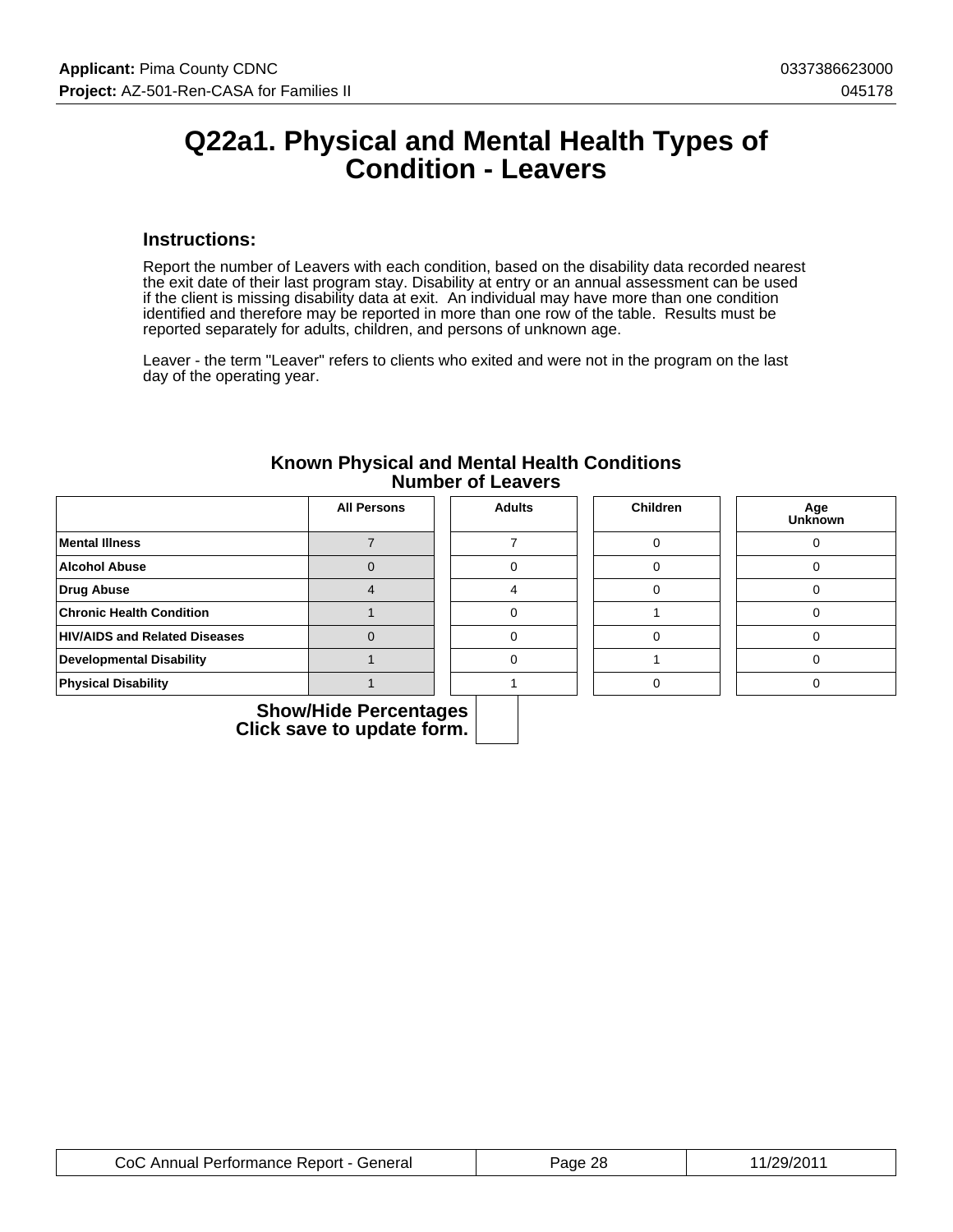### **Q22a2. Physical and Mental Health Number of Conditions - Leavers**

#### **Instructions:**

Report the number of persons in the row corresponding with the number of conditions recorded for each person. The number of conditions should be based on the disability data recorded nearest the exit date of their last program stay. Disability at entry or an annual assessment can be used if the client is missing disability data at exit.

Results must be reported separately for adults, children, and persons of unknown age.

Leaver - the term "Leaver" refers to clients who exited and were not in the program on the last day of the operating year.

|                            | <b>All Persons</b> | <b>Adults</b> | Children | Age<br>Unknown |
|----------------------------|--------------------|---------------|----------|----------------|
| <b>None</b>                | 153                | 53            | 100      | C              |
| 1 Condition                | 12                 | 10            | ◠        |                |
| 2 Conditions               |                    |               | 0        |                |
| 3+ Conditions              | $\mathbf 0$        |               | 0        |                |
| <b>Condition Unknown</b>   | $\Omega$           |               | $\Omega$ |                |
| Don't Know/Refused         | $\Omega$           |               | $\Omega$ |                |
| <b>Information Missing</b> | $\overline{0}$     | $\Omega$      | $\Omega$ | O              |
| <b>Total</b>               | 166                | 64            | 102      |                |

#### **Number of Known Conditions Number of Leavers**

| CoC Annual Performance Report - General | Page 29 | 11/29/2011 |
|-----------------------------------------|---------|------------|
|-----------------------------------------|---------|------------|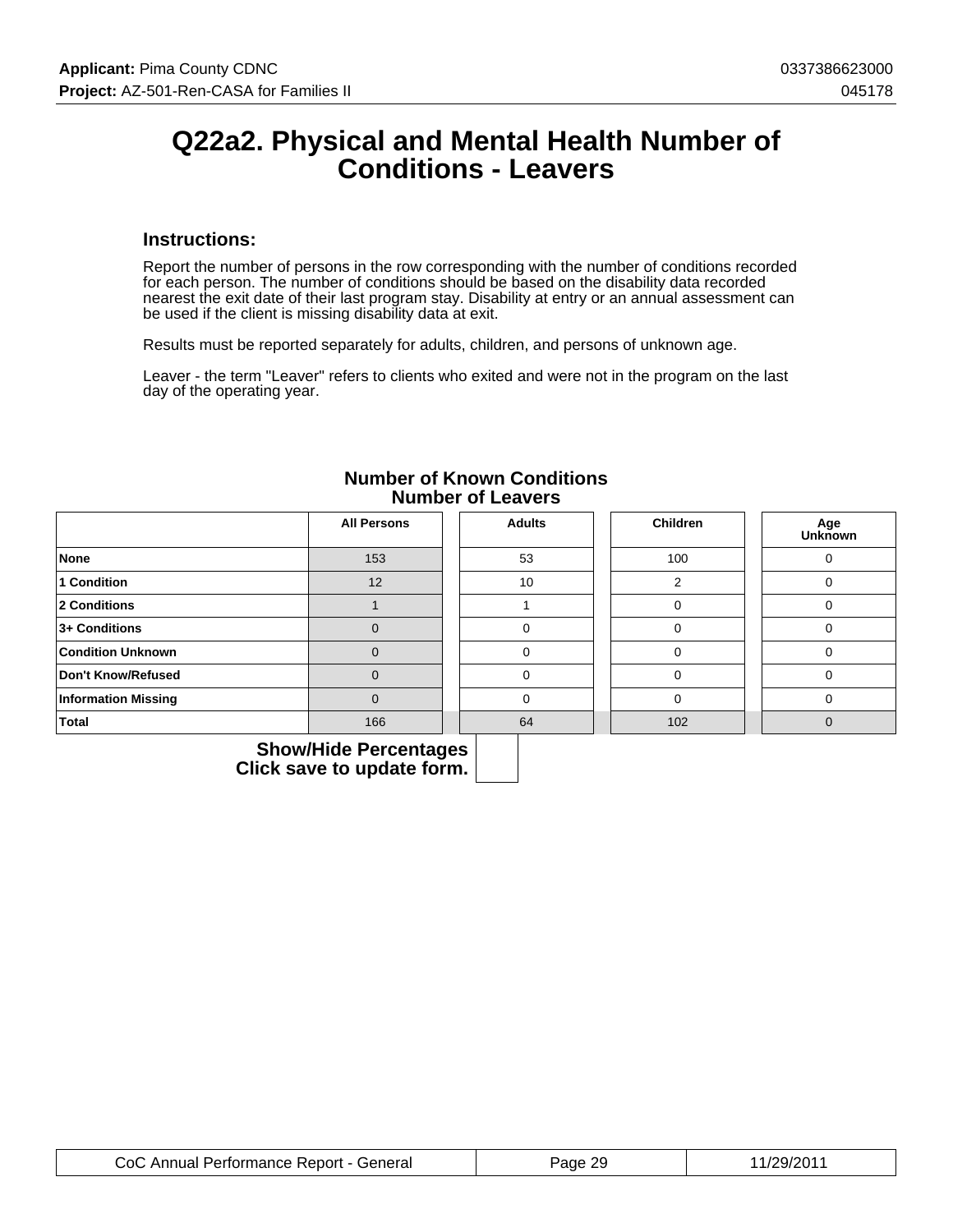### **Q22b1. Physical and Mental Health Types of Conditions - Stayers**

#### **Instructions:**

Report the number of Stayers with each condition, based on the disability data recorded nearest the exit date of their last program stay. An individual may have more than one condition identified and therefore may be reported in more than one row of the table. Results must be reported separately for adults, children, and persons of unknown age.

Stayers - the term "Stayers" refers to persons who were in the program on the last day of the operating year. This includes persons who exited the program and re-entered the program before the last day of the operating year.

|                                      | <b>All Persons</b> | <b>Adults</b> | <b>Children</b> | <b>Age Unknown</b> |
|--------------------------------------|--------------------|---------------|-----------------|--------------------|
| <b>Mental Illness</b>                |                    |               |                 |                    |
| <b>Alcohol Abuse</b>                 |                    |               |                 |                    |
| <b>Drug Abuse</b>                    |                    |               |                 |                    |
| <b>Chronic Health Condition</b>      |                    |               |                 |                    |
| <b>HIV/AIDS and Related Diseases</b> |                    |               |                 |                    |
| <b>Developmental Disability</b>      |                    |               |                 |                    |
| <b>Physical Disability</b>           |                    |               |                 |                    |

#### **Known Physical and Mental Health Conditions Number of Stayers**

| CoC Annual Performance Report - General | Page 30 | 11/29/2011 |
|-----------------------------------------|---------|------------|
|-----------------------------------------|---------|------------|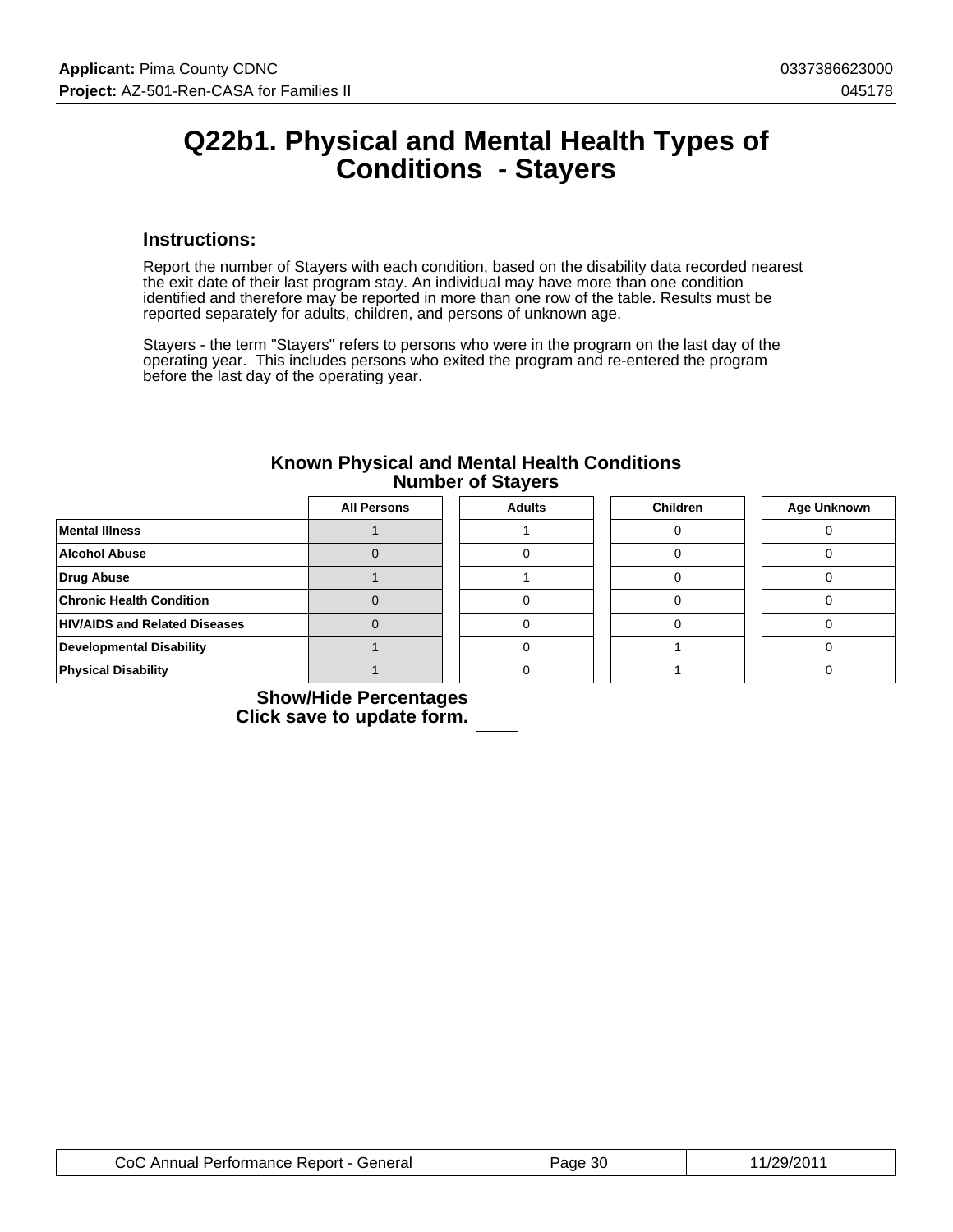### **Q22b2. Known Physical and Mental Health Number of Conditions - Stayers**

#### **Instructions:**

Report the number of Stayers with each condition, based on the disability data recorded nearest the end of the operating year.

Results must be reported separately for adults, children, and persons of unknown age.

Stayers - the term "Stayers" refers to persons who were in the program on the last day of the operating year. This includes persons who exited the program and re-entered the program before the last day of the operating year.

|                            | <b>All Persons</b> | <b>Adults</b> | Children | Age Unknown |
|----------------------------|--------------------|---------------|----------|-------------|
| None                       | 185                | 60            | 125      |             |
| 1 Condition                |                    |               |          |             |
| 2 Conditions               |                    |               |          |             |
| 3+ Conditions              |                    |               |          |             |
| Disabled - Unknown         |                    |               |          |             |
| Don't Know/Refused         |                    |               |          |             |
| <b>Information Missing</b> |                    |               |          |             |
| <b>Total</b>               | 190                | 62            | 128      |             |

#### **Number of Known Conditions Number of Stayers**

| CoC Annual Performance Report - General | Page 31 | 11/29/2011 |
|-----------------------------------------|---------|------------|
|-----------------------------------------|---------|------------|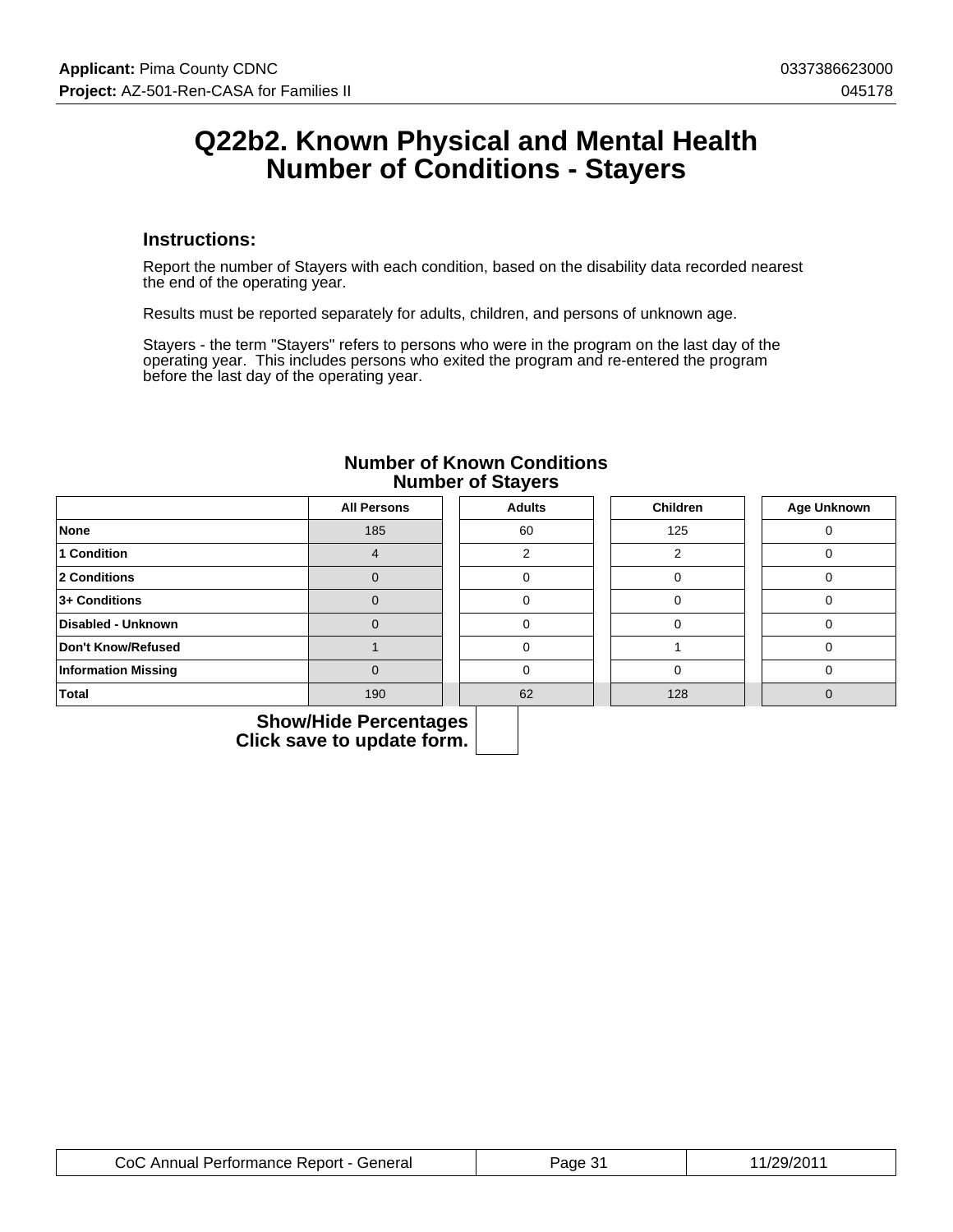# **Q23. Client Monthly Cash-Income Amount - Adult Leavers**

#### **Instructions:**

Report the number of adult Leavers in each income category.

 Income at entry - Count each adult in the row that corresponds with the amount of income each person had at the first entry ofthe operating year or annual assessment nearest the first day of the operating year, whichever is later.

Income at exit - Count each adult in the row that corresponds with the amount of income each person had at exit.

 Less/Same/More/Unknown Income - Count each adult in the row that corresponds with the amount of income each person hadat entry and in the column that corresponds to whether the person's income at exit was less than, the same as, or more thanincome at entry. Record the person in the unknown column if income at exit is missing.

 Average Change - In each row, calculate the average change in income between entry and exit for the people counted in that row in the "Income at Entry" column. (e.g., report the average change (\$) in income for the people who had no income at entry).Calculate the average for all clients and report in the total row.

Information Missing - Count each adult who only had an income amount collected at entry.

Leaver - the term "Leaver" refers to clients who exited and were not in the program on the last day of the operating year.

| <b>Program Entry</b>                    | <b>Income</b><br>at<br>Entry | Income at<br>Exit | Less Income<br>at Exit | Same Income<br>at Exit | <b>More Income</b><br>at Exit |          | Unknown Income<br>Change | <b>Average Change(\$)</b><br>per Adult |
|-----------------------------------------|------------------------------|-------------------|------------------------|------------------------|-------------------------------|----------|--------------------------|----------------------------------------|
| No income                               | 19                           | 18                |                        | 14                     |                               |          |                          | 92                                     |
| \$1 - \$150                             |                              |                   |                        |                        |                               |          | $\mathbf{O}$             |                                        |
| \$151 - \$250                           |                              |                   |                        |                        |                               |          |                          |                                        |
| \$251 - \$500                           | 4                            | 4                 |                        | າ                      |                               | $\Omega$ |                          | 455                                    |
| \$501 - \$750                           |                              |                   |                        |                        |                               |          |                          | 621                                    |
| \$751 - \$1,000                         | .5                           |                   |                        | $\Omega$               |                               |          | O                        | 395                                    |
| $ $1,001 - $1,250$                      | 6                            |                   |                        |                        |                               | $\Omega$ |                          | -98                                    |
| CoC Annual Performance Report - General |                              |                   |                        |                        | Page 32                       |          | 11/29/2011               |                                        |

#### **Client Monthly Cash-Income AmountNumber of Adult Leavers**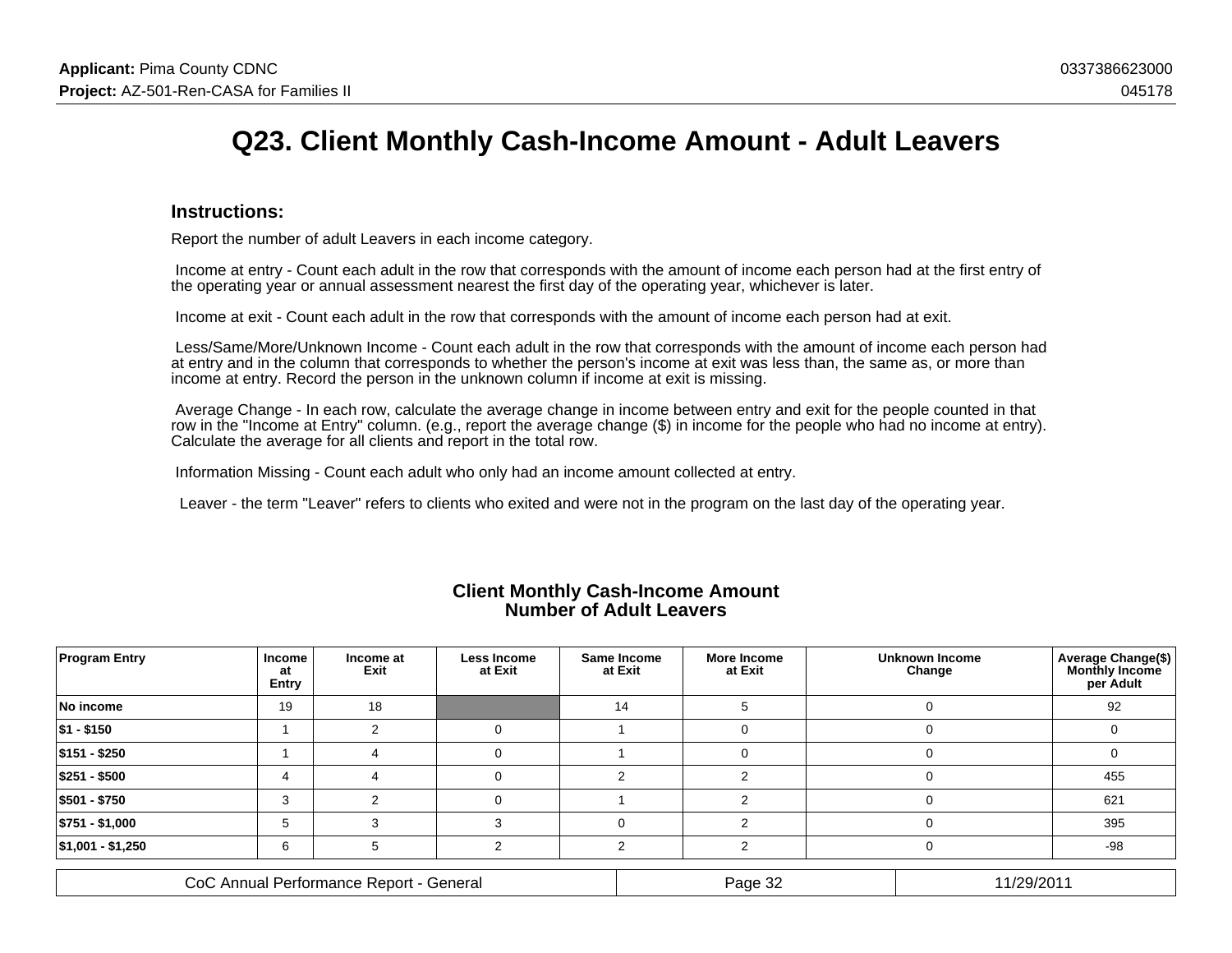### **Applicant:** Pima County CDNC**Project:** AZ-501-Ren-CASA for Families II

| $ $1,251 - $1,500$         | я  |    |    |    | $-221$ |
|----------------------------|----|----|----|----|--------|
| $ $1,501 - $1,750$         |    |    |    |    | 102    |
| $ $1,751 - $2,000$         |    |    |    |    | 696    |
| $ $2,001 +$                |    | 12 |    |    | 818    |
| Don't Know/Refused         |    |    |    |    |        |
| <b>Information Missing</b> |    |    |    |    |        |
| Total                      | 64 | 64 | 28 | 24 | 155    |

| eneralث<br>$\sim$<br>.<br>e Report<br>Perto<br>Anr<br>$\sim$<br>™ormance<br>lud<br>◡◡ | $\sim$ $\sim$<br>്പ<br>auc<br>. . | $\sim$<br>מכ<br>- |
|---------------------------------------------------------------------------------------|-----------------------------------|-------------------|
|---------------------------------------------------------------------------------------|-----------------------------------|-------------------|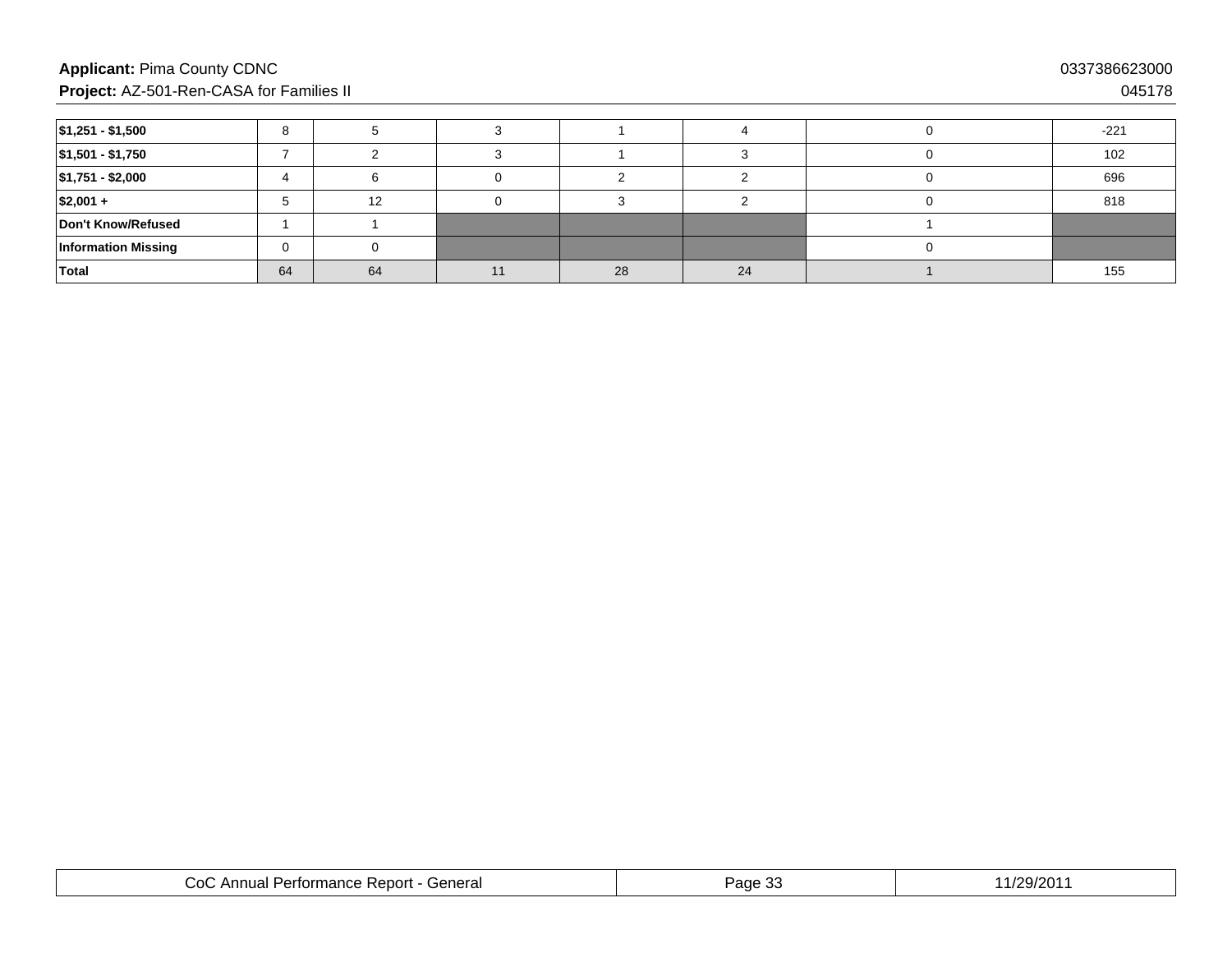## **Q24. Client Monthly Cash-Income Amount - Adult Stayers**

#### **Instructions:**

Report the number of adult Stayers in each income category.

 Income at entry - Count each adult in the row that corresponds with the amount of income each person had at the first entry ofthe operating year or annual assessment nearest the first day of the operating year, whichever is later.

 Income at follow-up - Count each adult in the row that corresponds with the amount of income each person had at the annual follow-up assessment closest to the last date of the operating year. If the person has been in the program for less than one yearand only has income recorded at program entry, then list income at follow-up as "missing".

 Less/Same/More/Unknown Income - Count each adult in the row that corresponds with the amount of income each person hadat entry and in the column that corresponds to whether the person's income at follow-up was less, the same, or more thanincome at entry. Record the person in the unknown column if income at follow-up is missing or if no follow-up occurred.

 Average Change - In each row, calculate the average change in income between entry and follow-up for the people counted inthat row in the "Income at Entry" column. (E.g., report the average change (\$) in income for the people who had no income atentry.) Calculate the average for all clients and report in the total row.

 Stayer - the term "Stayer" refers to persons who were in the program on the last day of the operating year. This includespersons who exited the program and re-entered the program before the last day of the operating year.

| <b>Client Monthly Cash-Income Amount by Entry and Latest Status</b> |  |  |
|---------------------------------------------------------------------|--|--|
| <b>Number of Adult Stayers</b>                                      |  |  |

| <b>Program Entry</b> | Income at<br>Entry | Income at<br>Follow-up | Less Income<br>at Follow-up | Same Income<br>at Follow-up | More Income<br>at Follow-up | <b>Unknown</b><br>Income<br>Change | Average Change(\$)<br><b>Monthly Income</b><br>per Adult |
|----------------------|--------------------|------------------------|-----------------------------|-----------------------------|-----------------------------|------------------------------------|----------------------------------------------------------|
| No income            | 11                 |                        |                             |                             |                             |                                    |                                                          |
| $ $1 - $150$         |                    |                        |                             |                             |                             |                                    |                                                          |
| $ $151 - $250$       |                    |                        |                             |                             |                             |                                    | 722                                                      |
| $ $251 - $500$       |                    |                        |                             |                             |                             |                                    |                                                          |
| $ $501 - $750$       |                    |                        |                             |                             |                             |                                    | 700                                                      |
| $ $751 - $1,000$     |                    |                        |                             |                             |                             |                                    |                                                          |

| eneralث<br>CoC<br>$L_{\alpha\alpha\alpha}$<br>Panc<br>Pertormance<br>. 1<br>≐Annua∟<br>$\sim$<br><b>REDUIT</b><br>uu | .29/201 |
|----------------------------------------------------------------------------------------------------------------------|---------|
|----------------------------------------------------------------------------------------------------------------------|---------|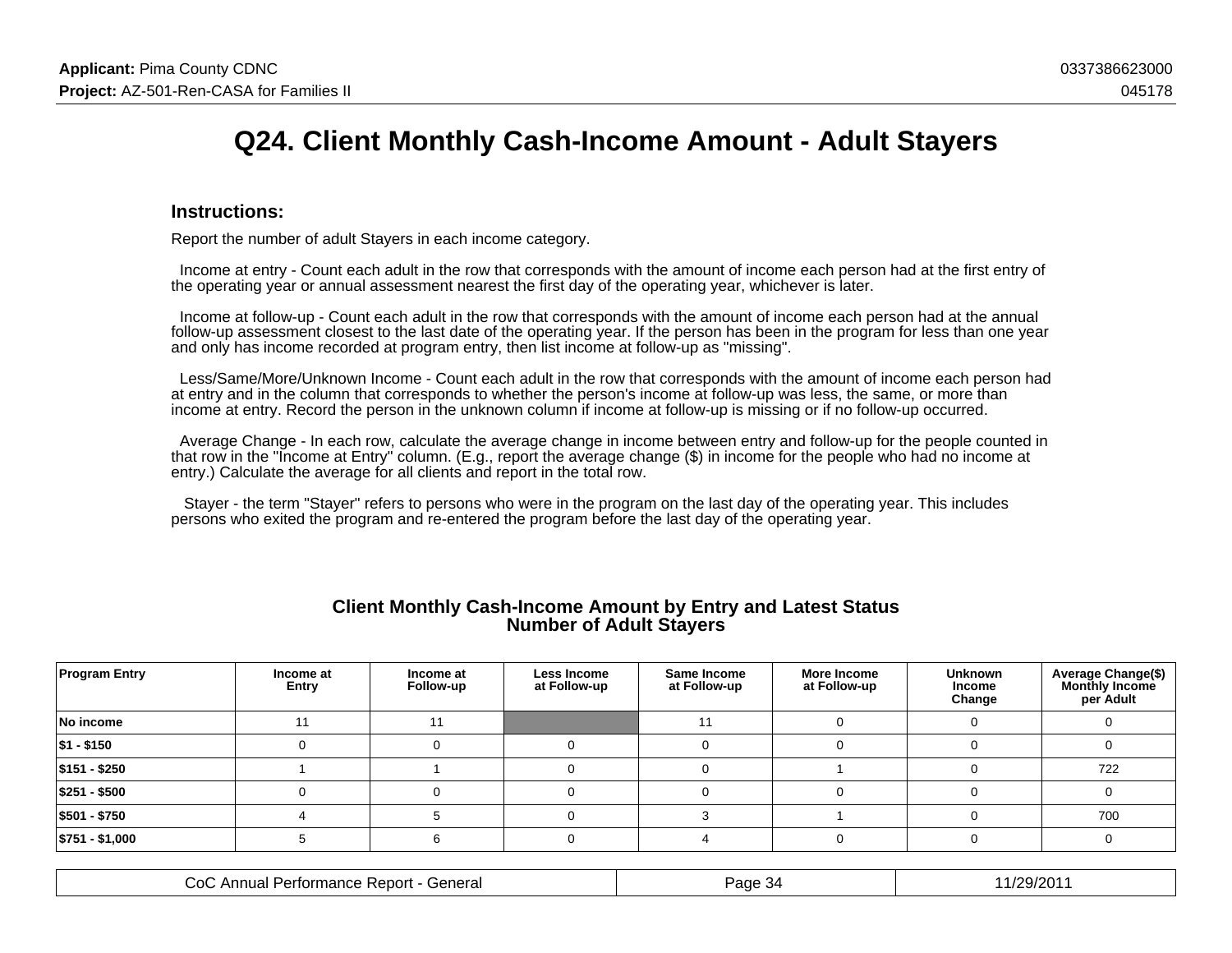### **Applicant:** Pima County CDNC**Project:** AZ-501-Ren-CASA for Families II

| $ $1,001 - $1,250$         |    |    |    |  | $-127$ |
|----------------------------|----|----|----|--|--------|
| $ $1,251 - $1,500$         |    |    |    |  | 250    |
| $ $1,501 - $1,750$         | 15 |    |    |  | 62     |
| $ $1,751 - $2,000$         |    |    |    |  | 707    |
| $ $2,001 +$                |    |    |    |  | $-475$ |
| Don't Know/Refused         |    |    |    |  |        |
| <b>Information Missing</b> |    |    |    |  |        |
| Total                      | 62 | 62 | 48 |  |        |

| General<br>$\sim$<br>Report<br>$\cdots$<br>$\cdots$<br>енон<br>ilidilut<br>$\mathbf{u}$<br>w | $\sim$<br>$\cdot$<br>.<br>ີ<br>. . | חר<br>. . |
|----------------------------------------------------------------------------------------------|------------------------------------|-----------|
|----------------------------------------------------------------------------------------------|------------------------------------|-----------|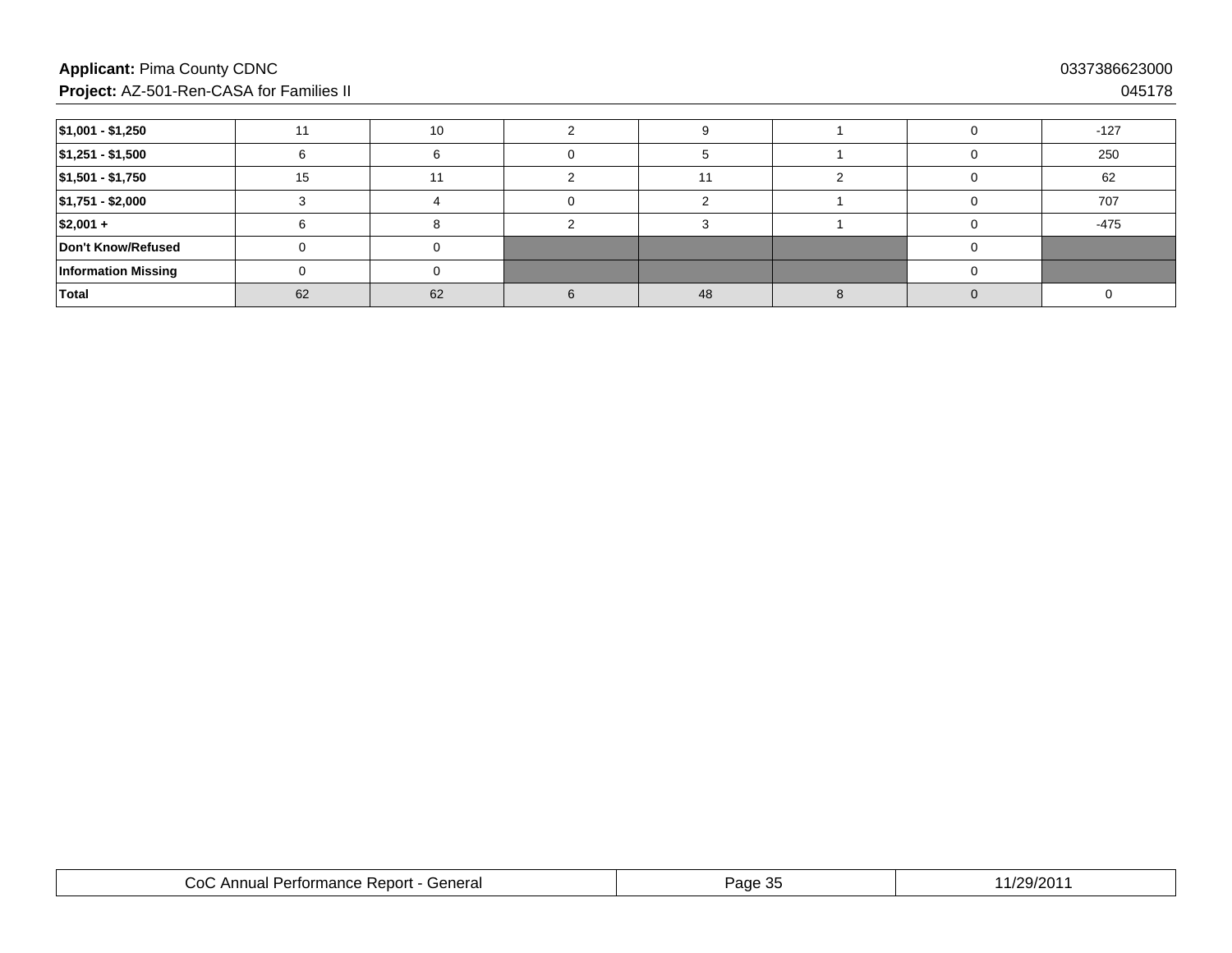### **Instructions:**

Report the number of Leavers with each cash income source, based on the income assessment conducted at program exit.Record information separately for adults, children, and persons whose age is unknown.

Leaver - The term "Leaver" refers to persons who exited and were not in the program on the last day of the operating year.

|                                     | <b>Total</b>                                        | <b>Adults</b> | <b>Children</b> | Age Unknown |
|-------------------------------------|-----------------------------------------------------|---------------|-----------------|-------------|
| <b>Earned Income</b>                | 31                                                  | 30            |                 | $\mathbf 0$ |
| <b>Unemployment Insurance</b>       | $9\,$                                               | 9             | $\Omega$        | $\Omega$    |
| SSI                                 | $\overline{1}$                                      |               | $\mathbf 0$     | $\mathbf 0$ |
| <b>SSDI</b>                         | $\overline{1}$                                      |               | $\mathbf 0$     | $\Omega$    |
| <b>Veteran's Disability</b>         | $\mathbf 0$                                         | 0             | 0               | $\mathbf 0$ |
| <b>Private Disability Insurance</b> | $\mathbf 0$                                         | $\mathbf 0$   | 0               | $\mathbf 0$ |
| <b>Worker's Compensation</b>        | $\mathbf 0$                                         | 0             | 0               | $\Omega$    |
| <b>TANF or Equivalent</b>           | 5                                                   | 5             | 0               | $\Omega$    |
| <b>General Assistance</b>           | 1                                                   |               | 0               | $\mathbf 0$ |
| <b>Retirement (Social Security)</b> | $\mathbf 0$                                         | 0             | 0               | $\Omega$    |
| <b>Veteran's Pension</b>            | $\mathbf 0$                                         | 0             | 0               | $\Omega$    |
| <b>Pension from Former Job</b>      | $\mathbf 0$                                         | 0             | 0               | $\mathbf 0$ |
| <b>Child Support</b>                | 13                                                  | 13            | 0               | $\mathbf 0$ |
| <b>Alimony (Spousal Support)</b>    | $\pmb{0}$                                           | 0             | 0               | $\mathbf 0$ |
| <b>Other Source</b>                 | 119                                                 | 25            | 94              | 0           |
|                                     | Show/Hide Percentages<br>Click save to update form. |               |                 |             |

# **Type of Cash-Income Sources Number of Leavers**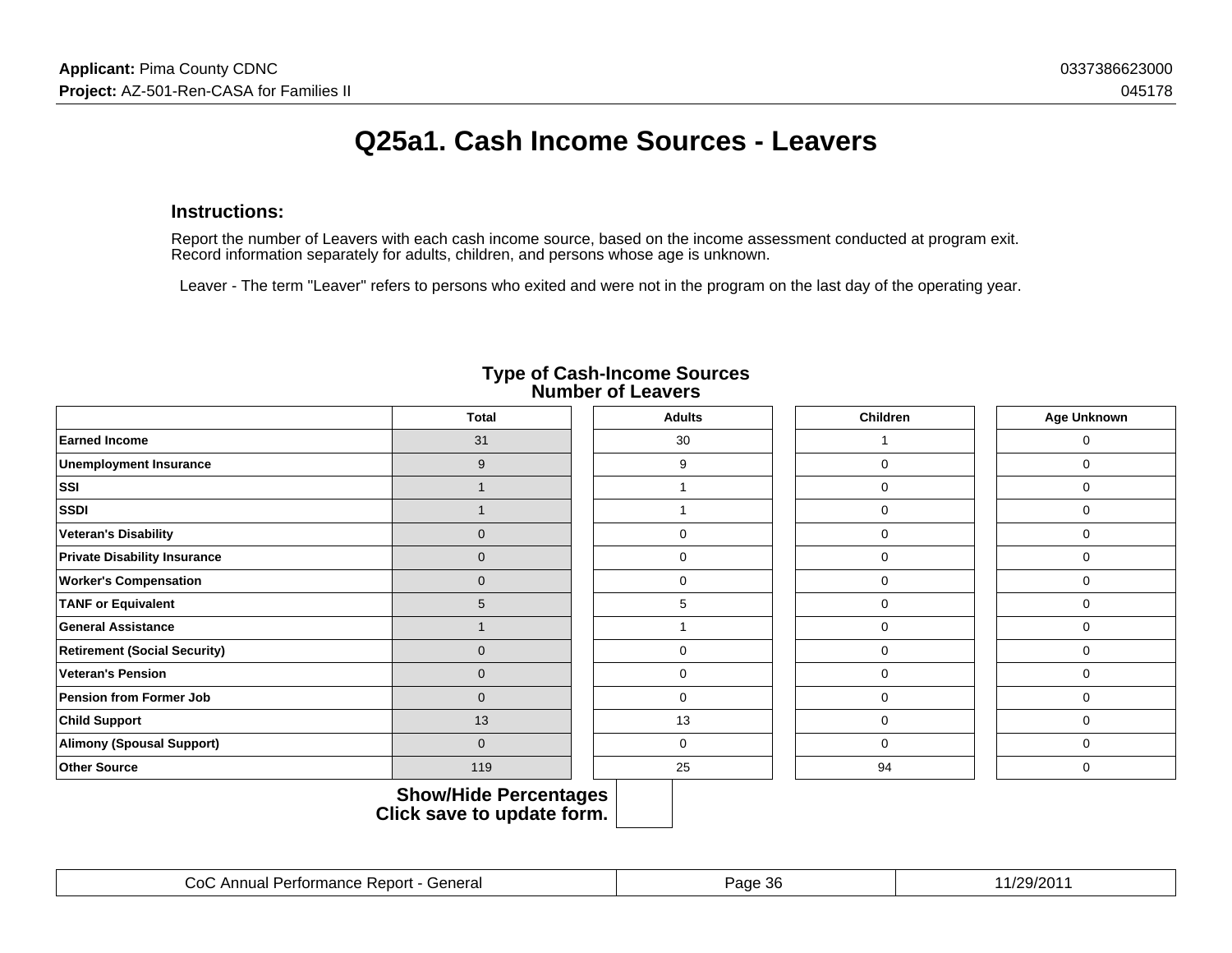## **Q25a2. Cash Income Number of Sources - Leavers**

#### **Instructions:**

Report the number of Leavers with no cash income, at least one source of cash income, or cash income sources unknown (Don'tKnow/Refused or Information missing), based on the income assessment conducted at program exit. Record information separately for adults, children, and persons whose age is unknown.

Leaver - The term "Leaver" refers to persons who exited and were not in the program on the last day of the operating year.

|                            | <b>Total</b>                                               | <b>Adults</b> | Children | Age Unknown |
|----------------------------|------------------------------------------------------------|---------------|----------|-------------|
| No Sources                 | 121                                                        | 21            | 100      |             |
| $1 + Source(s)$            | 42                                                         | 41            |          |             |
| Don't Know/Refused         |                                                            |               |          |             |
| <b>Information Missing</b> |                                                            |               |          |             |
| Total                      | 166                                                        | 64            | 102      |             |
|                            | <b>Show/Hide Percentages</b><br>Click save to update form. |               |          |             |

#### **Number of Cash-Income SourcesNumber of Leavers**

| `eneral<br>$\sim$<br>oor<br>erformance<br>, 15.<br>55 E L<br>JU.<br>iuai.<br>,我们也不能会在这里,我们也不能会在这里,我们也不能会不能会不能会不能会不能会不能会不能会不能会。""我们,我们也不能会不能会不能会不能会不能会不能会不能会不能 | $\sim$<br>$\sim 1 - \sim 1$<br>our.<br>. . | . וספי<br>$\mathbf{A}$ |
|---------------------------------------------------------------------------------------------------------------------------------------------------------------|--------------------------------------------|------------------------|
|---------------------------------------------------------------------------------------------------------------------------------------------------------------|--------------------------------------------|------------------------|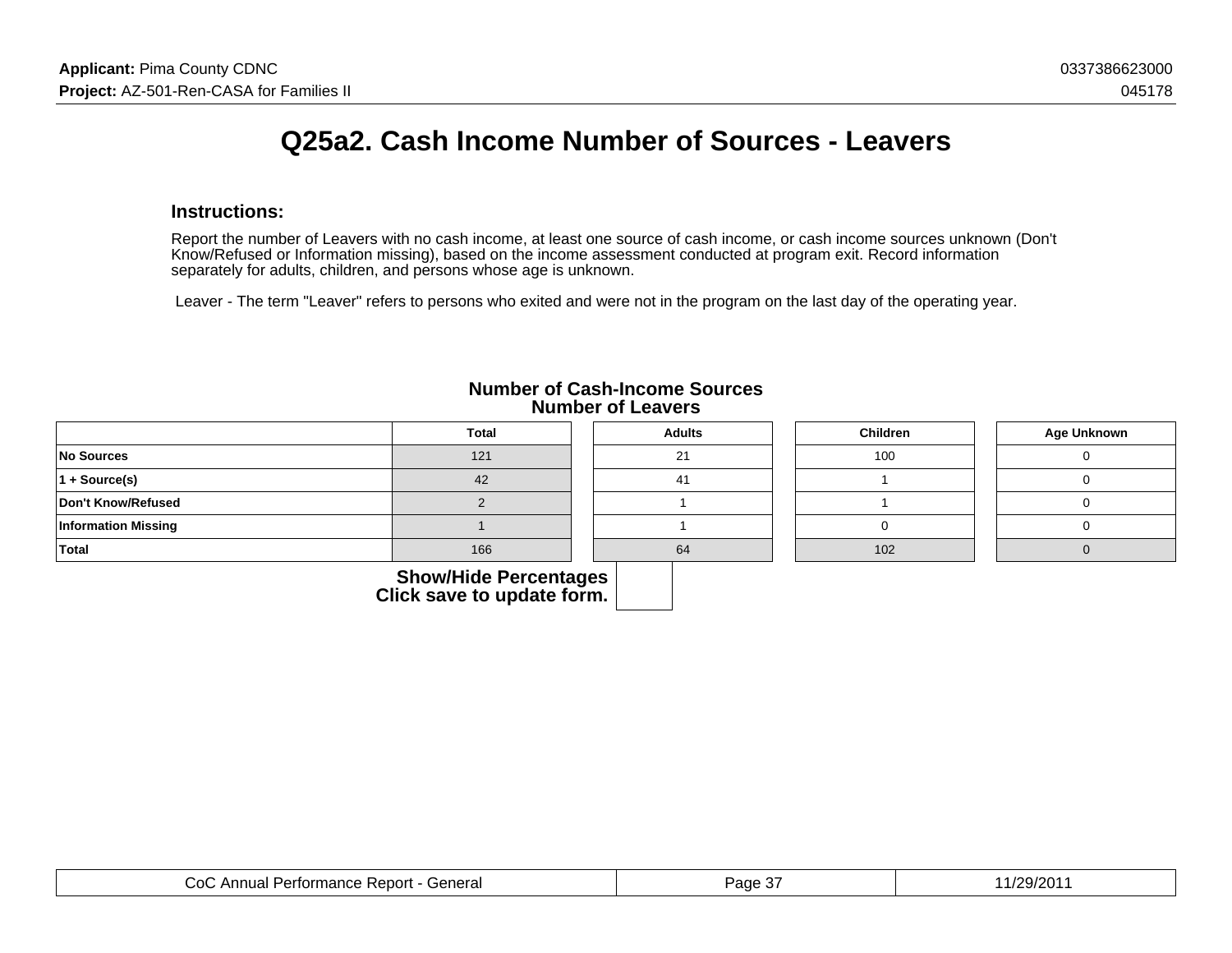# **Q25b1. Cash-Income Sources - Stayers**

### **Instructions:**

Report the number of Stayers with each cash income source, based on the income assessment conducted closest to the end ofthe operating year. Record information separately for adults, children, and persons whose age is unknown.

 Stayers - the term "Stayers" refers to persons who were in the program on the last day of the operating year. This includespersons who exited the program and re-entered the program before the last day of the operating year.

|                                     | <b>Total</b>   | <b>Adults</b> | <b>Children</b> | Age Unknown |
|-------------------------------------|----------------|---------------|-----------------|-------------|
| <b>Earned Income</b>                | 45             | 43            | 2               | 0           |
| <b>Unemployment Insurance</b>       | $\overline{4}$ | 4             | 0               | 0           |
| SSI                                 | 3              | 3             | $\mathbf 0$     | $\Omega$    |
| <b>SSDI</b>                         | $\mathbf 0$    | 0             | 0               | 0           |
| <b>Veteran's Disability</b>         | $\mathbf 0$    | 0             | $\mathbf 0$     | 0           |
| <b>Private Disability Insurance</b> | $\mathbf 0$    | 0             | $\mathbf{0}$    | $\Omega$    |
| <b>Worker's Compensation</b>        | $\mathbf 0$    | 0             | $\mathbf 0$     | $\Omega$    |
| <b>TANF or Equivalent</b>           |                |               | $\mathbf 0$     | $\Omega$    |
| <b>General Assistance</b>           |                |               | $\mathbf 0$     | $\Omega$    |
| <b>Retirement (Social Security)</b> | $\mathbf{0}$   | 0             | $\mathbf 0$     | $\Omega$    |
| <b>Veteran's Pension</b>            | $\overline{0}$ | 0             | 0               | $\Omega$    |
| <b>Pension from Former Job</b>      | $\mathbf 0$    | 0             | 0               | 0           |
| <b>Child Support</b>                | 16             | 15            |                 | $\Omega$    |
| Alimony (Spousal Support)           |                |               | 0               | $\Omega$    |
| <b>Other Source</b>                 | 120            | 17            | 103             | 0           |

#### **Type of Cash-Income SourcesNumber of Stayers**

| '∩ו<br>General<br>Annus<br>ormance<br>eport<br><b>Kt</b><br>ша | -38<br>Page<br>. | חרוםרו.<br>ラワビト |
|----------------------------------------------------------------|------------------|-----------------|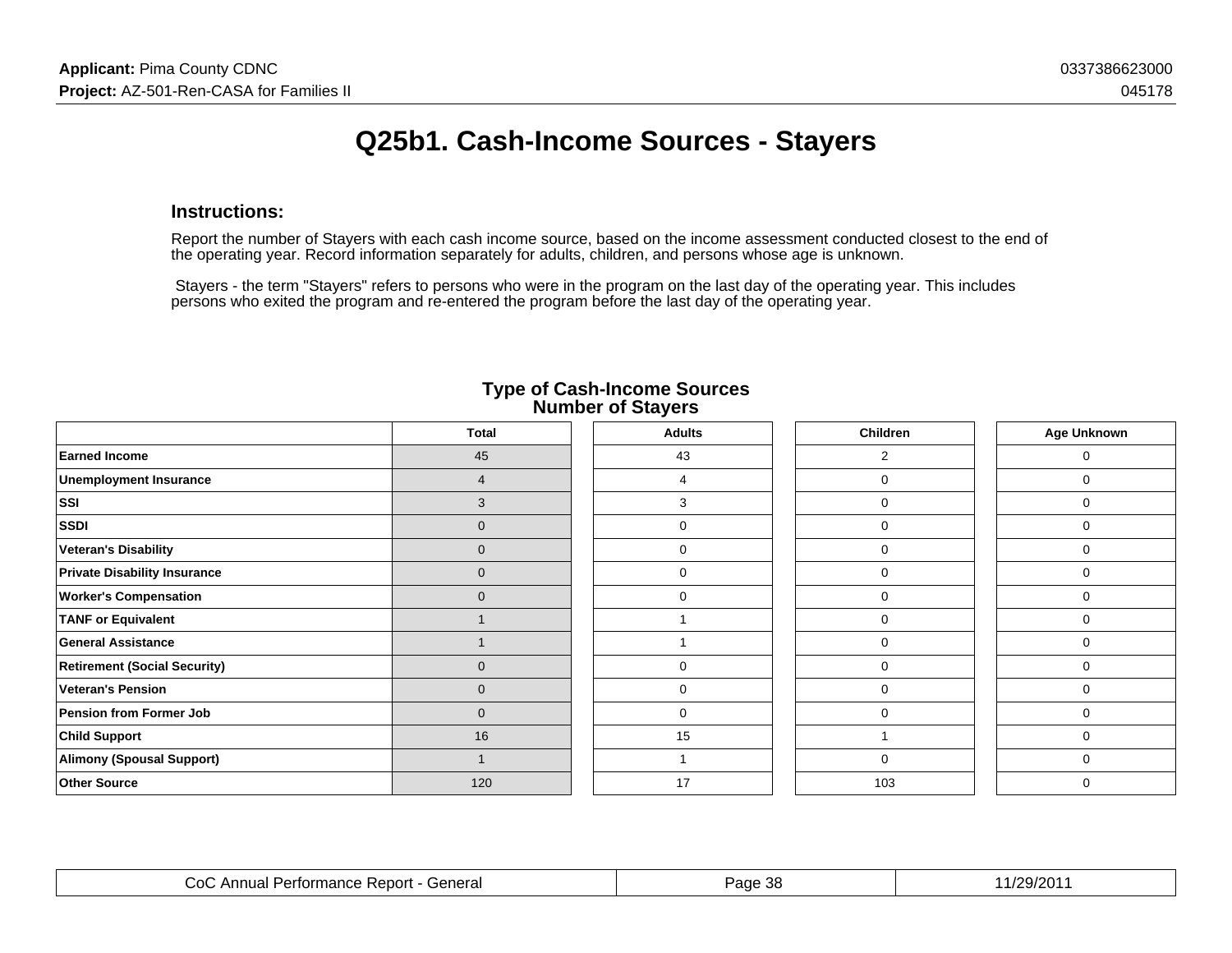| <b>Show/Hide Percentages  </b>    |  |
|-----------------------------------|--|
| Click save to update form. $\mid$ |  |

| CoC Annual Performance Report - General | Page 39 | /29/201' |
|-----------------------------------------|---------|----------|
|-----------------------------------------|---------|----------|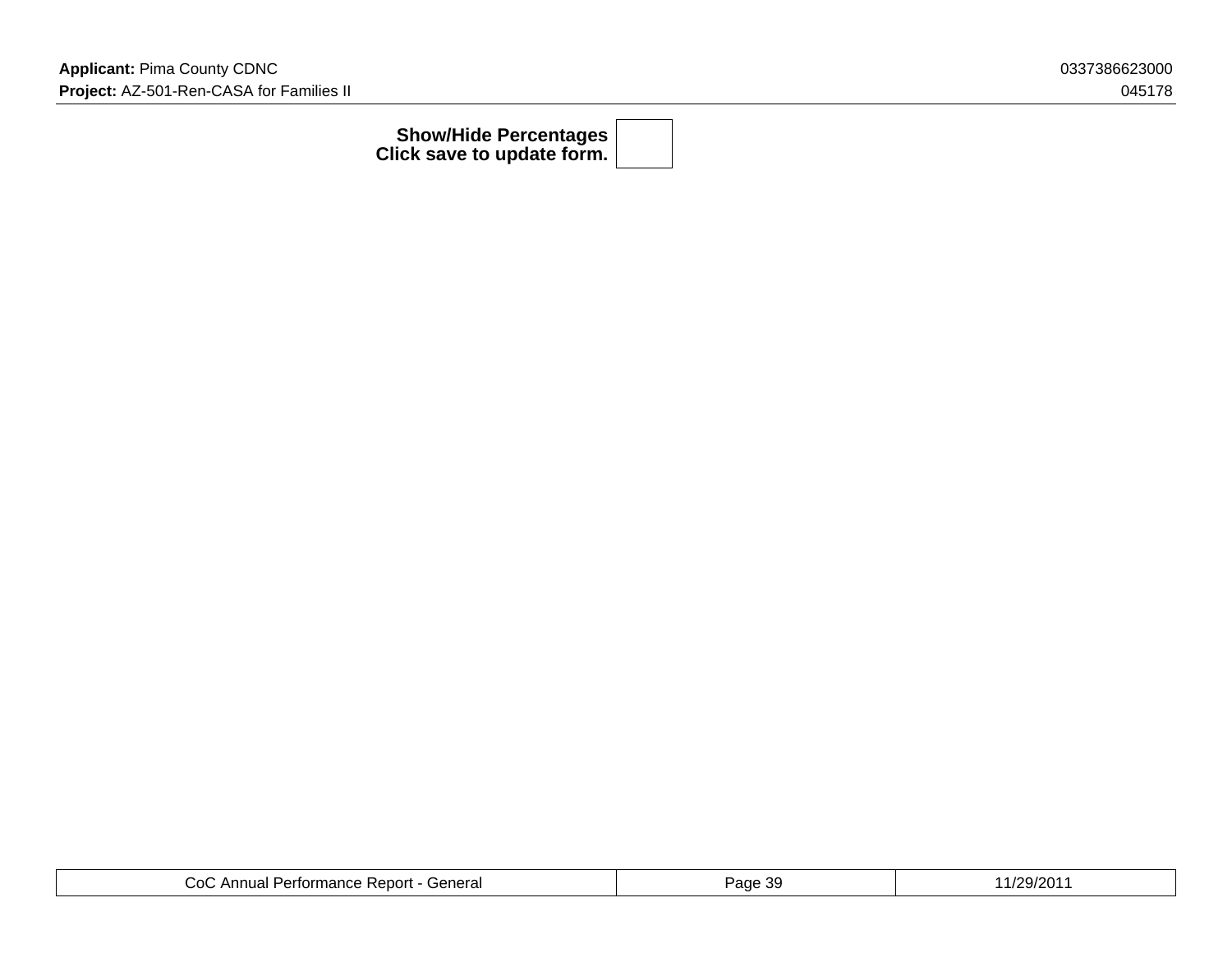## **Q25b2. Cash Income Number of Sources - Stayers**

#### **Instructions:**

Report the number of Stayers with no cash income, at least one source of cash income, or cash income sources unknown (Don'tKnow/Refused or Information missing), based on the income assessment conducted closest to the end of the operating year.Record information separately for adults, children, and persons whose age is unknown.

Stayers - the term "Stayers" refers to persons who were in the program on the last day of the operating year. This includespersons who exited the program and re-entered the program before the last day of the operating year.

|                            | <b>Total</b>            | <b>Adults</b> | <b>Children</b> | <b>Age Unknown</b> |
|----------------------------|-------------------------|---------------|-----------------|--------------------|
| No Sources                 | 137                     |               | 126             |                    |
| $ 1 + \text{Source}(s) $   | 53                      | 51            |                 |                    |
| Don't Know/Refused         |                         |               |                 |                    |
| <b>Information Missing</b> |                         |               |                 |                    |
| Total                      | 190                     | 62            | 128             |                    |
|                            | Chamillide Devenutement |               |                 |                    |

### **Number of Cash-Income SourcesNumber of Stayers**

| <b>Show/Hide Percentages  </b>    |  |
|-----------------------------------|--|
| Click save to update form. $\mid$ |  |

| :anara<br>$\ddot{\sim}$<br>пега<br>,我们也不能在这里,我们也不能会不能会不能会不能会不能会不能会不能会不能会。""我们,我们也不能会不能会不能会不能会不能会不能会不能会不能会不能会不能会不能会 | $\Lambda$<br>au |  |
|--------------------------------------------------------------------------------------------------------------------|-----------------|--|
|--------------------------------------------------------------------------------------------------------------------|-----------------|--|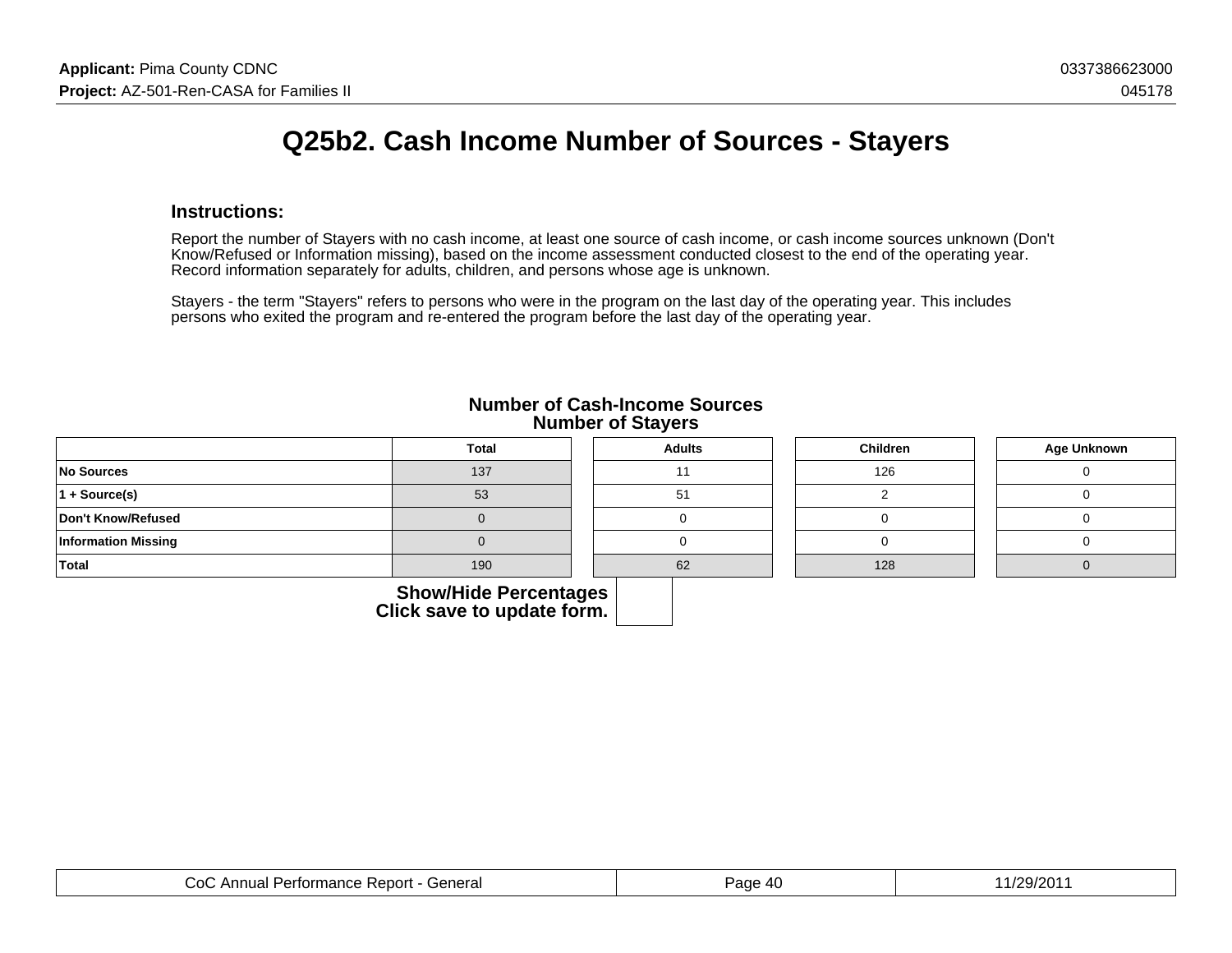## **Q26a1. Non-Cash Benefit Sources - Leavers**

### **Instructions:**

 Report the number of Leavers with each non-cash benefit source, based on the income assessment conducted at program exit.Record information separately for adults, children, and persons whose age is unknown.

Leaver - The term "Leaver" refers to persons who exited and were not in the program on the last day of the operating year.

|                                              | <b>Total</b> | <b>Adults</b> | <b>Children</b> | <b>Age Unknown</b> |
|----------------------------------------------|--------------|---------------|-----------------|--------------------|
| Supplemental Nutritional Assistance Program  | 75           | 53            | 22              |                    |
| <b>MEDICAID Health Insurance</b>             | 83           | 47            | 36              |                    |
| <b>MEDICARE Health Insurance</b>             | $\Omega$     |               |                 |                    |
| State Children¿s Health Insurance            | $\Omega$     |               | 0               |                    |
| <b>WIC</b>                                   |              |               | 0               |                    |
| <b>VA Medical Services</b>                   | $\Omega$     |               | 0               |                    |
| <b>TANF Child Care Services</b>              | 8            | 8             |                 |                    |
| <b>TANF Transportation Services</b>          | $\Omega$     |               |                 |                    |
| <b>Other TANF-Funded Services</b>            | $\Omega$     |               |                 |                    |
| <b>Temporary Rental Assistance</b>           | $\Omega$     |               |                 |                    |
| Section 8, Public Housing, Rental Assistance | $\Omega$     |               | ŋ               |                    |
| <b>Other Source</b>                          |              |               |                 |                    |

#### **Non-Cash BenefitsNumber of Leavers**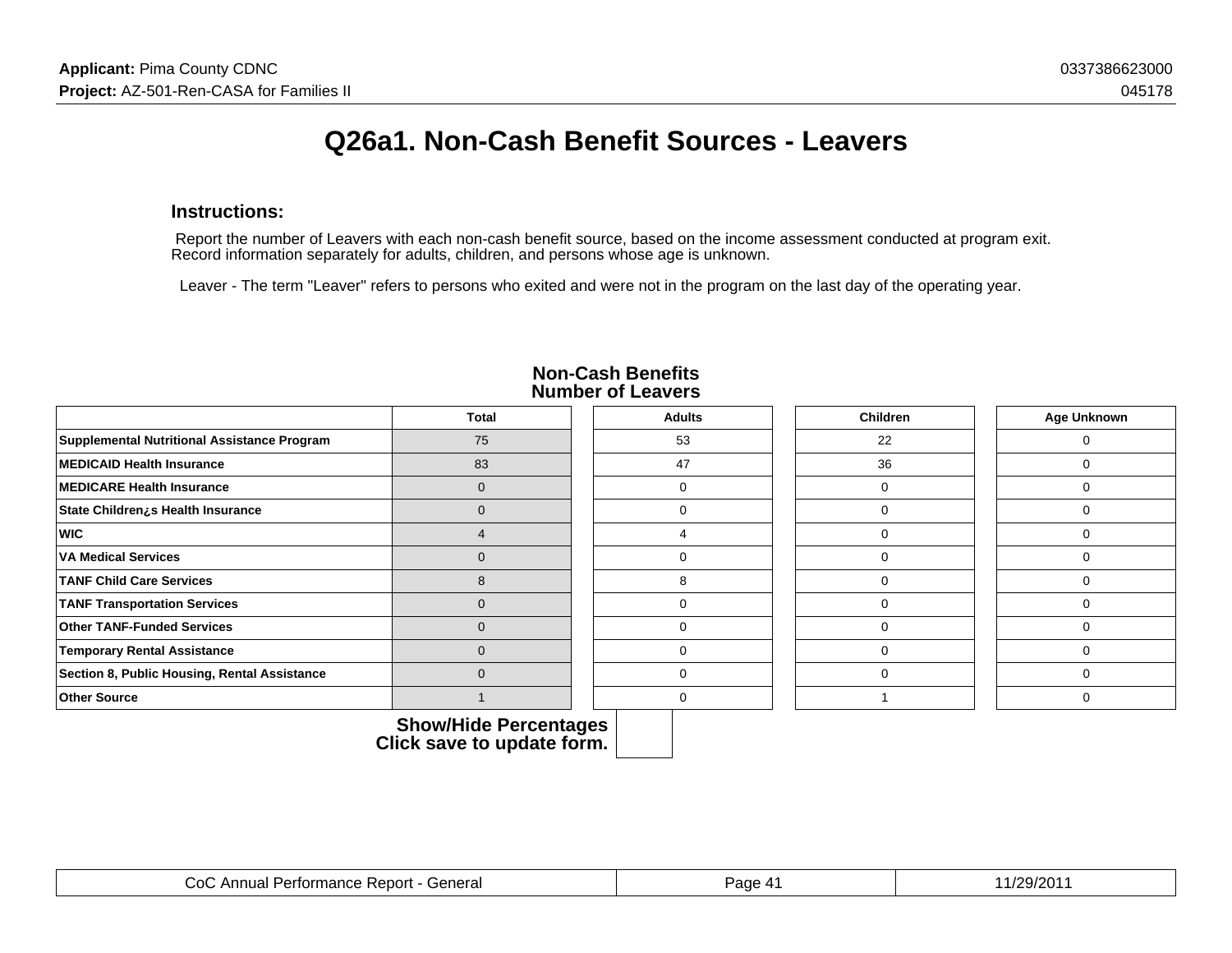## **Q26a2. Number of Non-Cash Benefits Sources - Leavers**

#### **Instructions:**

Report the number of Leavers with no non-cash benefits, at least one non-cash benefit, or non-cash benefits unknown (Don'tKnow/Refused or Information missing), based on the income assessment conducted at program exit. Record informationseparately for adults, children, and persons whose age is unknown.

Leaver - The term "Leaver" refers to persons who exited and were not in the program on the last day of the operating year.

|                            | <b>Total</b>                 | <b>Adults</b> | Children | <b>Age Unknown</b> |
|----------------------------|------------------------------|---------------|----------|--------------------|
| No Sources                 | 70                           |               | 62       |                    |
| $ 1 + \text{Source}(s) $   | 91                           | 55            | 36       |                    |
| Don't Know/Refused         |                              |               |          |                    |
| <b>Information Missing</b> |                              |               |          |                    |
| Total                      | 166                          | 64            | 102      |                    |
|                            | <b>Show/Hide Percentages</b> |               |          |                    |

### **Number of Non-Cash Benefit SourcesNumber of Leavers**

| General<br>. )∩`<br>- Report -<br>` Annual<br>Pertormance, | age<br>$\mathbf{\mu}$<br>ᅮ | 201.<br>$\mathcal{O}(1)$ |
|------------------------------------------------------------|----------------------------|--------------------------|
|------------------------------------------------------------|----------------------------|--------------------------|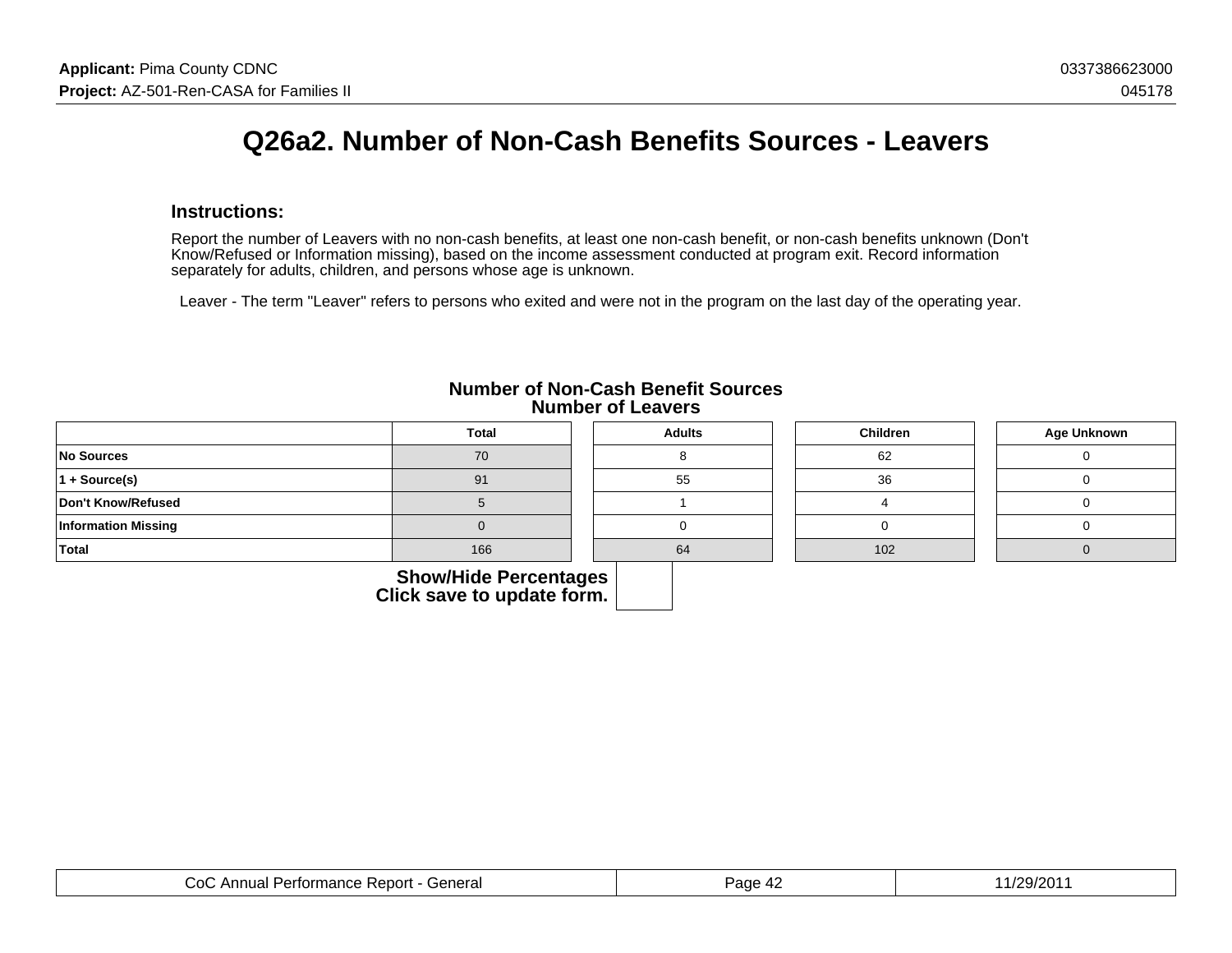# **Q26b1. Non-Cash Benefit Sources ¿ Stayers**

#### **Instructions:**

 Report the number of Stayers with each non-cash benefit source, based on the income assessment conducted closest to theend of the operating year. Record information separately for adults, children, and persons whose age is unknown.

 Stayer - the term "Stayer" refers to persons who were in the program on the last day of the operating year. This includespersons who exited the program and re-entered the program before the last day of the operating year.

|                                              | <b>Total</b>   | <b>Adults</b> | <b>Children</b> | Age Unknown |
|----------------------------------------------|----------------|---------------|-----------------|-------------|
| Supplemental Nutritional Assistance Program  | 37             | 36            |                 |             |
| MEDICAID Health Insurance                    | 38             | 33            | 5.              |             |
| MEDICARE Health Insurance                    | $\mathfrak{p}$ | C             | 0               |             |
| State Children¿s Health Insurance            | $\Omega$       |               | 0               |             |
| <b>WIC</b>                                   | 10             | 10            | 0               |             |
| <b>VA Medical Services</b>                   |                |               | 0               |             |
| <b>TANF Child Care Services</b>              | 13             | 12            |                 |             |
| <b>TANF Transportation Services</b>          | $\mathbf 0$    |               | $\Omega$        |             |
| <b>Other TANF-Funded Services</b>            | $\mathbf 0$    |               | 0               |             |
| <b>Temporary Rental Assistance</b>           | $\Omega$       |               | 0               |             |
| Section 8, Public Housing, Rental Assistance | $\Omega$       |               | 0               |             |
| <b>Other Source</b>                          | $\mathbf{0}$   | $\Omega$      | 0               |             |

#### **Non-Cash BenefitsNumber of Stayers**

| <br>'∩ו<br>) ( ) [<br>. .<br>151 G | -611.15<br>. . |  |
|------------------------------------|----------------|--|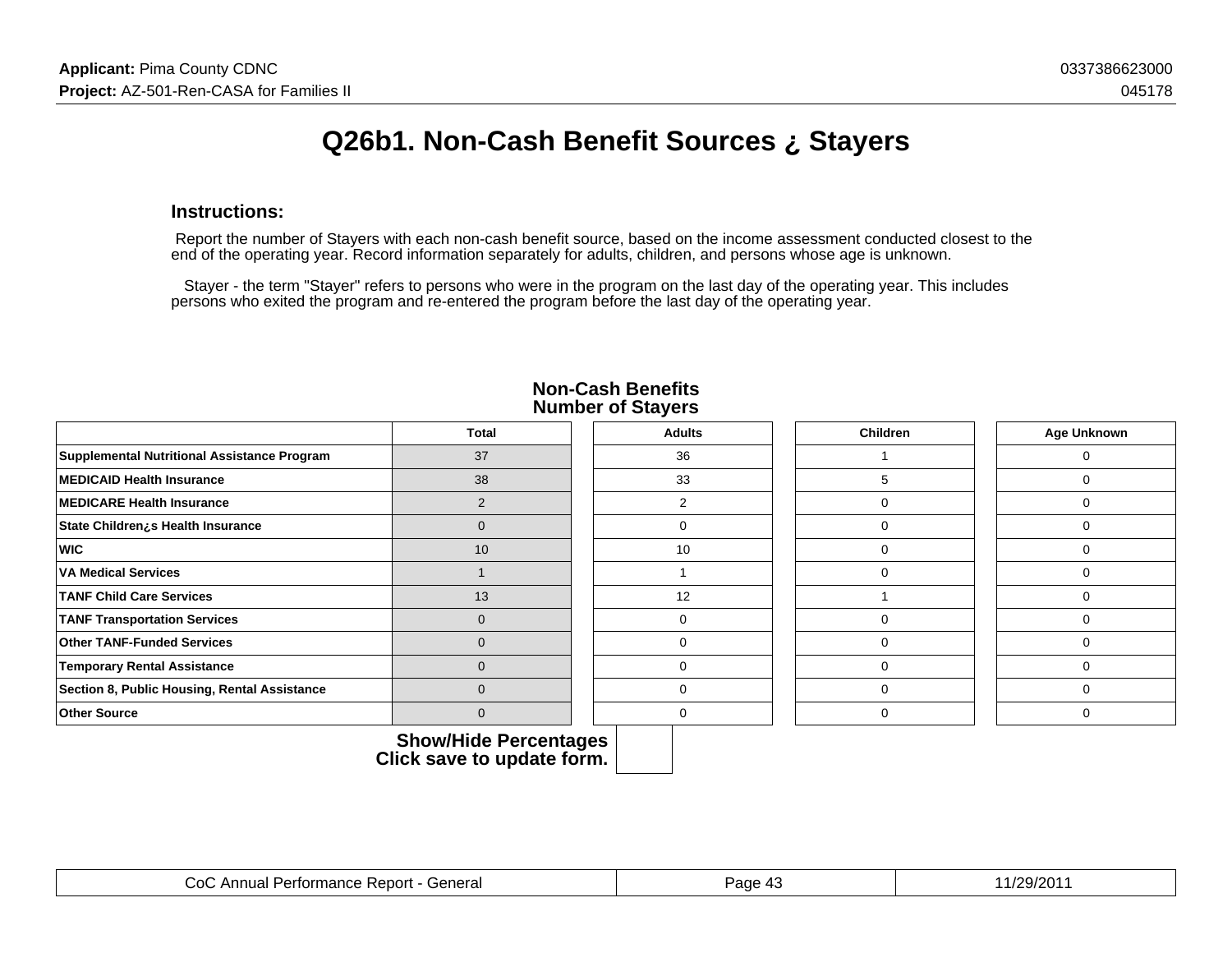# **Q26b2. Number of Non-Cash Benefit Sources ¿ Stayers**

#### **Instructions:**

Report the number of Stayers with no non-cash benefits, at least one non-cash benefit, or non-cash benefits unknown (Don't Know/Refused or Information missing), based on the income assessment conducted closest to the end of the operating year.Record information separately for adults, children, and persons whose age is unknown.

Stayer - the term "Stayer" refers to persons who were in the program on the last day of the operating year. This includes personswho exited the program and re-entered the program before the last day of the operating year.

|                            | Total                 | <b>Adults</b> | Children | Age Unknown |
|----------------------------|-----------------------|---------------|----------|-------------|
| No Sources                 | 132                   | 19            | 113      |             |
| $1 + Source(s)$            | 47                    | 42            |          |             |
| Don't Know/Refused         | 10                    |               | 10       |             |
| <b>Information Missing</b> |                       |               |          |             |
| Total                      | 190                   | 62            | 128      |             |
|                            | Chow/Hide Derecategoe |               |          |             |

#### **Number of Non-Cash Benefits Sources Number of Stayers**

| <b>Show/Hide Percentages</b> |  |
|------------------------------|--|
| Click save to update form.   |  |

| General<br>0٥.<br>Annual<br>Report<br>⊶ Pertormanc<br>ance i | age<br>- 7171 | ∖∩ר/∩ר |
|--------------------------------------------------------------|---------------|--------|
|--------------------------------------------------------------|---------------|--------|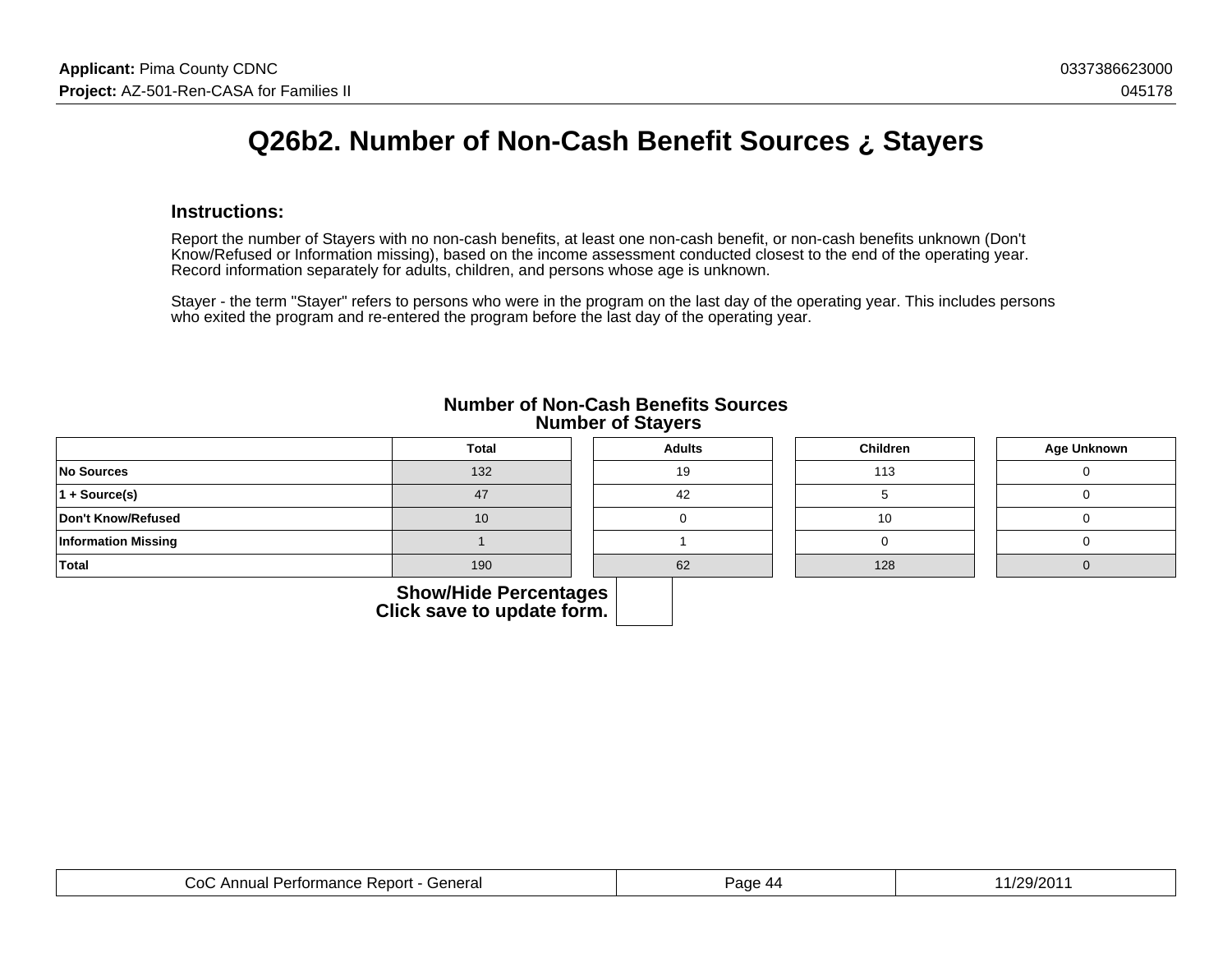# **Q27. Length of Participation**

#### **Instructions:**

Report the number of persons in each length of participation category, recorded separately for Leavers and Stayers. Length of participation should be based on program entry to exit (or the end of the operating year, whichever is first) of their most recentprogram enrollment, including days stayed in the program prior to the start of the operating year.

Leaver - The term ¿Leaver¿ refers to clients who exited and were not in the program on the last day of the operating year.

 Stayer - The term ¿Stayer¿ refers to clients who were in the program on the last day of the operating year. This includesclients who exited the program and re-entered the program before the last day of the operating year.

Also report the average and median length of participation of all Leavers and all Stayers

|                                 | Total |  | Leavers |  | <b>Stayers</b> |
|---------------------------------|-------|--|---------|--|----------------|
| 30 days or less                 | 28    |  | 17      |  | 11             |
| 31 to 60 days                   | 23    |  | 14      |  | 9              |
| 61 to 180 days                  | 95    |  | 35      |  | 60             |
| 181 to 365 Days                 | 65    |  | 30      |  | 35             |
| 366 to 730 Days (1-2 Yrs)       | 142   |  | 67      |  | 75             |
| 731 to 1,095 Days (2-3 Yrs)     |       |  |         |  | 0              |
| 1,096 to 1,460 Days (3-4 Yrs)   | 0     |  | 0       |  | 0              |
| $1,461$ to 1,825 Days (4-5 Yrs) | 0     |  | 0       |  | 0              |
| More than 1,825 Days (>5 Yrs)   | 0     |  | 0       |  | 0              |
| <b>Information Missing</b>      | 0     |  | 0       |  | 0              |
| <b>Total</b>                    | 356   |  | 166     |  | 190            |

#### **Length of Participation by Exit statusNumber of Persons**

### **Average and Median Length of Participationin Days**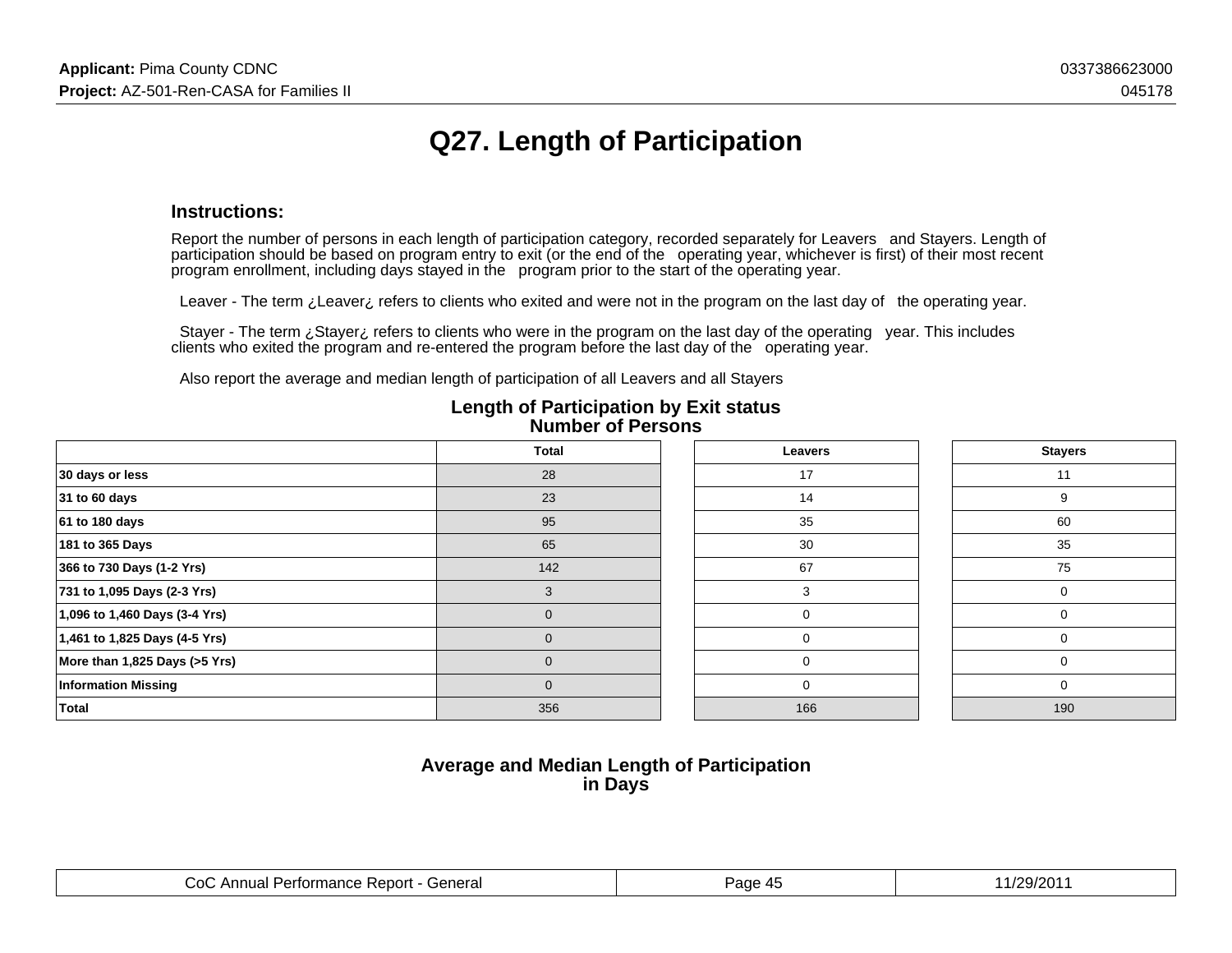### **Applicant:** Pima County CDNC**Project:** AZ-501-Ren-CASA for Families II

|         | <b>Average Length</b> | <b>Median Length</b> |
|---------|-----------------------|----------------------|
| Leavers | 334                   | 266                  |
| Stayers | 298                   | 239<br>$ -$          |

| General<br>Co(<br>$\overline{\phantom{a}}$<br>. Report<br>$-1000$<br>Pertor<br>$\cdots$<br>. Iud'<br>юc<br>the contract of the contract of the contract of the contract of the contract of the contract of the contract of | Page<br>11 L<br>. . | $\sim$<br>∤∩ר<br>44<br>. |
|----------------------------------------------------------------------------------------------------------------------------------------------------------------------------------------------------------------------------|---------------------|--------------------------|
|----------------------------------------------------------------------------------------------------------------------------------------------------------------------------------------------------------------------------|---------------------|--------------------------|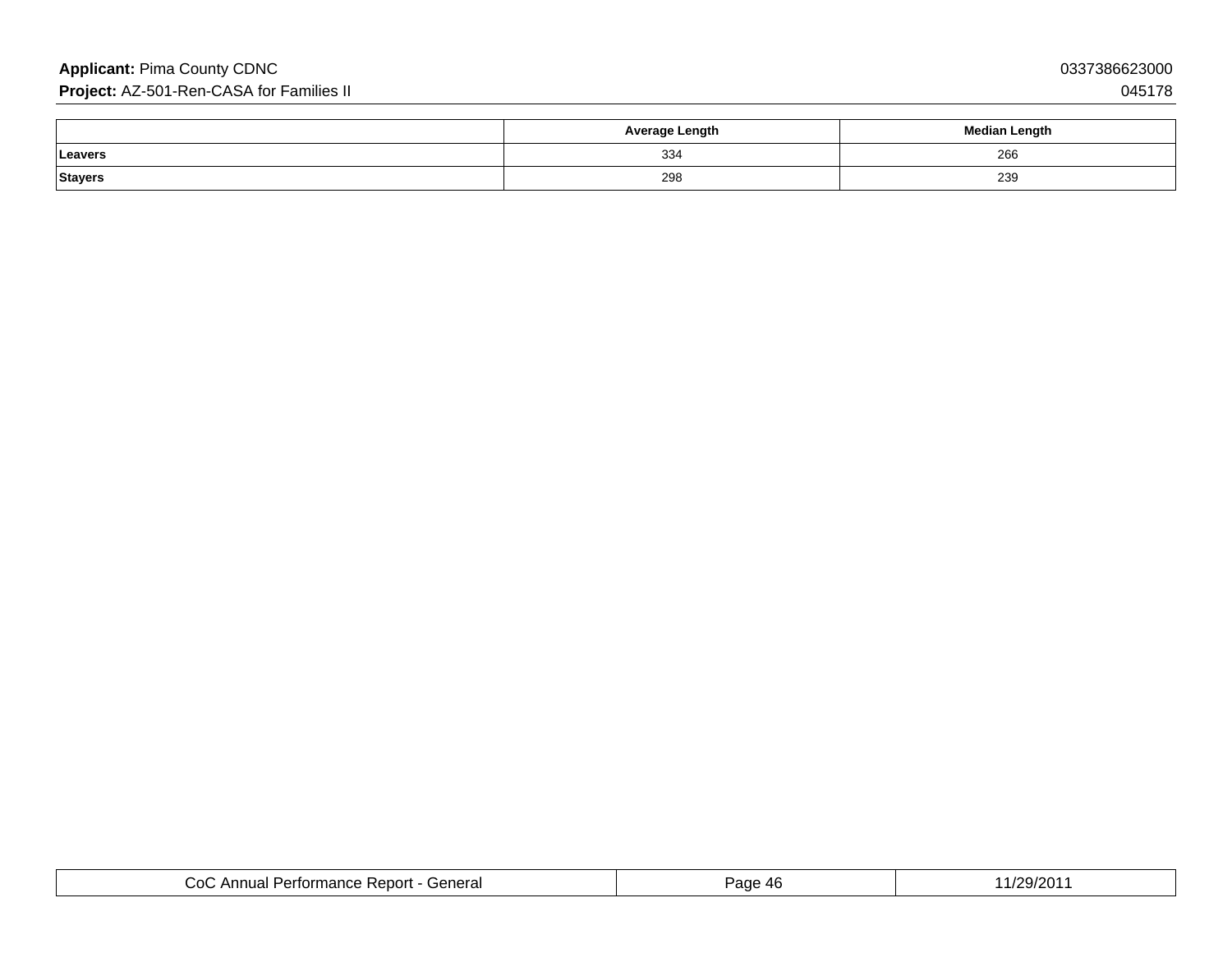### **Q29a1. Destination at Program Exit - Leavers Participating More Than 90 Days**

#### **Instructions:**

Report the number of persons who exited to each destination type. Record the persons who participated in the program, based on the type of household in which they were served.

| Number of Leavers in Households            |                |                            |                                    |                              |                                     |  |
|--------------------------------------------|----------------|----------------------------|------------------------------------|------------------------------|-------------------------------------|--|
|                                            | <b>Total</b>   | Without<br><b>Children</b> | <b>With Children</b><br>and Adults | With Only<br><b>Children</b> | <b>Unknown</b><br>Household<br>Type |  |
| <b>Permanent Destinations</b>              |                |                            |                                    |                              |                                     |  |
|                                            |                |                            |                                    |                              |                                     |  |
| Owned by client, no ongoing subsidy        | $\overline{0}$ | $\Omega$                   | 0                                  | $\Omega$                     | $\Omega$                            |  |
| Owned by client, with ongoing subsidy      | $\mathbf 0$    | $\mathbf 0$                | 0                                  | $\mathbf 0$                  | $\mathbf 0$                         |  |
| Rental by client, no ongoing subsidy       | 72             | 0                          | 72                                 | $\mathbf 0$                  | $\Omega$                            |  |
| Rental by client, VASH subsidy             | $\overline{0}$ | $\mathbf 0$                | $\mathbf 0$                        | $\mathbf 0$                  | $\Omega$                            |  |
| Rental by client, other ongoing subsidy    | 8              | $\mathbf 0$                | 8                                  | $\Omega$                     | $\Omega$                            |  |
| PSH for homeless persons                   | $\mathbf 0$    | $\mathbf 0$                | 0                                  | $\Omega$                     | $\Omega$                            |  |
| Living with family, permanent tenure       | 5              | $\Omega$                   | 5                                  | $\Omega$                     | $\Omega$                            |  |
| Living with friends, permanent tenure      | 3              | 0                          | 3                                  | 0                            | $\mathbf 0$                         |  |
| <b>Subtotal</b>                            | 88             | $\mathbf 0$                | 88                                 | 0                            | $\mathbf{0}$                        |  |
|                                            |                |                            |                                    |                              |                                     |  |
| <b>Temporary Destinations</b>              |                |                            |                                    |                              |                                     |  |
|                                            |                |                            |                                    |                              |                                     |  |
| <b>Emergency shelter</b>                   | $\overline{7}$ | $\mathbf 0$                | $\overline{7}$                     | $\mathbf 0$                  | $\mathbf 0$                         |  |
| Transitional housing for homeless persons  | 13             | $\mathbf 0$                | 13                                 | 0                            | $\Omega$                            |  |
| Staying with family, temporary tenure      | $\overline{4}$ | $\mathbf 0$                | 4                                  | $\mathbf 0$                  | $\mathbf 0$                         |  |
| Staying with friends, temporary tenure     | 0              | $\mathbf 0$                | 0                                  | $\mathbf 0$                  | $\Omega$                            |  |
| Place not meant for human habitation       | $\overline{0}$ | $\mathbf 0$                | 0                                  | $\mathbf 0$                  | $\Omega$                            |  |
| <b>Safe Haven</b>                          | $\overline{0}$ | $\mathbf 0$                | 0                                  | $\Omega$                     | $\Omega$                            |  |
| Hotel or motel, paid by client             | $\overline{0}$ | $\mathbf 0$                | 0                                  | $\Omega$                     | $\Omega$                            |  |
| <b>Subtotal</b>                            | 24             | $\Omega$                   | 24                                 | $\mathbf 0$                  | $\Omega$                            |  |
|                                            |                |                            |                                    |                              |                                     |  |
| <b>Institutional Settings</b>              |                |                            |                                    |                              |                                     |  |
|                                            |                |                            |                                    |                              |                                     |  |
| Foster care home or group foster care home | $\overline{4}$ | $\overline{0}$             | $\overline{4}$                     | 0                            | $\mathbf 0$                         |  |
| <b>Psychiatric facility</b>                | $\overline{0}$ | $\mathbf 0$                | 0                                  | 0                            | 0                                   |  |
| Substance abuse or detox facility          | 0              | 0                          | 0                                  | 0                            | 0                                   |  |
| Hospital (non-psychiatric)                 | $\overline{0}$ | $\mathbf 0$                | 0                                  | 0                            | $\mathbf 0$                         |  |
|                                            |                |                            |                                    |                              |                                     |  |

#### **Exit Destination - Persons Participating More Than 90 Days Number of Leavers in Households**

| CoC Annual Performance Report - General | Page 41 | 11/29/2011 |
|-----------------------------------------|---------|------------|
|-----------------------------------------|---------|------------|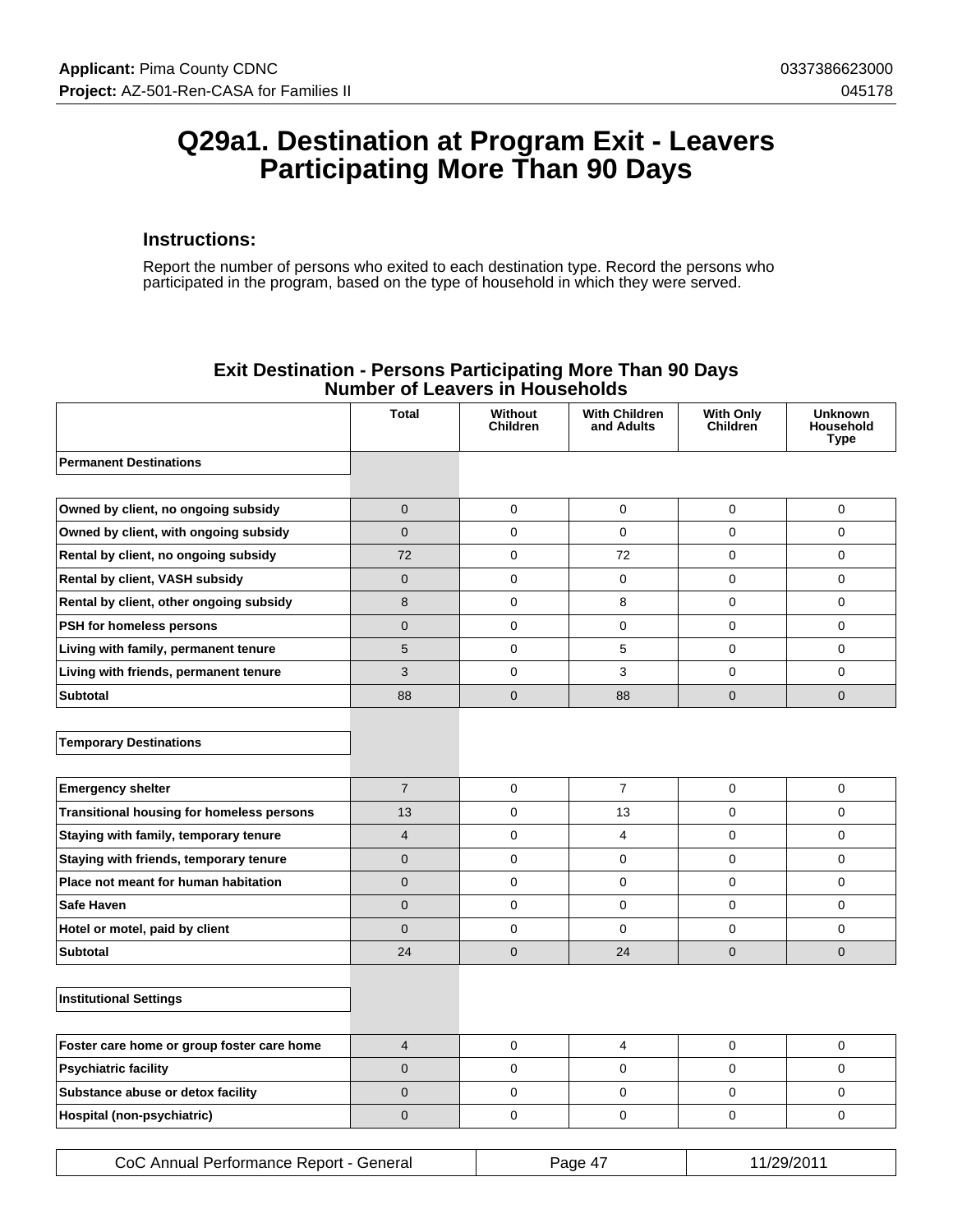### **Applicant:** Pima County CDNC 0337386623000 **Project:** AZ-501-Ren-CASA for Families II **Department of the CASA for Families II** 045178

| Jail, prison, or juvenile detention facility | $\Omega$ | $\Omega$     | 0        | $\Omega$     | $\Omega$     |
|----------------------------------------------|----------|--------------|----------|--------------|--------------|
| <b>Subtotal</b>                              | 4        | $\Omega$     | 4        | $\Omega$     | $\mathbf{0}$ |
|                                              |          |              |          |              |              |
| <b>Other Destinations</b>                    |          |              |          |              |              |
|                                              |          |              |          |              |              |
| Deceased                                     | $\Omega$ | $\Omega$     | $\Omega$ | $\Omega$     | 0            |
| Other                                        | $\Omega$ | $\mathbf 0$  | $\Omega$ | $\Omega$     | $\mathbf 0$  |
| Don¿t Know/Refused                           | 6        | $\mathbf 0$  | 6        | $\Omega$     | $\mathbf 0$  |
| <b>Information Missing</b>                   | $\Omega$ | $\mathbf 0$  | $\Omega$ | $\Omega$     | $\mathbf 0$  |
| <b>Subtotal</b>                              | 6        | $\mathbf{0}$ | 6        | $\mathbf{0}$ | $\mathbf{0}$ |
|                                              |          |              |          |              |              |
| <b>Total</b>                                 | 122      | $\Omega$     | 122      | $\Omega$     | $\Omega$     |

| CoC Annual Performance Report - General | age<br>-48 | 1/29/201 |
|-----------------------------------------|------------|----------|
|-----------------------------------------|------------|----------|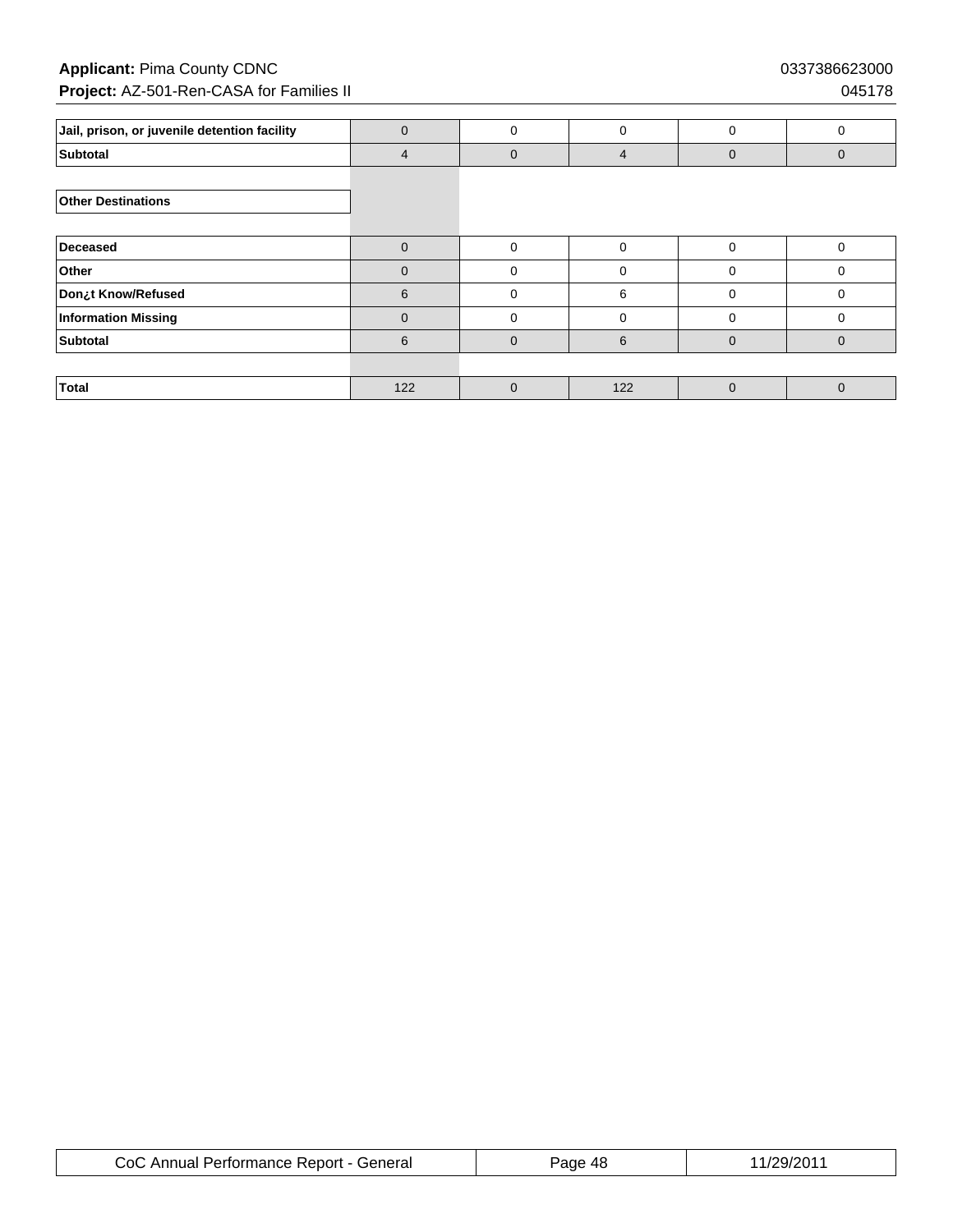### **Q29a2. Destination at Program Exit ¿ Leavers Participating 90 Days or Less**

#### **Instructions:**

Report the number of persons who exited to each destination type. Record the persons who participated in the program, based on the type of household in which they were served.

|                                            | וטשם וכ        | <u>3 III I IVUJUIVIU</u>   |                                    |                              |                                     |
|--------------------------------------------|----------------|----------------------------|------------------------------------|------------------------------|-------------------------------------|
|                                            | Total          | Without<br><b>Children</b> | <b>With Children</b><br>and Adults | <b>With Only</b><br>Children | <b>Unknown</b><br>Household<br>Type |
| <b>Permanent Destinations</b>              |                |                            |                                    |                              |                                     |
|                                            |                |                            |                                    |                              |                                     |
| Owned by client, no ongoing subsidy        | 0              | $\mathbf 0$                | $\mathbf 0$                        | $\mathbf 0$                  | 0                                   |
| Owned by client, with ongoing subsidy      | 0              | $\mathbf 0$                | $\pmb{0}$                          | 0                            | 0                                   |
| Rental by client, no ongoing subsidy       | $\mathbf{1}$   | $\mathbf 0$                | $\mathbf{1}$                       | 0                            | 0                                   |
| Rental by client, VASH subsidy             | 0              | $\mathbf 0$                | $\mathbf 0$                        | $\mathbf 0$                  | $\Omega$                            |
| Rental by client, other ongoing subsidy    | $\overline{0}$ | $\Omega$                   | $\mathbf 0$                        | $\Omega$                     | $\Omega$                            |
| PSH for homeless persons                   | $\overline{0}$ | $\mathbf 0$                | $\mathbf 0$                        | $\mathbf 0$                  | $\Omega$                            |
| Living with family, permanent tenure       | 3              | $\mathbf 0$                | 3                                  | $\mathbf 0$                  | 0                                   |
| Living with friends, permanent tenure      | $\overline{0}$ | $\Omega$                   | $\mathbf 0$                        | $\mathbf 0$                  | $\Omega$                            |
| <b>Subtotal</b>                            | $\overline{4}$ | $\mathbf 0$                | $\overline{4}$                     | $\mathbf 0$                  | $\overline{0}$                      |
|                                            |                |                            |                                    |                              |                                     |
| <b>Temporary Destinations</b>              |                |                            |                                    |                              |                                     |
|                                            |                |                            |                                    |                              |                                     |
| <b>Emergency shelter</b>                   | 27             | $\mathbf 0$                | 27                                 | $\mathbf 0$                  | 0                                   |
| Transitional housing for homeless persons  | 3              | $\mathbf 0$                | 3                                  | 0                            | 0                                   |
| Staying with family, temporary tenure      | 0              | $\mathbf 0$                | $\mathbf 0$                        | $\mathbf 0$                  | $\Omega$                            |
| Staying with friends, temporary tenure     | $\mathbf 0$    | $\mathbf 0$                | $\pmb{0}$                          | $\mathbf 0$                  | $\Omega$                            |
| Place not meant for human habitation       | $\overline{0}$ | $\mathbf 0$                | $\mathbf 0$                        | $\mathbf 0$                  | $\Omega$                            |
| <b>Safe Haven</b>                          | $\overline{0}$ | $\mathbf 0$                | $\mathbf 0$                        | $\mathbf 0$                  | 0                                   |
| Hotel or motel, paid by client             | $\overline{0}$ | $\mathbf 0$                | $\mathbf 0$                        | $\mathbf 0$                  | $\Omega$                            |
| Subtotal                                   | 30             | $\mathbf{0}$               | 30                                 | $\mathbf{0}$                 | $\overline{0}$                      |
|                                            |                |                            |                                    |                              |                                     |
| <b>Institutional Settings</b>              |                |                            |                                    |                              |                                     |
|                                            |                |                            |                                    |                              |                                     |
| Foster care home or group foster care home | 0              | $\pmb{0}$                  | $\pmb{0}$                          | $\mathbf 0$                  | 0                                   |
| <b>Psychiatric facility</b>                | 0              | $\mathbf 0$                | 0                                  | 0                            | $\Omega$                            |
| Substance abuse or detox facility          | $\overline{0}$ | $\mathbf 0$                | $\mathbf 0$                        | $\mathbf 0$                  | $\Omega$                            |
| Hospital (non-psychiatric)                 | $\overline{0}$ | $\mathbf 0$                | $\mathbf 0$                        | 0                            | $\Omega$                            |
|                                            |                |                            |                                    |                              |                                     |

#### **Exit Destination ¿ Persons Participating 90 Days or Less Number of Leavers in Households**

| CoC Annual Performance Report - General | Page 49 | 11/29/2011 |
|-----------------------------------------|---------|------------|
|-----------------------------------------|---------|------------|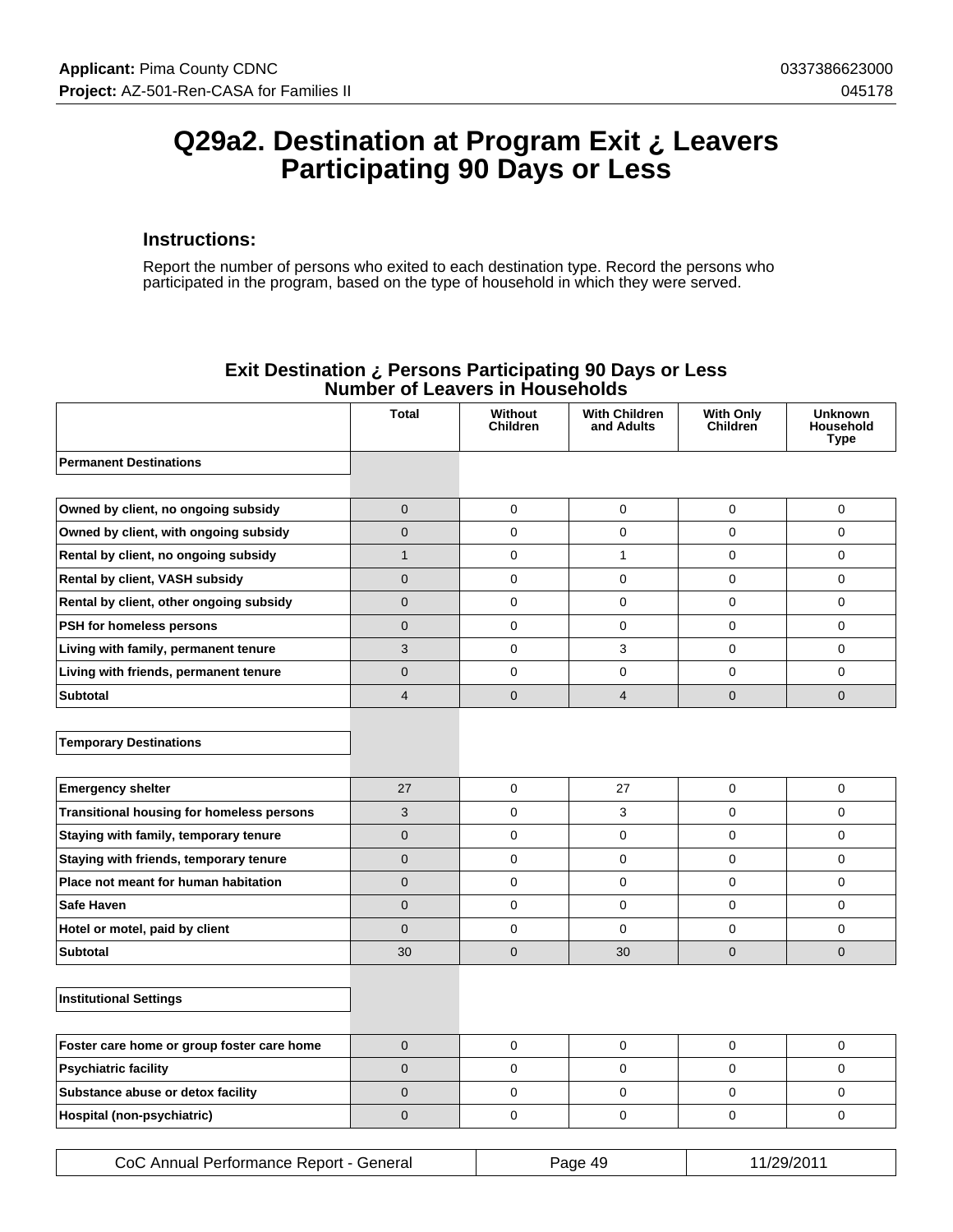### **Applicant:** Pima County CDNC 0337386623000 **Project:** AZ-501-Ren-CASA for Families II **Department of the CASA for Families II** 045178

| Jail, prison, or juvenile detention facility | 0        | $\Omega$     | 0           | 0            | $\Omega$     |
|----------------------------------------------|----------|--------------|-------------|--------------|--------------|
| Subtotal                                     | $\Omega$ | $\mathbf{0}$ | $\mathbf 0$ | $\mathbf{0}$ | $\mathbf{0}$ |
|                                              |          |              |             |              |              |
| <b>Other Destinations</b>                    |          |              |             |              |              |
|                                              |          |              |             |              |              |
| Deceased                                     | $\Omega$ | $\mathbf 0$  | 0           | $\Omega$     | 0            |
| Other                                        | $\Omega$ | $\mathbf 0$  | 0           | 0            | 0            |
| Don¿t Know/Refused                           | 10       | $\mathbf 0$  | 10          | 0            | 0            |
| <b>Information Missing</b>                   | $\Omega$ | $\mathbf 0$  | 0           | 0            | 0            |
| <b>Subtotal</b>                              | 10       | $\mathbf{0}$ | 10          | $\mathbf{0}$ | $\mathbf{0}$ |
|                                              |          |              |             |              |              |
| <b>Total</b>                                 | 44       | $\Omega$     | 44          | $\Omega$     | $\Omega$     |

| CoC Annual Performance Report - General | Page 50 | 11/29/2011 |
|-----------------------------------------|---------|------------|
|-----------------------------------------|---------|------------|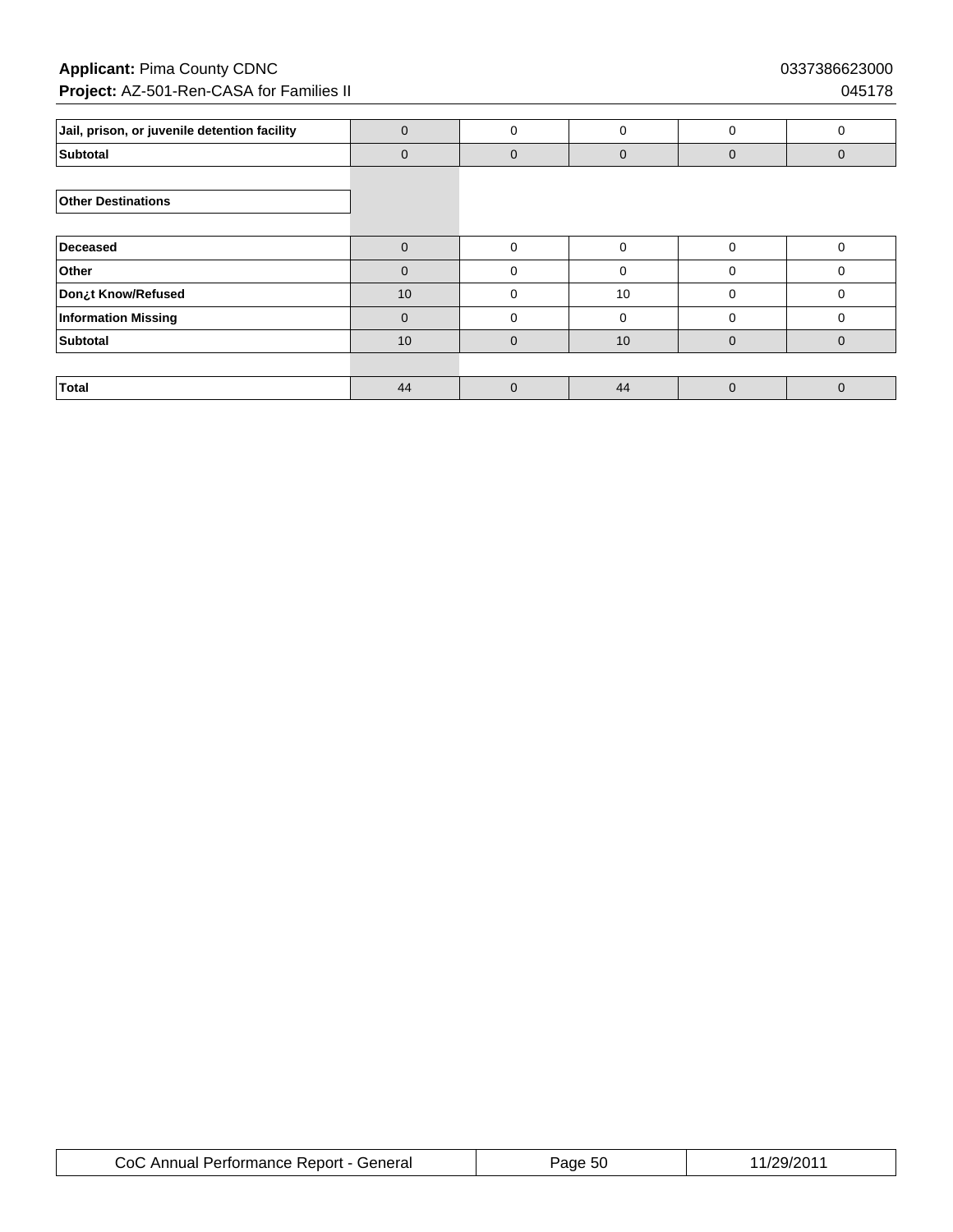# **Q30a1. SHP Expenditures - Development Costs**

#### **Instructions:**

Report all SHP and cash match expended during this operating year on acquisition, rehabilitation, and new construction for the project.

In the SHP Funds column, list all SHP funds expended during the operating year on each line item.

In the cash match column, list all matching funds expended during the operating year on each line item.

#### **SHP and Cash Match Expenditures During the Operating Year - Development Costs**

| <b>Expenditure Type</b> | <b>SHP Funds</b> | Cash Match | Match % | <b>Total</b><br><b>Expenditures</b> |
|-------------------------|------------------|------------|---------|-------------------------------------|
| Acquisition             | \$0.00           | \$0.00     | 0%      | \$0.00                              |
| Rehabilitation          | \$0.00           | \$0.00     | 0%      | \$0.00                              |
| <b>New Construction</b> | \$0.00           | \$0.00     | 0%      | \$0.00                              |
| Development - Subtotal  | \$0.00           | \$0.00     | 0%      | \$0.00                              |

| CoC Annual Performance Report - General | aae 5 | 11/29/2011 |
|-----------------------------------------|-------|------------|
|-----------------------------------------|-------|------------|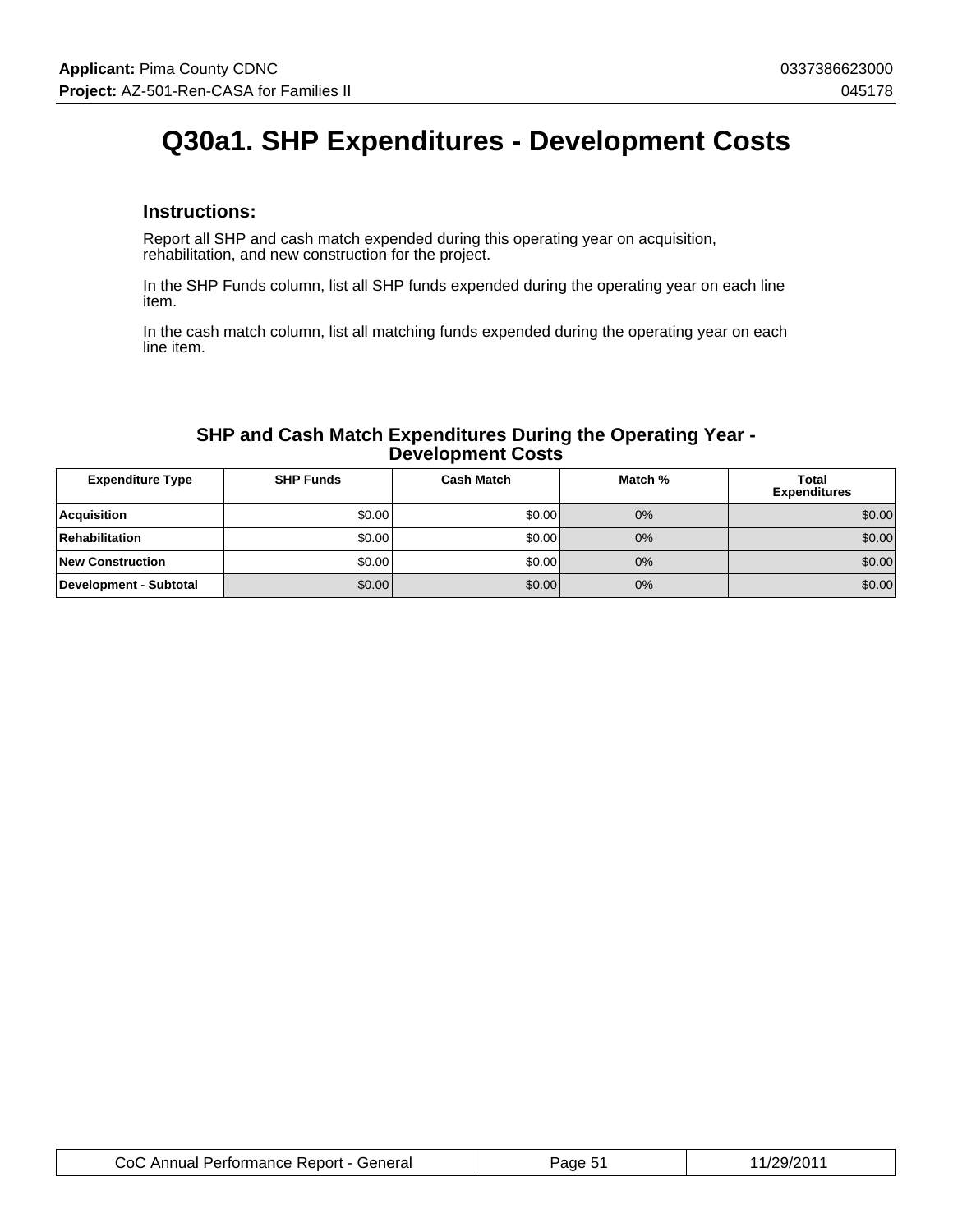# **Q30a2. SHP Expenditures - Supportive Services**

#### **Instructions:**

Report all SHP and cash match expended during this operating year on supportive services for the project.

 In the SHP Funds column, list all SHP funds expended during the operating year on each line item.

 In the cash match column, list all matching funds expended during the operating year on the cash match expended row.

#### **SHP and Cash Match Expenditures During the Operating Year - Supportive Services**

| <b>Expenditure Type</b>              | <b>SHP Funds</b> | <b>Cash Match</b> | Match % | <b>Total</b><br><b>Expenditures</b> |
|--------------------------------------|------------------|-------------------|---------|-------------------------------------|
| <b>Outreach</b>                      | \$0.00           |                   |         |                                     |
| <b>Case management</b>               | \$125,009.79     |                   |         |                                     |
| Life skills (not case<br>management) | \$13,905.00      |                   |         |                                     |
| Alcohol and drug abuse<br>services   | \$0.00           |                   |         |                                     |
| <b>Mental health services</b>        | \$0.00           |                   |         |                                     |
| <b>AIDS-related services</b>         | \$0.00           |                   |         |                                     |
| Other health care services           | \$8,705.55       |                   |         |                                     |
| <b>Education</b>                     | \$1,690.00       |                   |         |                                     |
| <b>Housing placement</b>             | \$45,858.26      |                   |         |                                     |
| <b>Employment assistance</b>         | \$29,850.96      |                   |         |                                     |
| Child care                           | \$4,617.00       |                   |         |                                     |
| Transportation                       | \$4,184.41       |                   |         |                                     |
| Legal                                | \$0.00]          |                   |         |                                     |
| Other                                | \$0.00           |                   |         |                                     |
| <b>Services - Subtotal</b>           | \$233,820.97     |                   |         |                                     |
| <b>Cash Match Expended</b>           |                  | \$61,531.24       | 21%     | \$295,352.21                        |

| CoC Annual Performance Report - General | Page 52 | 11/29/2011 |
|-----------------------------------------|---------|------------|
|-----------------------------------------|---------|------------|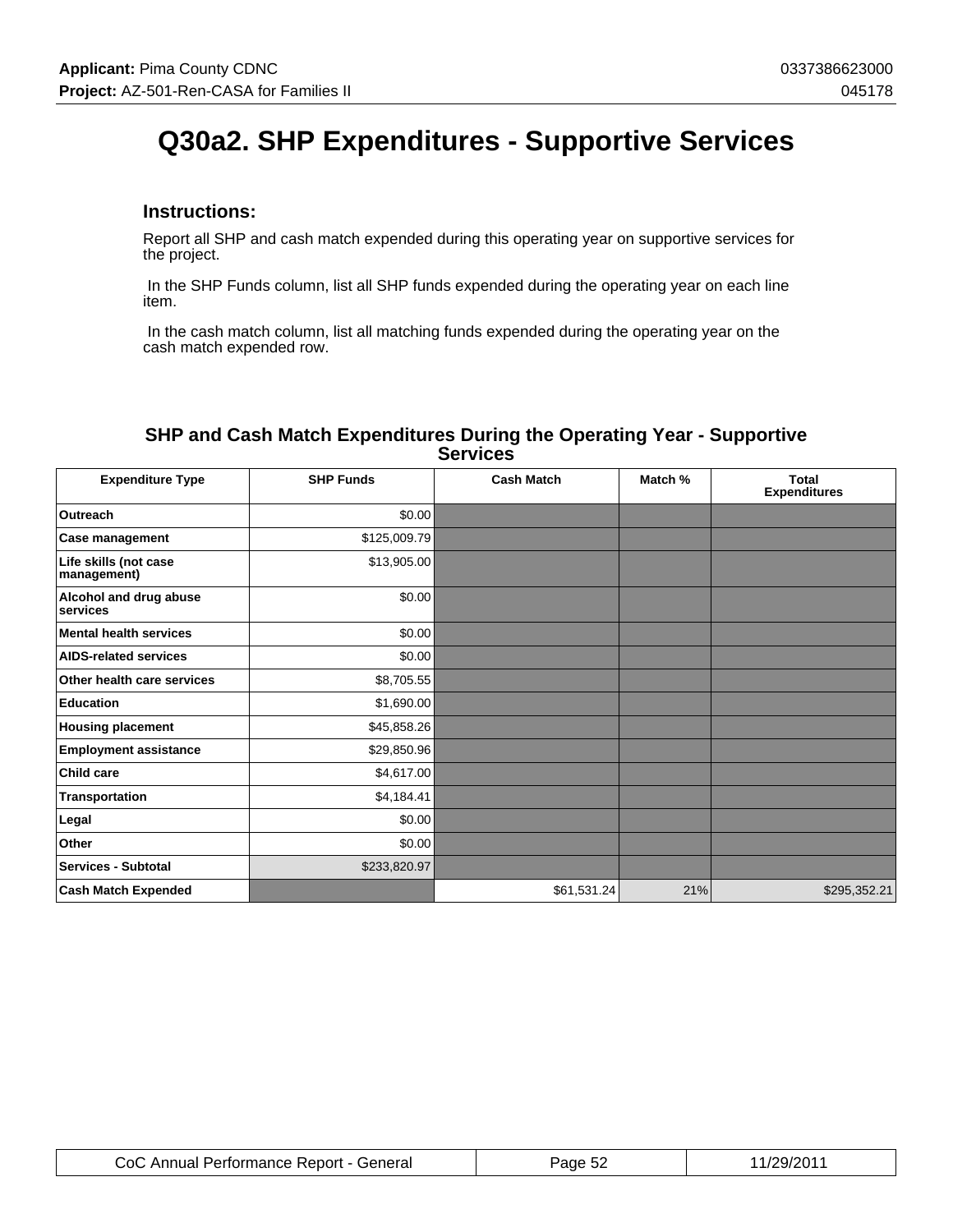# **Q30a3. SHP Expenditures - HMIS**

#### **Instructions:**

Report all SHP and cash match expended during this operating year on HMIS for the project.

In the SHP Funds column, list all SHP funds expended during the operating year on each line item.

In the cash match column, list all matching funds expended during the operating year on the cash match expended row.

| <b>Expenditure Type</b>                                      | <b>SHP Funds</b> | <b>Cash Match</b> | Match % | Total<br><b>Expenditures</b> |
|--------------------------------------------------------------|------------------|-------------------|---------|------------------------------|
| Equipment (server, computers,<br>printers)                   | \$0.00           |                   |         |                              |
| Software (software fees, user<br>licenses, software support) | \$0.00           |                   |         |                              |
| Services (training, hosting,<br>programming)                 | \$0.00           |                   |         |                              |
| <b>Personnel (costs associated</b><br>with staff)            | \$0.00           |                   |         |                              |
| Space and operations                                         | \$0.00           |                   |         |                              |
| <b>Stipends to agencies</b>                                  | \$0.00           |                   |         |                              |
| Other (please specify below)                                 | \$0.00           |                   |         |                              |
|                                                              |                  |                   |         |                              |
| <b>HMIS - Subtotal</b>                                       | \$0.00           |                   |         |                              |
| <b>Cash Match Expended</b>                                   |                  | \$0.00            | $0\%$   | \$0.00                       |

### **SHP and Cash Match Expenditures During the Operating Year ¿ HMIS**

| CoC Annual Performance Report - General | 'age 5.<br>- 72 | .1/29/201 |
|-----------------------------------------|-----------------|-----------|
|-----------------------------------------|-----------------|-----------|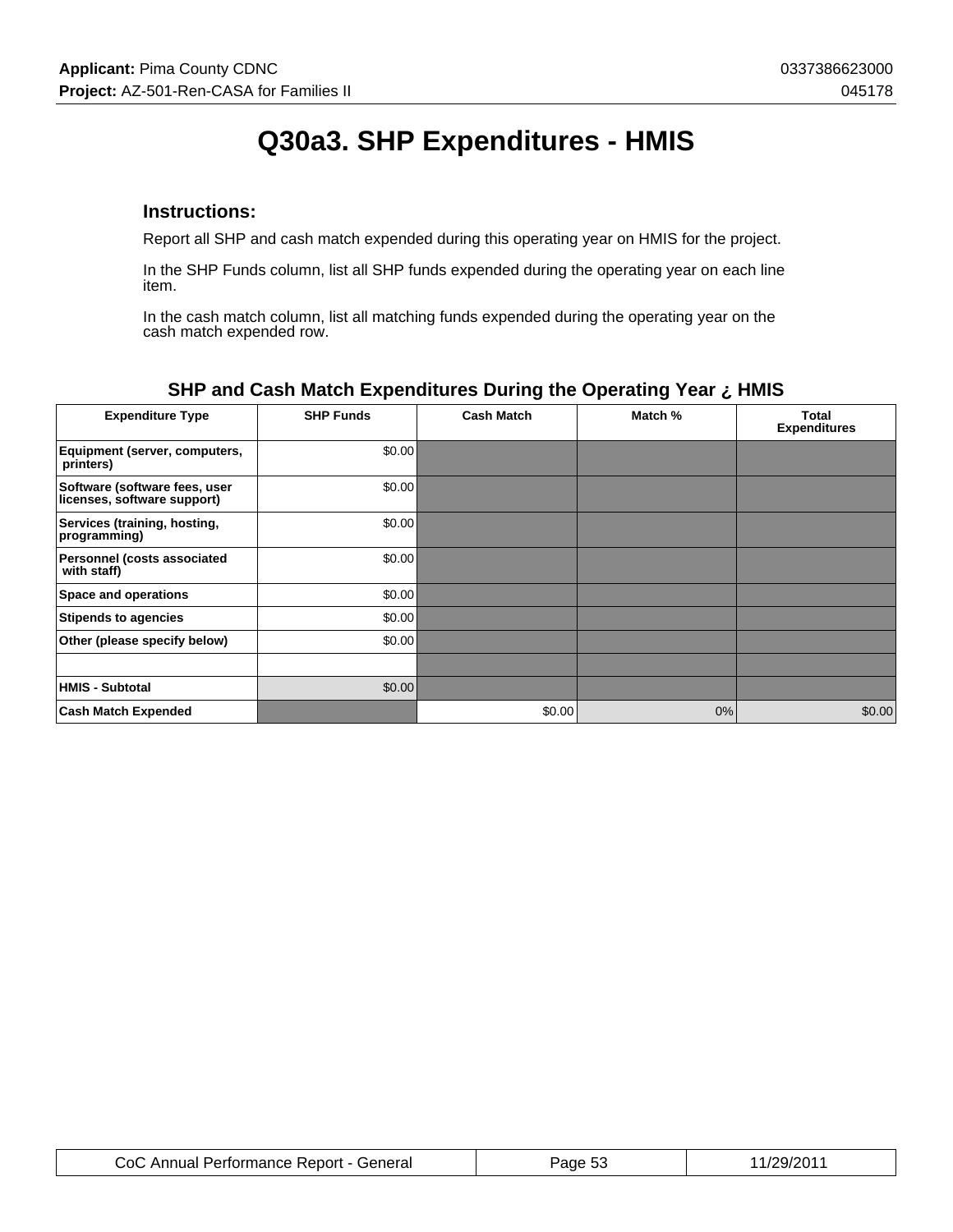### **Q30a4. SHP Expenditures ¿ Leasing, Operating, and Administration**

#### **Instructions:**

Leasing, Operating, & Admin Chart:

Report all SHP and cash match expended during this operating year on leasing, operating, and administration costs. Please note that grantees are not required to have matching funds for leasing or administration costs but may enter such cash match if they in fact acquired cash match for those expenses.

In the SHP Funds column, list all SHP funds expended during the operating year on each line item.

In the cash match column, list all matching funds expended during the operating year on operating costs.

Totals Chart:

The totals chart is pre-populated with the subtotals amounts from Q30a1, Q30a2, Q30a3, and Q30a4. Please note that the leasing and administration costs are not included in the cash match calculation in the totals chart because they are not statutorily required. The only way to correct a mistake identified when reviewing this table is to review and correct the source data for in Q30a1, Q30a2, Q30a3, and Q30a4.

#### **SHP and Cash Match Expenditures During the Operating Year - Leasing, Operating, & amp; Admin**

| <b>Expenditure Type</b>                 | <b>SHP Funds</b> | <b>Cash Match</b> | Match % | Total<br><b>Expenditures</b> |
|-----------------------------------------|------------------|-------------------|---------|------------------------------|
| <b>Real Property Leasing</b>            | \$115,783.77     | \$0.00            | 0%      | \$115,783.77                 |
| <b>Operating Costs</b>                  | \$38,000.00      | \$33,146.53       | 47%     | \$71,146.53                  |
| Administration                          | \$17.716.05      | \$0.00            | 0%      | \$17,716.05                  |
| Leasing, Operating, Admin<br>- Subtotal | \$171,499.82     | \$33,146.53       |         | \$204,646.35                 |

#### **SHP and Cash Match Expenditures During the Operating Year - Totals**

| <b>Total SHP Expenses</b>      | <b>SHP Funds</b> | <b>Cash Match</b> | Match % | Total<br><b>Expenditures</b> |
|--------------------------------|------------------|-------------------|---------|------------------------------|
| <b>Development</b>             | \$0.00           | \$0.00            | $0\%$   | \$0.00                       |
| <b>Supportive Services</b>     | \$233,820.97     | \$61,531.24       | 21%     | \$295,352.21                 |
| <b>Real Property Leasing</b>   | \$115,783.77     | \$0.00            | $0\%$   | \$115,783.77                 |
| <b>Operating Expenses</b>      | \$38,000.00      | \$33,146.53       | 47%     | \$71,146.53                  |
| <b>HMIS</b>                    | \$0.00           | \$0.00            | $0\%$   | \$0.00                       |
| <b>SHP Expenses - Subtotal</b> | \$387,604.74     | \$94,677.77       |         | \$482,282.51                 |
| Administration                 | \$17,716.05      | \$0.00            | $0\%$   | \$17,716.05                  |
| <b>Total Expenses</b>          | \$405,320.79     | \$94,677.77       |         | \$499,998.56                 |

| CoC .<br>;Annual Performance Report - General | Page 54 | 11/29/2011 |
|-----------------------------------------------|---------|------------|
|-----------------------------------------------|---------|------------|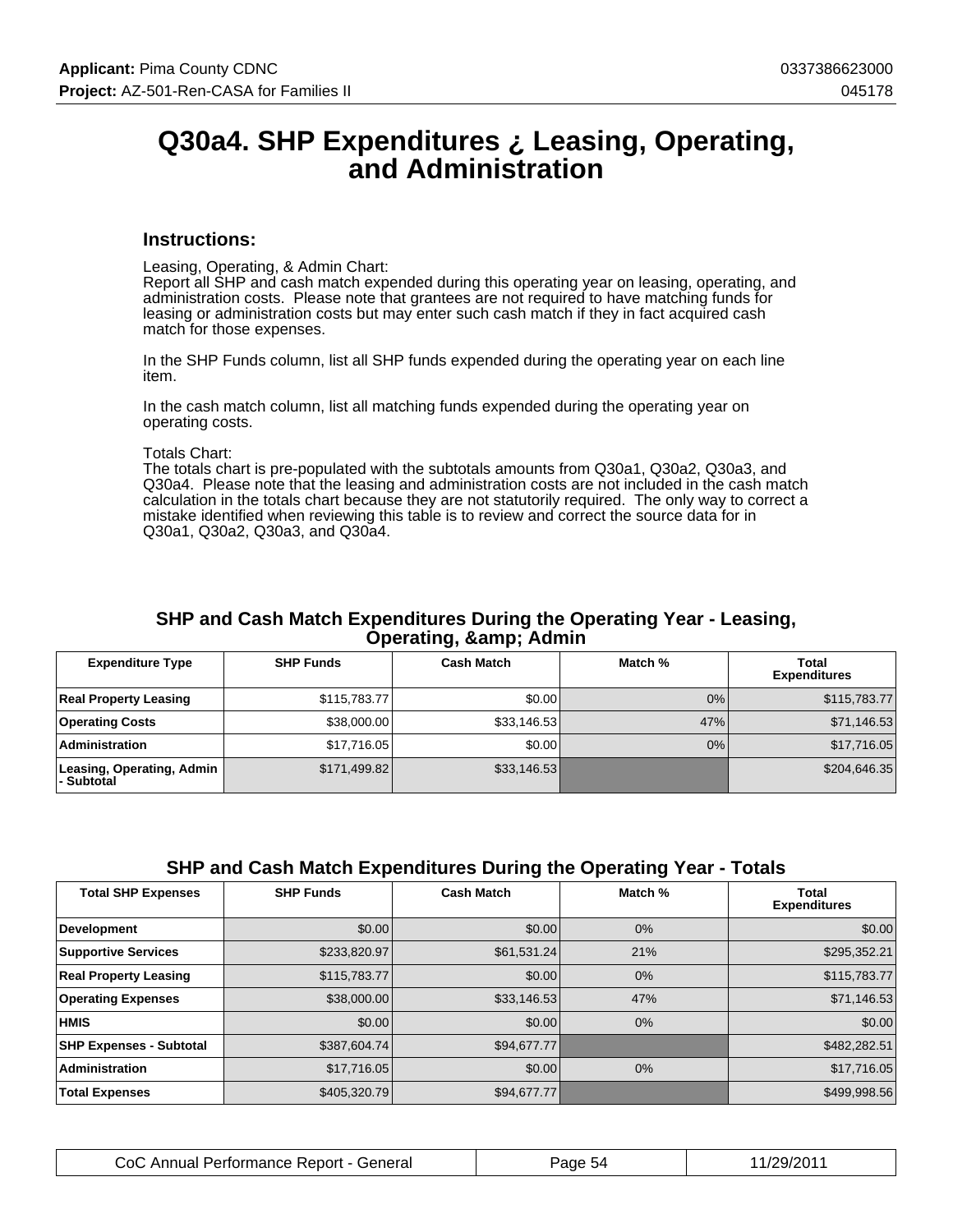# **Q34. Percent HUD McKinney-Vento Funding**

#### **Instructions:**

Report what percentage the HUD SHP, S+C or SRO funding is in your entire program budget (services, leasing, operating and administration). Note: this question is asking you to relate the HUD funds to the full program budget, not to the full agency budget.

**What percentage of this project¿s annual** 81% **budget (services, leasing, operation, HMIS, administration) is represented by HUD McKinney-Vento funding?**

| CoC Annual Performance Report - General | Page 55 | 11/29/2011 |
|-----------------------------------------|---------|------------|
|-----------------------------------------|---------|------------|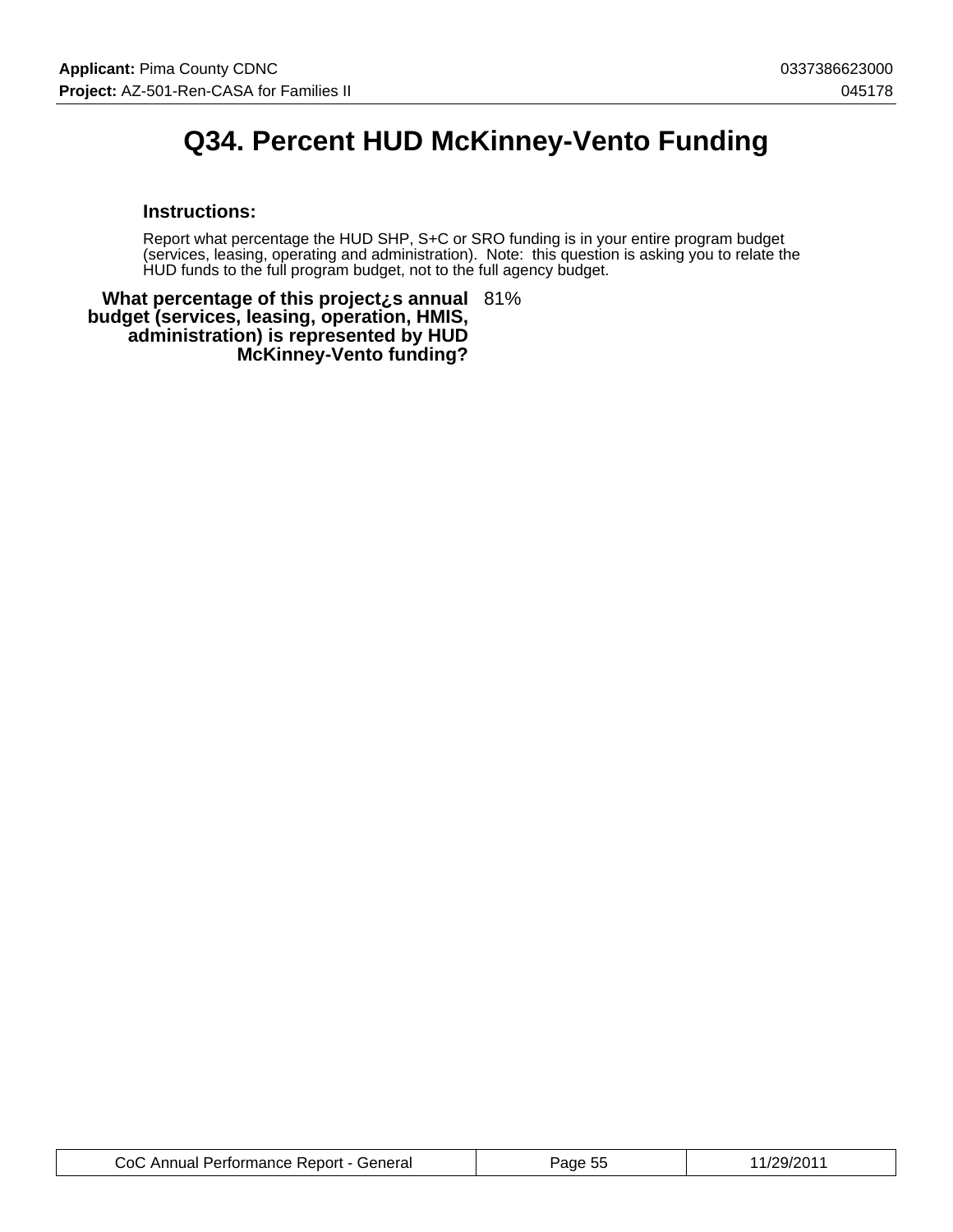## **Q40. Significant Program Accomplishments**

#### **Please describe any significant accomplishments achieved by your program during the operating year. Maximum Characters: 2000**

Utilizing the 2010 application Performance Measures, the CASA II for Families program is meeting and exceeding current goals in housing and income, which is a significant accomplishment during the current economic environment. These new Performance Measures will allow us to work closely with program Sponsors to potentially increase program outputs and outcomes. The program has become a key component of the Continuum of Care¿s Strategic Planning process, bringing about discussions on how to use HMIS data to better plan for client outcomes. In addition, agencies serving families are now looking closely at a centralized intake process to prioritize families in most need, instead of serving on a first come, first served basis. Continued progress has been made in the collection of more accurate HMIS data and the use of this information relative to other data such as HDX. Creation of this APR has generated even more perspective around the importance of all data being entered accurately and for all clients served.

| CoC Annual Performance Report - General | Page 56 | 11/29/2011 |
|-----------------------------------------|---------|------------|
|-----------------------------------------|---------|------------|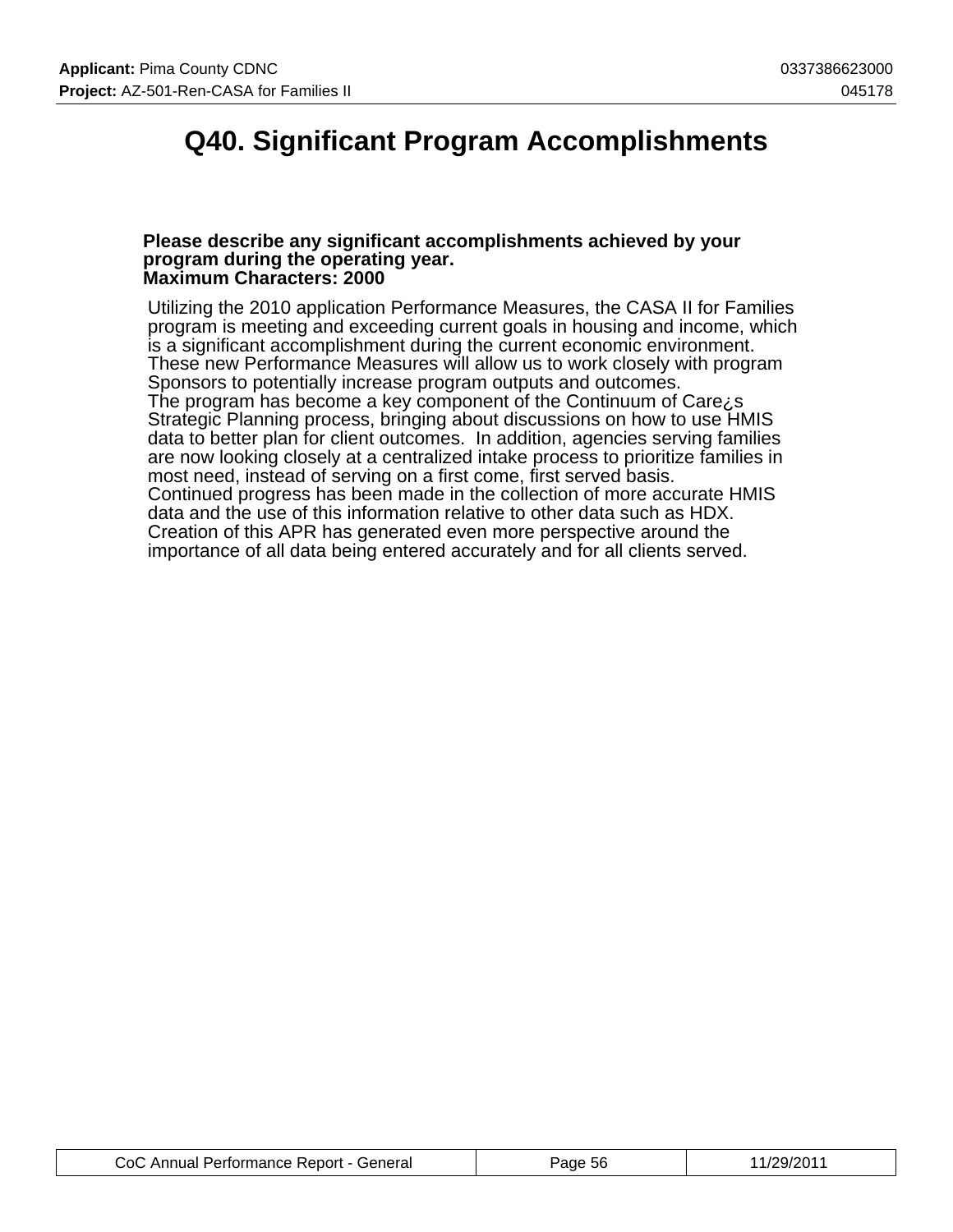# **Q42. Additional Comments**

**Please provide any additional comments on other areas of the APR that need explanations, such as a difference in anticipated and actual program outputs or bed utilization.**

Maximum Characters: 2000

| CoC Annual Performance Report - General | Page 57 | 11/29/2011 |
|-----------------------------------------|---------|------------|
|-----------------------------------------|---------|------------|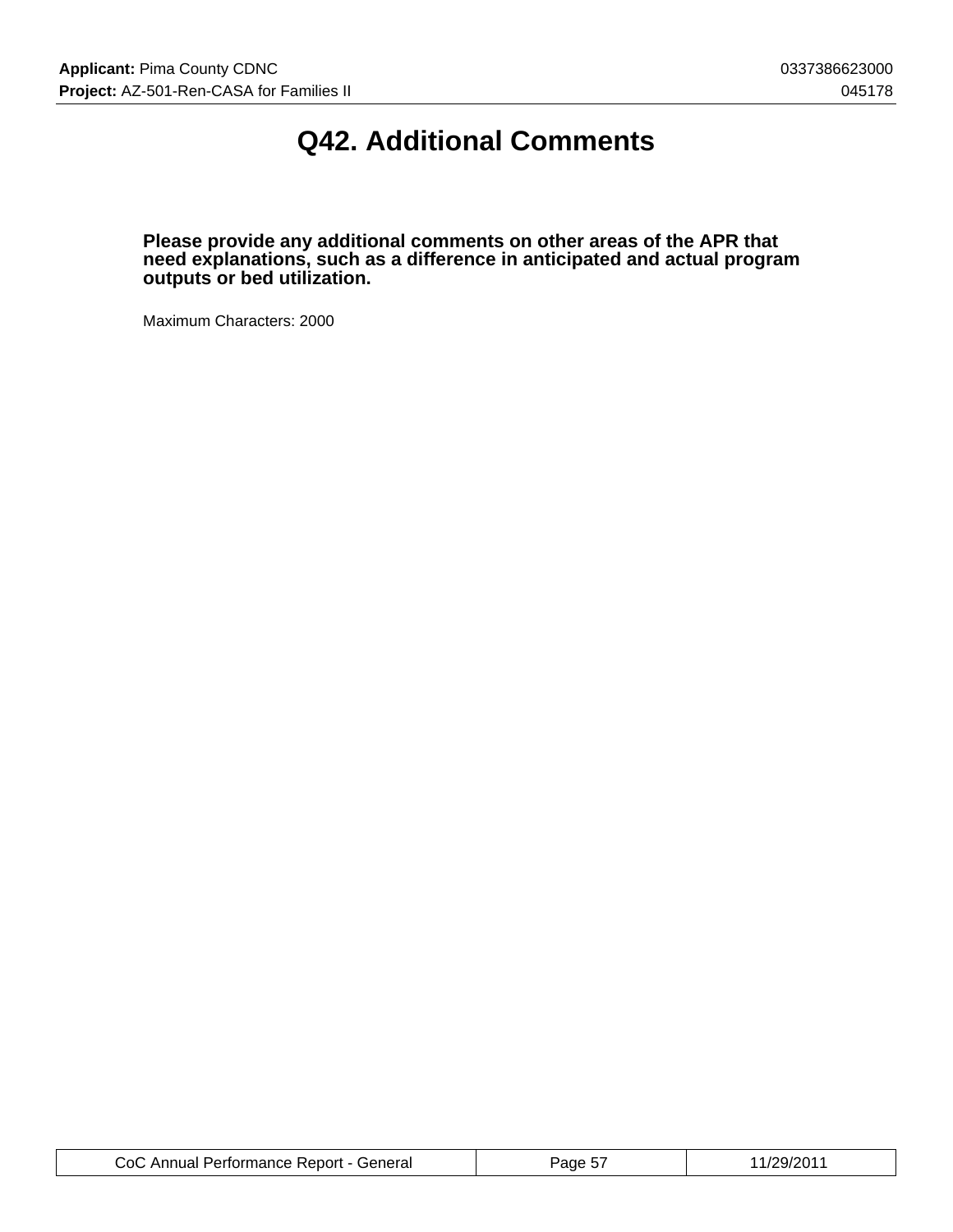# **Submission Certification**

#### **Instructions:**

Before submitting your APR, an authorized grantee official must certify that the statement below is true by placing a check mark in the box. Your APR will not be reviewed if the check mark is not completed.

**Name of Authorized Grantee Official:** Margaret Kish **Title/Position:** Director, Community Development & Neighborhood Conservation

**I hereby certify that all the information stated herein is true and accurate. I understand that HUD will prosecute false claims and statements and that conviction may result in criminal and/or civil penalties (pursuant to 18 USC 1001, 1010, 1012; 31 USC 3729, 3802).**

**Check for Certification:** | X

| CoC Annual Performance Report - General | Page 58 | 11/29/2011 |
|-----------------------------------------|---------|------------|
|-----------------------------------------|---------|------------|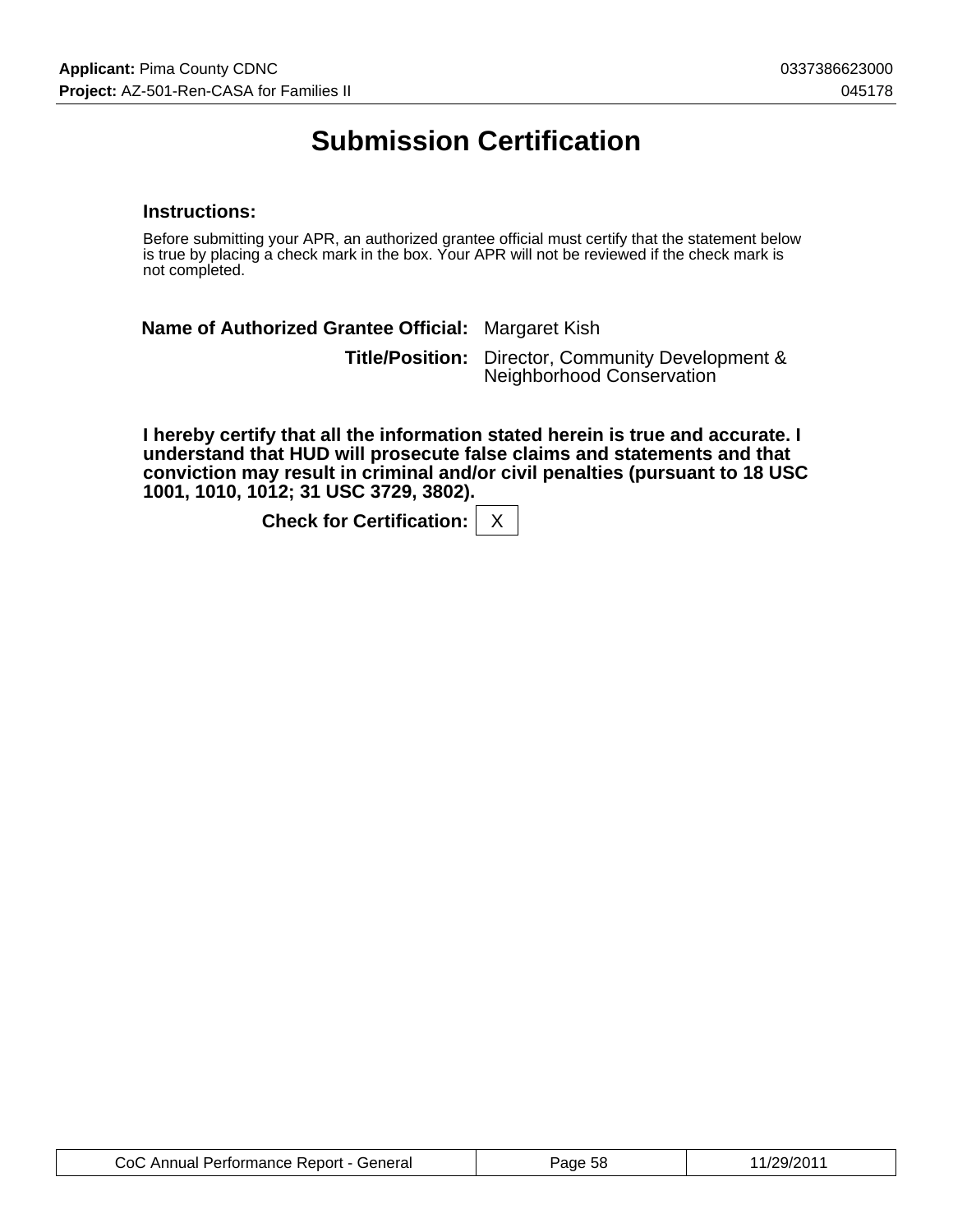# **Submission Summary**

| <b>Part</b>                                | <b>Last Updated</b> |  |  |
|--------------------------------------------|---------------------|--|--|
|                                            |                     |  |  |
| <b>Confirmation of CoC APR Requirement</b> | 11/29/2011          |  |  |
| Q1. Contact Information                    | 11/29/2011          |  |  |
| Q3. Project Information                    | 11/29/2011          |  |  |
| Q4. Site Information                       | 11/29/2011          |  |  |
| Q5. Bed & Unit Inventory                   | 11/29/2011          |  |  |
| Q6. HMIS Bed Participation                 | 11/29/2011          |  |  |
| Q7. Data Quality                           | 11/29/2011          |  |  |
| Q8. Persons Served                         | 11/29/2011          |  |  |
| Q9. Households Served                      | 11/29/2011          |  |  |
| Q10+Q11. Utilization Rates                 | 11/29/2011          |  |  |
| Q15a1. Gender - Adults                     | No Input Required   |  |  |
| Q15a2. Gender - Children                   | No Input Required   |  |  |
| Q15a3. Gender - Missing Age                | 11/29/2011          |  |  |
| Q16. Age                                   | 11/29/2011          |  |  |
| Q17a. Ethnicity/Race - Ethnicity           | 11/29/2011          |  |  |
| Q17b. Ethnicity/Race - Race                | 11/29/2011          |  |  |
| Q18a. Condition Type @ Entry               | 11/29/2011          |  |  |
| Q18b. Condition No @ Entry                 | 11/29/2011          |  |  |
| Q19. DV Experience                         | No Input Required   |  |  |
| Q20a1. Prior Residence - Homeless          | No Input Required   |  |  |
| Q20a2. Prior Residence - Institutional     | No Input Required   |  |  |
| Q20a3. Prior Residence - Other             | No Input Required   |  |  |
| <b>Q21. Veteran Status</b>                 | 11/29/2011          |  |  |
| Q22a1. Condition Type - Leaver @ Exit      | 11/29/2011          |  |  |
| Q22a2. Condition No. - Leaver @ Exit       | 11/29/2011          |  |  |
| Q22b1. Condition Type - Stayers            | 11/29/2011          |  |  |

CoC Annual Performance Report - General Page 59 11/29/2011